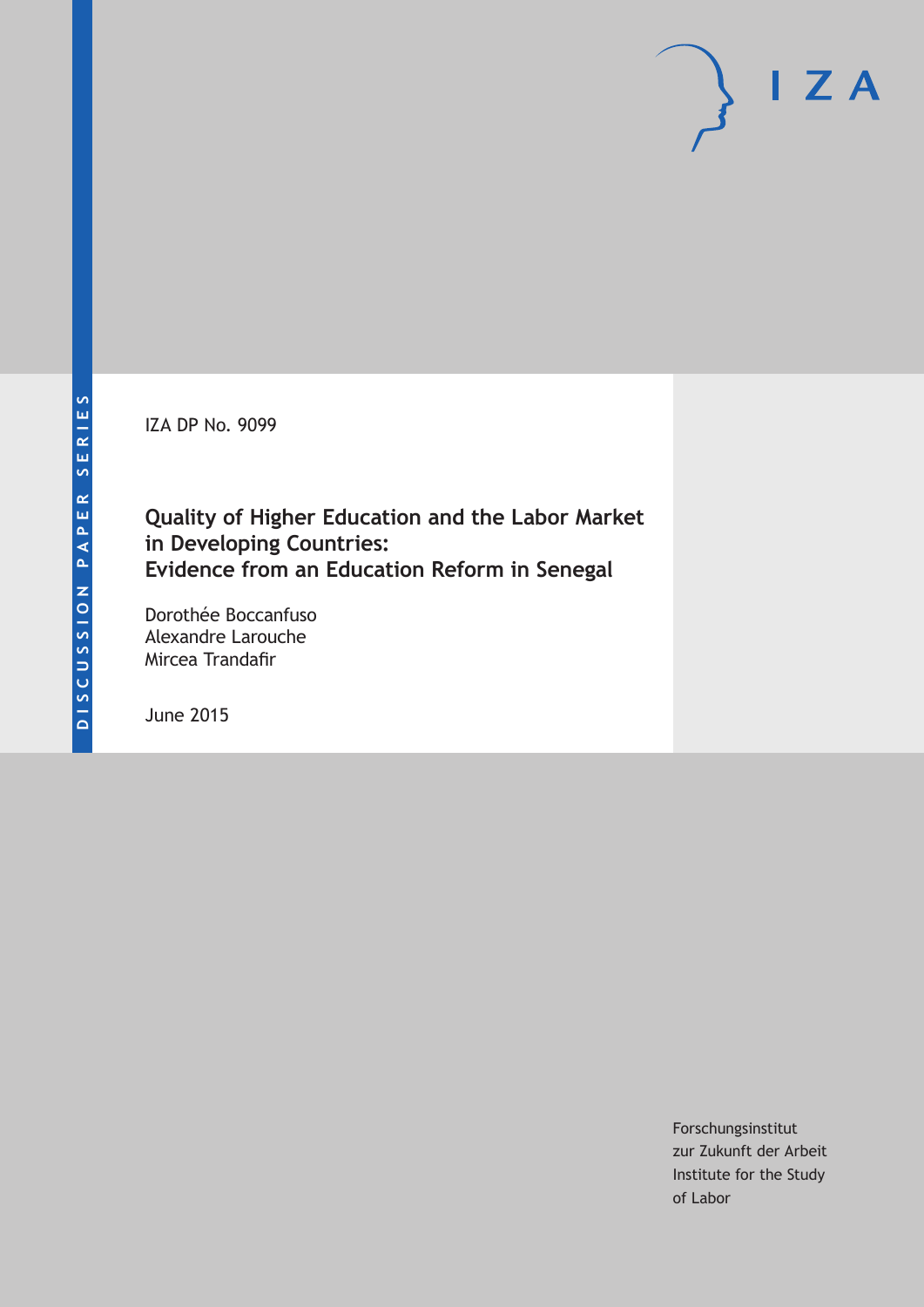# **Quality of Higher Education and the Labor Market in Developing Countries: Evidence from an Education Reform in Senegal**

### **Dorothée Boccanfuso**

*Université de Sherbrooke, GRÉDI*

#### **Alexandre Larouche**

*Del Degan, Massé*

#### **Mircea Trandafir**

*University of Southern Denmark and IZA*

#### Discussion Paper No. 9099 June 2015

IZA

P.O. Box 7240 53072 Bonn Germany

Phone: +49-228-3894-0 Fax: +49-228-3894-180 E-mail: iza@iza.org

Any opinions expressed here are those of the author(s) and not those of IZA. Research published in this series may include views on policy, but the institute itself takes no institutional policy positions. The IZA research network is committed to the IZA Guiding Principles of Research Integrity.

The Institute for the Study of Labor (IZA) in Bonn is a local and virtual international research center and a place of communication between science, politics and business. IZA is an independent nonprofit organization supported by Deutsche Post Foundation. The center is associated with the University of Bonn and offers a stimulating research environment through its international network, workshops and conferences, data service, project support, research visits and doctoral program. IZA engages in (i) original and internationally competitive research in all fields of labor economics, (ii) development of policy concepts, and (iii) dissemination of research results and concepts to the interested public.

<span id="page-1-0"></span>IZA Discussion Papers often represent preliminary work and are circulated to encourage discussion. Citation of such a paper should account for its provisional character. A revised version may be available directly from the author.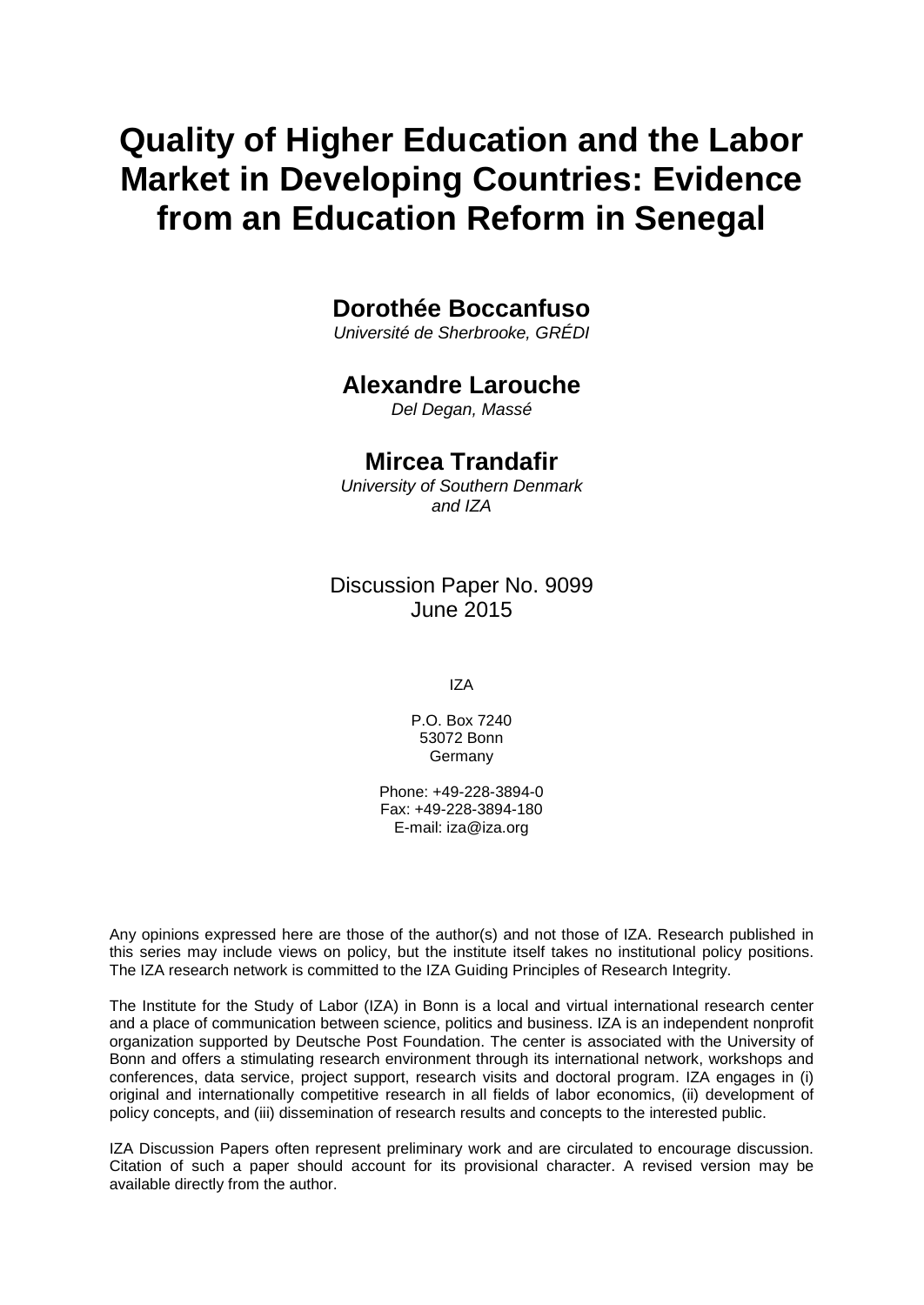IZA Discussion Paper No. 9099 June 2015

# **ABSTRACT**

### **Quality of Higher Education and the Labor Market in Developing Countries: Evidence from an Education Reform in Senegal[\\*](#page-1-0)**

While many studies examine the effect of primary education quality on labor market outcomes in developing countries, little is known about the effects at higher levels. We exploit the quasi-experiment provided by a large-scale education reform launched in Senegal in 2000 to investigate how quality improvements at the university level affect employment. Our difference-in-difference estimates suggest that young high-skilled workers experienced a nine percentage-point employment gain relative to older workers. They are also more likely to have "better" jobs (in the service industry or government), suggesting a reduction in the mismatch between the quality of high-skill labor demanded and supplied.

JEL Classification: I21, O15, O55

Keywords: higher education, employment, impact analysis, quality mismatch

Corresponding author:

Mircea Trandafir Department of Business and Economics University of Southern Denmark Campusvej 55 DK-5230 Odense M **Denmark** E-mail: [mircea.trandafir@sam.sdu.dk](mailto:mircea.trandafir@sam.sdu.dk)

We are grateful for comments provided by Sonia Laszlo and participants at the 2011 meetings of the Société Canadienne de Science Économique and Ecomod, as well as seminar participants at Concordia University and Université d'Auvergne–CERDI. We also thank CRES (Dakar, Sénégal) and Abdoulaye Diagne for providing us with the data. All remaining errors are ours.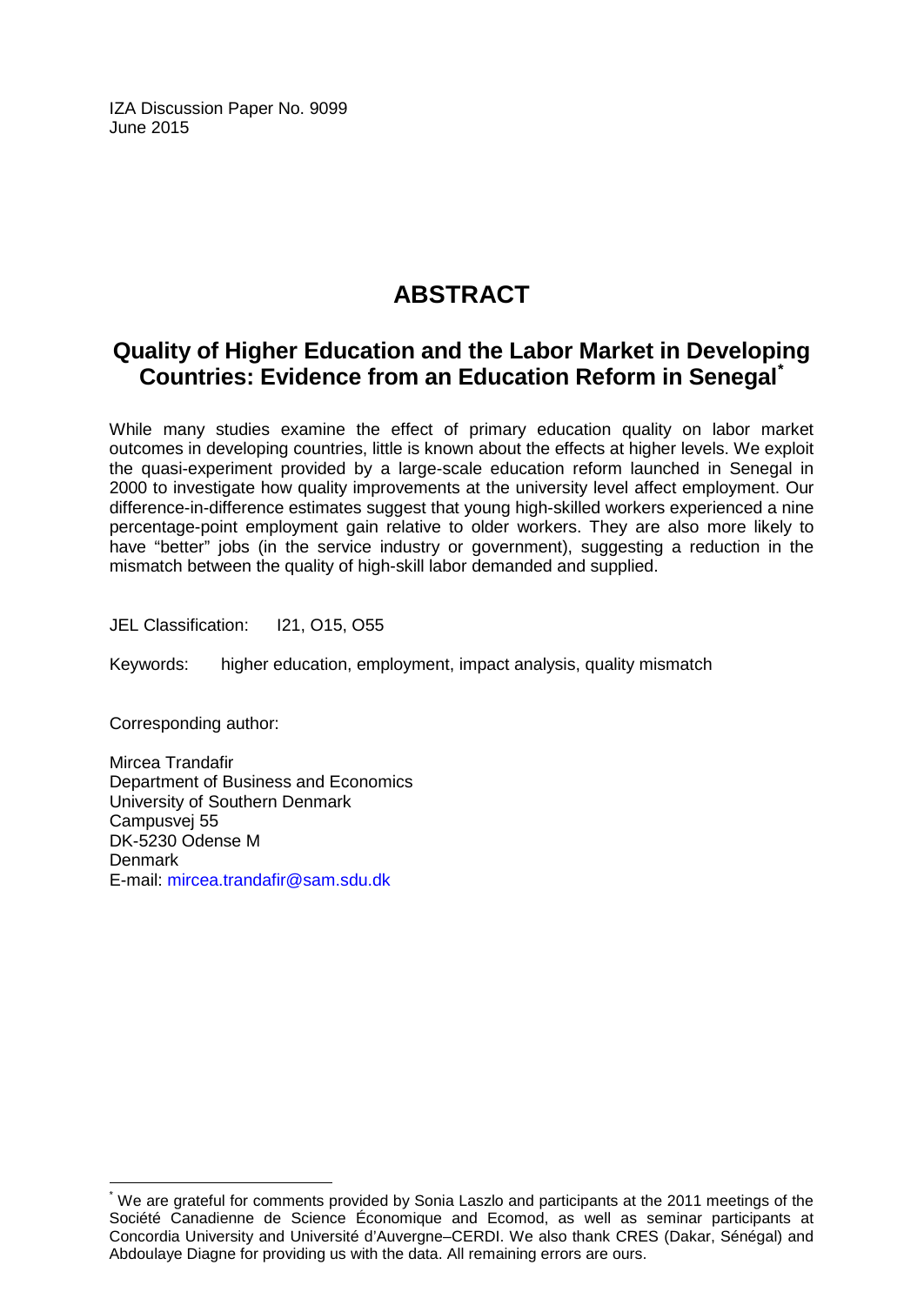### 1 Introduction

Education is widely considered a key issue in the economic and social development of a country (e.g., [Barro and Lee,](#page-30-0) [1994,](#page-30-0) [2013\)](#page-30-1). Given the high rates of illiteracy in developing countries, most policies focus on improving access to education and most evaluation studies of the education sector in developing countries focus on access, particularly to primary education (e.g., [Duflo,](#page-31-0) [2001,](#page-31-0) [2004\)](#page-31-1). However, school quality is slowly emerging as an important issue in developing countries. Recent evidence suggests that quality of education is strongly associated with income and economic growth (see, for example [Mingat,](#page-34-0) [1998;](#page-34-0) [Bloom et al.,](#page-31-2) [2006;](#page-31-2) [Hanushek and Woessmann,](#page-33-0) [2008;](#page-33-0) [Schoellman,](#page-35-0) [2012;](#page-35-0) [Hanushek,](#page-32-0) [2013;](#page-32-0) [Kaarsen,](#page-33-1) [2014;](#page-33-1) [Manuelli and Seshadri,](#page-33-2) [2014\)](#page-33-2), as well as with higher individual returns to education (e.g., [Behrman and Birdsall,](#page-30-2) [1983;](#page-30-2) [Moll,](#page-34-1) [1992;](#page-34-1) [Bedi and Edwards,](#page-30-3) [2002;](#page-30-3) [Zhong,](#page-35-1) [2011\)](#page-35-1). Moreover, there seems to be a direct link between school quality and attainment. For instance, [Hanushek et al.](#page-32-1) [\(2008\)](#page-32-1) find that Egyptian children were more likely to drop out of primary schools of lower quality, while [Harbison and Hanushek](#page-33-3) [\(1992\)](#page-33-3) find that improved school quality reduces the repetition rate among Brazilian primary school students. Finally, [Behrman](#page-30-4) [et al.](#page-30-4) [\(2008\)](#page-30-4) find that the return from investing in quantity (access) might be smaller than the return from investing in quality with respect to schooling in rural Pakistan.

Not surprisingly, the research on quality of education in developing countries focuses exclusively on primary and secondary schools, and on the effects on achievement and labor market outcomes (e.g., [Harbison and Hanushek,](#page-33-3) [1992;](#page-33-3) [Glewwe,](#page-32-2) [1999;](#page-32-2) [Bacolod and Tobias,](#page-30-5) [2006;](#page-30-5) [Handa and Simler,](#page-32-3) [2006;](#page-32-3) [Behrman et al.,](#page-30-4) [2008;](#page-30-4) [Hanushek et al.,](#page-32-1) [2008;](#page-32-1) [Hanushek,](#page-32-4) [2009\)](#page-32-4). Economic development, however, seems to depend not only on the average level but also on the distribution of human capital or cognitive skills, particularly at the upper tail [\(Castelló](#page-31-3) [and Doménech,](#page-31-3) [2002;](#page-31-3) [Hanushek and Woessmann,](#page-33-0) [2008\)](#page-33-0). Individual returns to education are also highest at the tertiary education level [\(Barro and Lee,](#page-30-1) [2013\)](#page-30-1). Still, higher education and its quality are largely overlooked when it comes to developing countries, both in economic research and in policy design [\(Kimenyi,](#page-33-4) [2011\)](#page-33-4).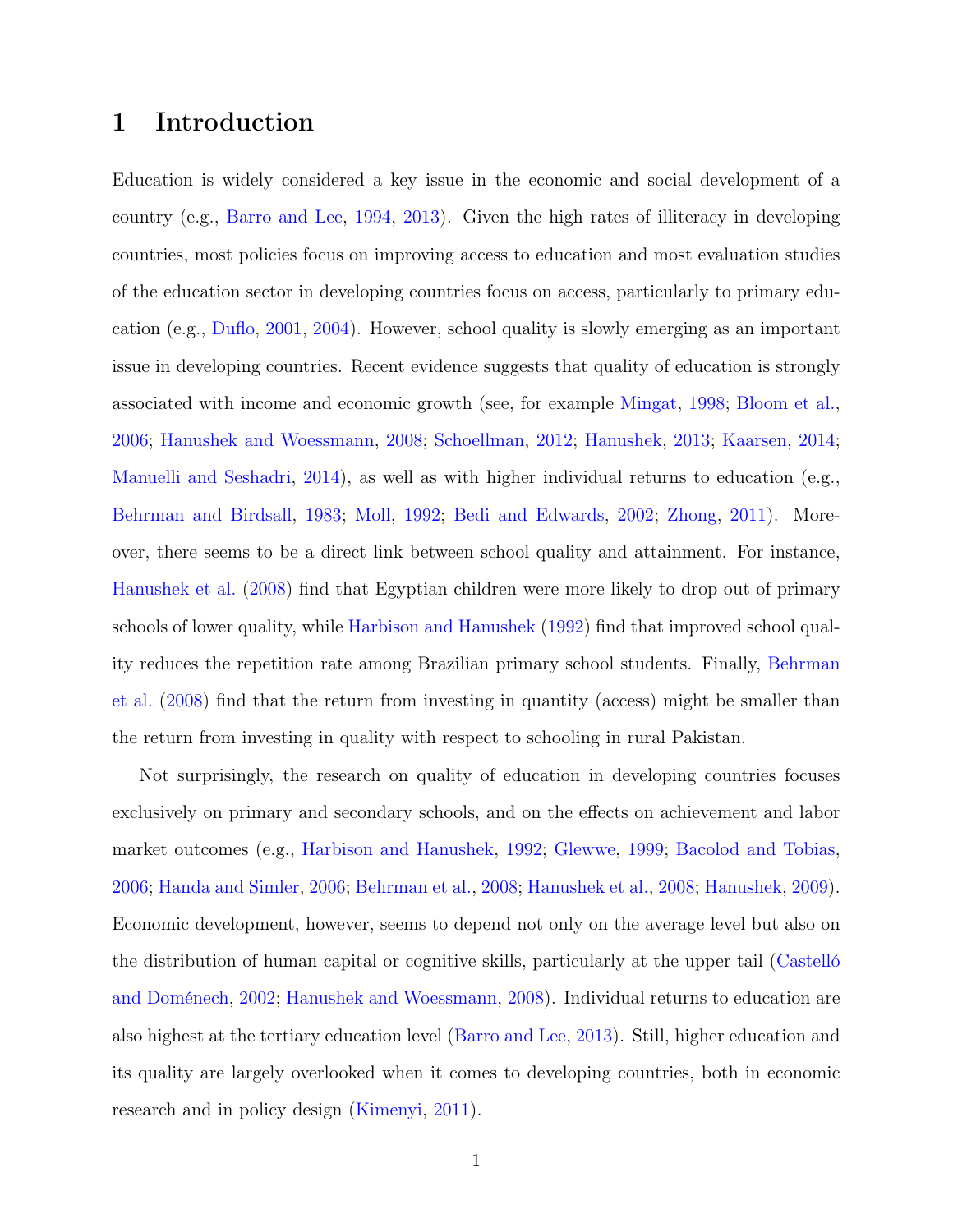The purpose of this paper is to estimate the effects of improvements in the quality of higher education on the labor market outcomes of highly-educated individuals. In particular, we focus on the short-term effects of an education reform in Senegal in the early 2000s, the Development Program for Education and Training (Programme de développement de l'éducation et de la formation, PDEF). We study the short-term effects of this reform because its objective in the short-run was an increase in the quality but not in the quantity of education at the university level. Because of data limitations, we can only analyze effects on employment and not on other labor market outcomes such as wages or job quality. This is still an interesting outcome since previous studies found that, unlike in developed countries, a higher-level degree in a developing country does not necessarily lead to better employment prospects (e.g., [Pritchett,](#page-34-2) [2001;](#page-34-2) [Guarcello et al.,](#page-32-5) [2008;](#page-32-5) [Pauw et al.,](#page-34-3) [2008;](#page-34-3) [Hanushek et al.,](#page-33-5) [2011\)](#page-33-5). In particular, unemployment is often highest among young university graduates in sub-Saharan Africa [\(Calvès and Schoumaker,](#page-31-4) [2004;](#page-31-4) [Guarcello et al.,](#page-32-5) [2008;](#page-32-5) [Fan and Stark,](#page-32-6) [2007\)](#page-32-6). If the higher unemployment rate of highly-educated workers is due to a mismatch between the quality of labor demanded and supplied in the high-skilled labor market [\(Pauw](#page-34-3) [et al.,](#page-34-3) [2008;](#page-34-3) [Ordine and Rose,](#page-34-4) [2011\)](#page-34-4), then improvements in the quality of higher education can lead to higher employment rates.<sup>[1](#page-4-0)</sup>

Senegal is an appropriate setting for this exercise because its labor market exhibits this pattern of high unemployment rates for highly-educated individuals. Table [1](#page-37-0) shows the relationship in 2002 between the unemployment rate and education for individuals living in Dakar, Senegal's largest city. Although household heads with university training have the lowest unemployment rate, the situation is exactly the opposite for dependents. In the short term, the individuals most likely to benefit from the reform are the highly-educated young, who (as we show later) are also almost exclusively dependents, suggesting that unemployment is a severe problem among those most likely affected by the reform.

<span id="page-4-0"></span>We use data from two surveys of the Senegalese population, one conducted right before

<sup>&</sup>lt;sup>1</sup>In the rest of the paper we use the terms "high-skilled," "highly-educated" and "university-trained" to refer to individuals who obtained at least some education at the university level.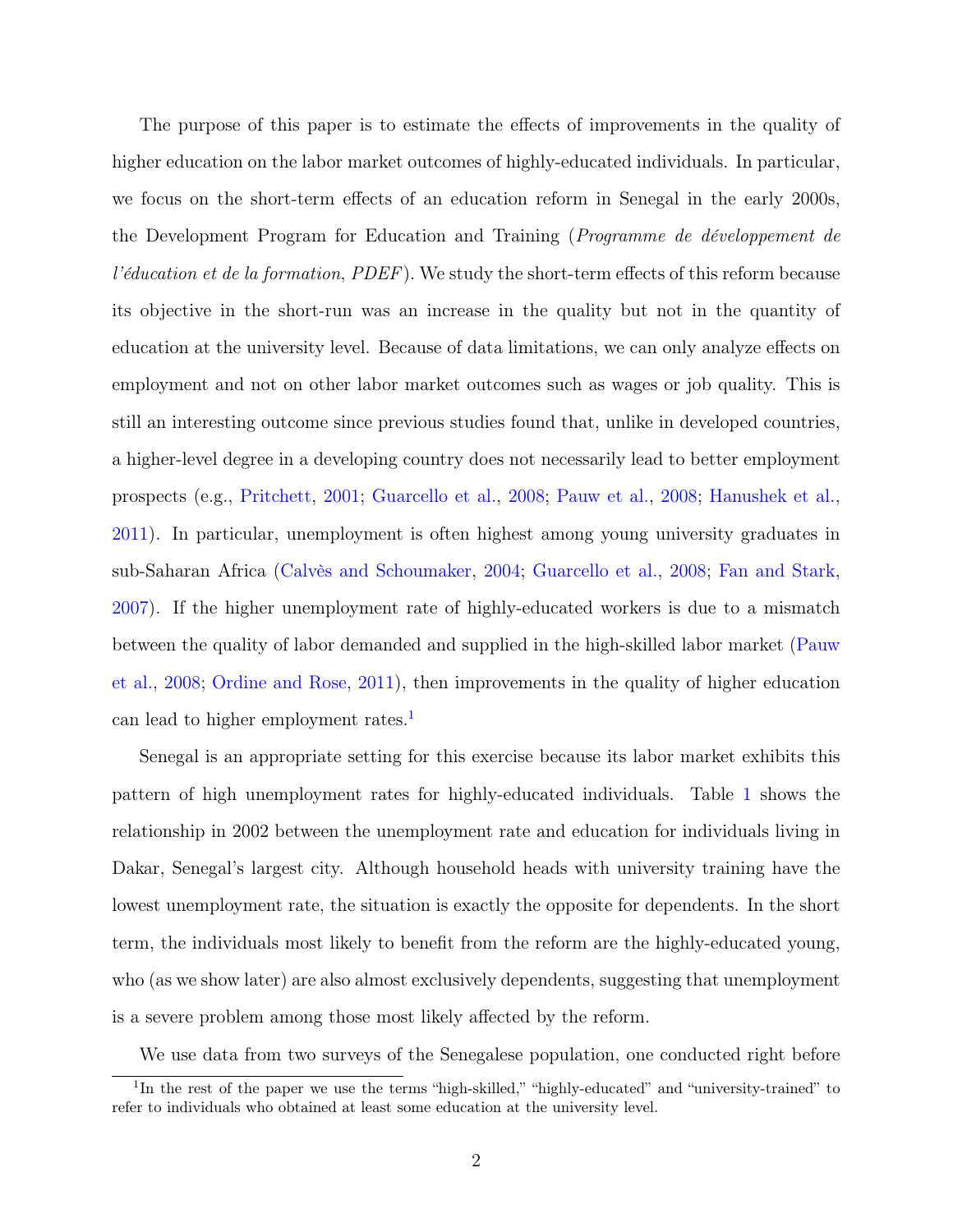the implementation of the reform (in 2001) and one five years later (in 2006), to estimate a difference-in-difference model. Because we cannot precisely identify in our data the individuals who benefit from the reform, we restrict our sample to individuals 20–39 years old and we use age to proxy for exposure to the reform. This leads to a trade-off between the size of the treated group and the contamination of both the treated and the control group: a wider age interval includes in the treated group a larger fraction of the individuals educated (at least partially) after the start of the reform, but also a larger number of individuals who completed their education before the first year of the reform. Taking this contamination into account, our results are generally robust to the definition of treatment. Our preferred definition is the 20–26 year-olds, a group that seems to offer the most balanced combination of size and contamination.

Our estimates suggest that the reform had strong positive short-term effects on the employment rate of all groups of young highly-educated workers. For our preferred definition of reform exposure, 20–26 year-olds, we find an increase of about nine percentage points in their employment rate as compared to older highly-educated workers. This represents a 16 percent increase from their employment rate in 2000. In order to gauge the magnitude of our results, we compare them to existing estimates of returns to college quality. There is a vast literature on the returns to quality of higher education in developed countries such as the United States (see [Zhang,](#page-35-2) [2005,](#page-35-2) for a review). Almost all of this literature deals with effects on earnings due to the high level of employment among college graduates.<sup>[2](#page-5-0)</sup> The literature on the returns to quality of education in less developed countries is usually concerned with pre-university education (e.g., [Harbison and Hanushek,](#page-33-3) [1992;](#page-33-3) [Hanushek et al.,](#page-32-1) [2008;](#page-32-1) [Behrman et al.,](#page-30-4) [2008;](#page-30-4) [Malamud and Pop-Eleches,](#page-33-6) [2010\)](#page-33-6). The closest study to ours is [Saavedra](#page-34-5) [\(2009\)](#page-34-5), who uses a regression discontinuity design to estimate that attending a better-quality university in Colombia increases employment post-graduation by 16 percent. This estimate represents an

<span id="page-5-0"></span><sup>2</sup>One exception is [Böckerman et al.](#page-31-5) [\(2009\)](#page-31-5), who estimate that the employment rate of graduates of polytechnics (a non-university type of higher education) in Finland are 13.6 percentage points higher in the first year after graduation than the corresponding employment rate of graduates of vocational colleges.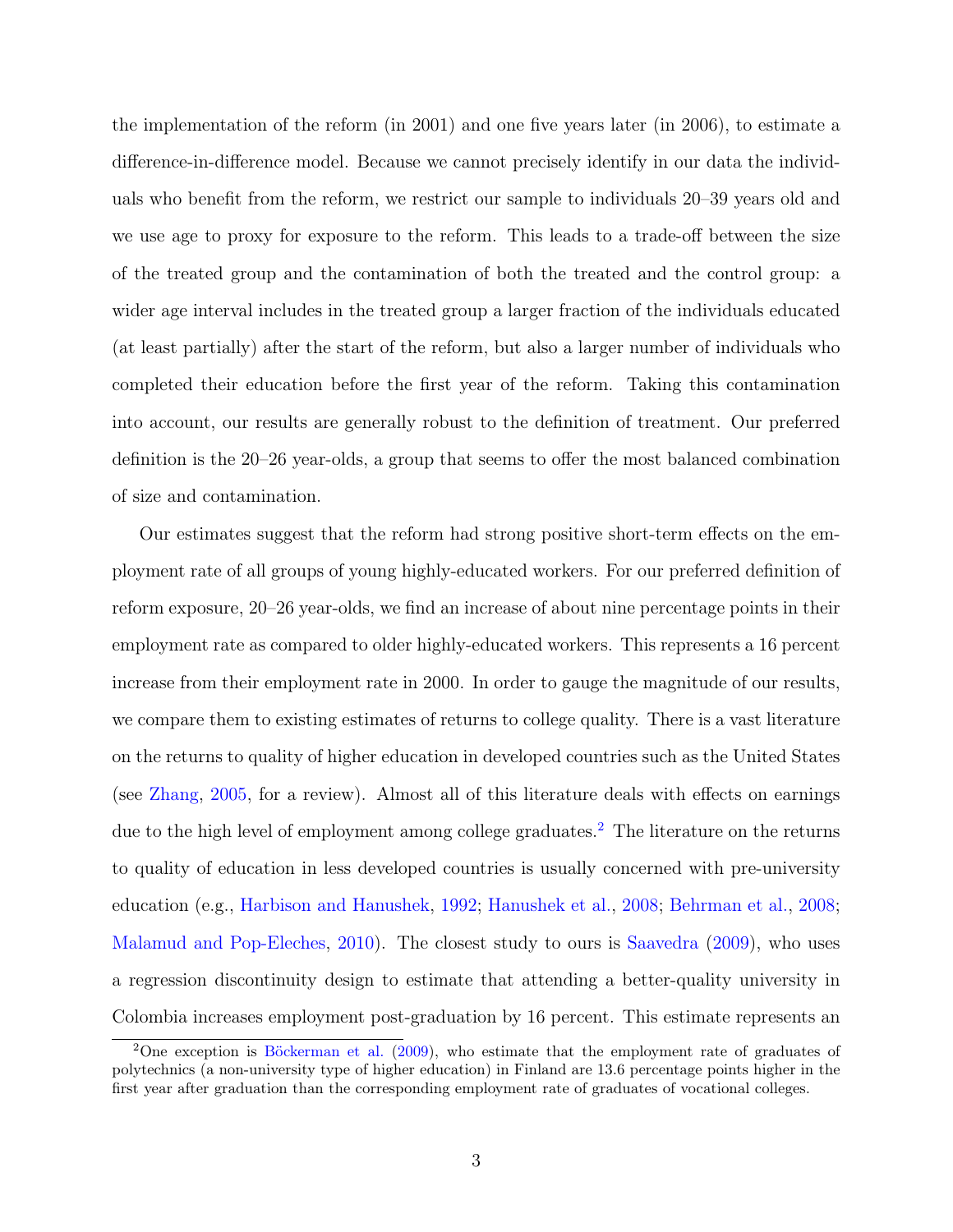intention-to-treat effect comparable in magnitude to our estimates.

We verify the robustness of our results to several specification checks. One particular issue is that this improvement in the labor market outcomes of young workers could be due to a skill-biased economic expansion over the study period. If this was the case, we would expect to find a negative relationship between age and the employment rate of high-skilled workers, and an increase in the labor force participation and in the dropout rate (entry into the labor market) of young high-skilled workers. However, we find no evidence of a decline in the employment rate of 37–49 year-old high-skilled workers as compared to younger workers. We also find evidence of a reduction in the labor force participation of young high-skilled workers, as well as an increase in university enrollment. We conduct several additional checks, such as a triple-difference model that adds 20–39 year-old high school-educated individuals as an additional control group. The estimates from this model confirm that our estimates are not driven by age effects. We also estimate a placebo specification among individuals with only high school education, which produces small and insignificant results indicating that our baseline findings are not due to general shifts in labor demand. Taken together, these results suggest that there is indeed an increase in the employment rate of young highly-educated workers after the education reform that is not due to a skill-biased economic expansion.

Several studies of the labor market in developing countries (e.g., [Calvès and Schoumaker,](#page-31-4) [2004;](#page-31-4) [Guarcello et al.,](#page-32-5) [2008;](#page-32-5) [Fan and Stark,](#page-32-6) [2007\)](#page-32-6) posit that the high rate of unemployment among young highly-trained individuals is due to a "waiting queue" for jobs in the formal sector. According to this scenario, a rise in the employment rate of high-skilled workers is due to an expansion of the formal sector. However, our robustness tests do not suggest that this is the case. In addition, in the last part of the paper we investigate the sources of the employment growth found. Because of data limitations, we can only examine the choice of industry and of employer by young high-skilled workers. We find an increase in the fraction of individuals employed in services to the detriment of manufacturing (and of other industries), as well as a large decrease in self-employment accompanied by an increase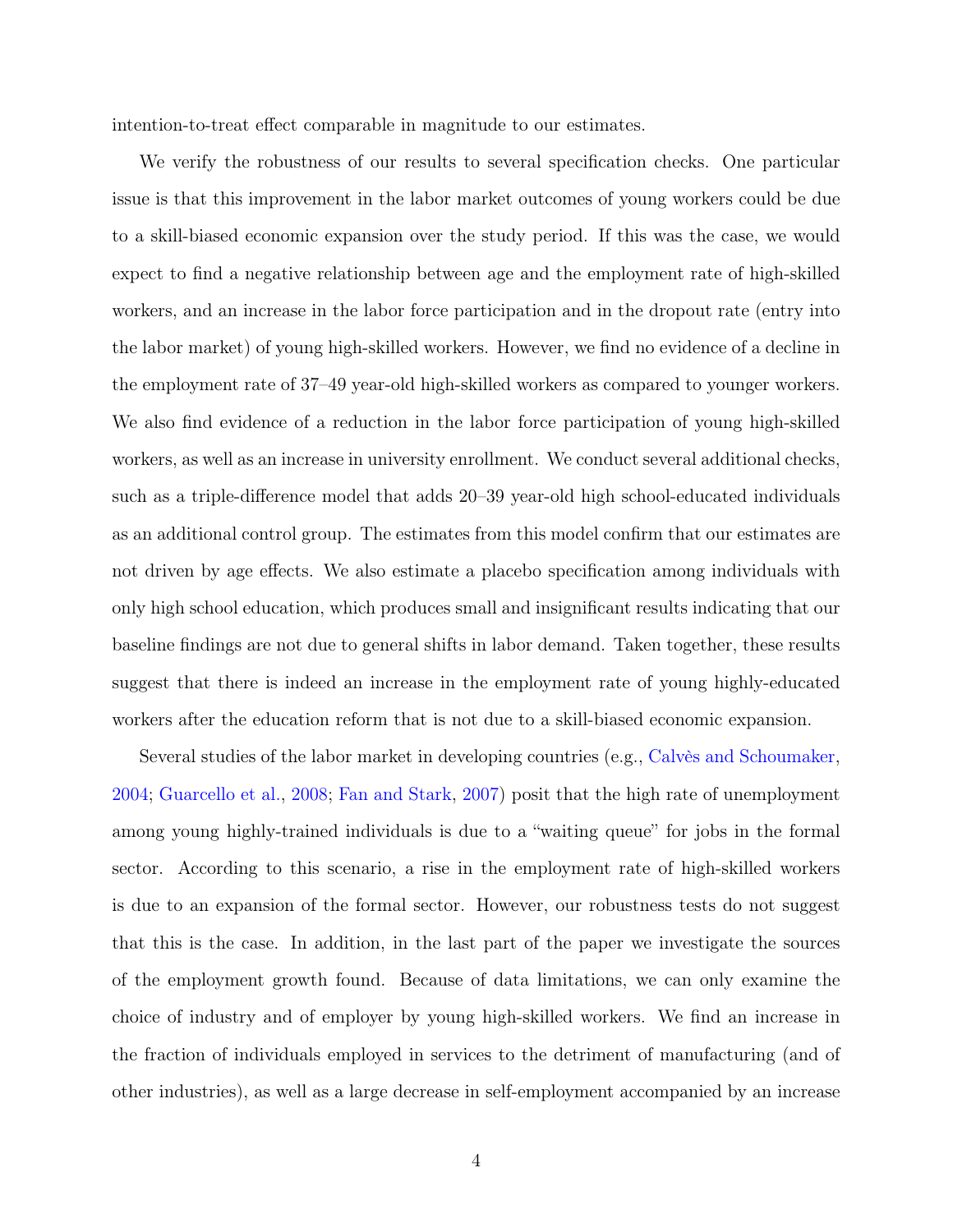in government jobs. These suggest that high-skilled individuals are better able to find jobs that pay better than the outside option (self-employment) after the reform, and that they mostly work in the service sector and for the government. These results provide suggestive evidence in favor of our hypothesis that the mechanism explaining the observed employment growth is the reduction in the quality gap between labor supplied and demanded due to the reform.

Our study has several limitations. First, we only examine the short-term effects of the reform. However, proof of immediate results is essential for the continued implementation of a reform in volatile political environments such as in much of the developing world. Second, we cannot determine the effect of the reform on the quality of employment or on wages because of data limitations. We do not believe that this is a major concern since none of our robustness tests suggests the presence of some factor that pushes younger high-skilled workers to accept lower quality jobs after the reform. Moreover, we interpret the reduction in self-employment and the rise in government jobs as suggestive evidence that individuals are able to find better paying and presumably better quality jobs after implementation of the reform. Third, we cannot distinguish between full or partial exposure to the reform. However, this implies that our estimates are likely a lower bound for the true effects of the reform. Fourth, data limitations prevent us from identifying the mechanism through which the reform leads to improved labor market prospects. Finally, similar to many other studies using data from Sub-Saharan Africa, we have a relatively small sample, mostly due to the size of the high-skilled workforce in the Senegalese economy. While this is likely to generate imprecision in our estimates, the effects are robust to several specification checks and generally statistically significant.

The rest of the paper proceeds as follows. The next section presents the institutional background and the educational reform in Senegal. The empirical strategy is described in section [3](#page-12-0) and the data used in section [4.](#page-14-0) The results from the baseline specification and from the various robustness tests, as well as the choice of industry and employer are discussed in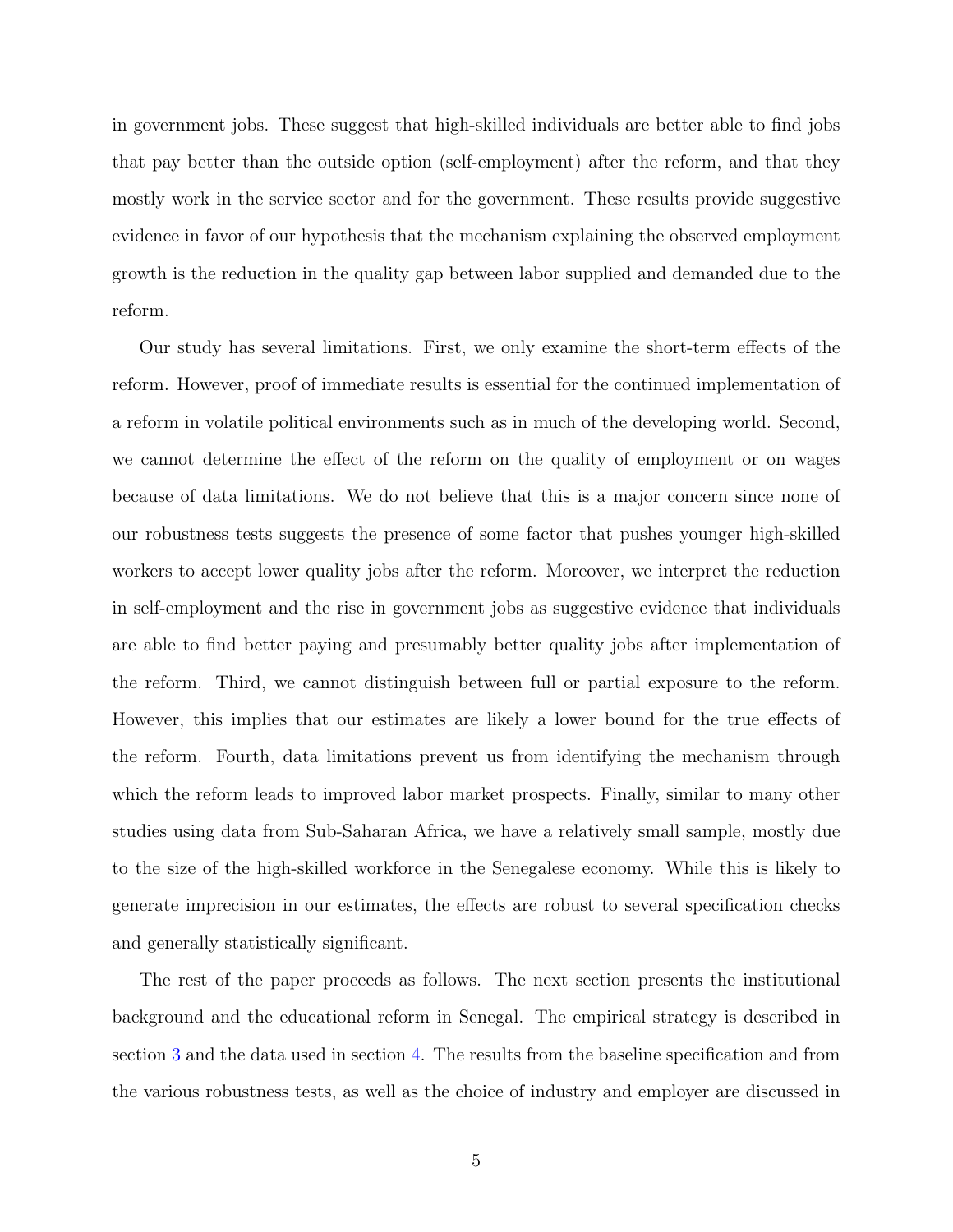section [5.](#page-18-0) Section [6](#page-26-0) concludes.

#### 2 Institutional background

The higher education system in Senegal is based on the French model.<sup>[3](#page-8-0)</sup> For the period under study, this means that university coursework generally starts at around age 19 for a regular trajectory through the education system. Most subjects require four years of study for a successful completion, but degrees are awarded along the way and students can quit their studies after obtaining one of these diplomas. The first degree comes after the first two years and represents general university training (diplôme d'études universitaires générales, DEUG), followed by another degree after a third year of more specialized studies (*licence*) and the final degree after a fourth year of specialized studies  $(m\hat{a}$ trise). During the late 1990s, a majority of students quit their studies after obtaining a DEUG, the first and most basic of these degrees, and seemed to have some difficulties in the labor market due to differences between the knowledge acquired and that desired by employers [\(Samb et al.,](#page-34-6) [1999\)](#page-34-6).

Against this backdrop, Senegal included some specific goals for higher education in the major reform of its education system undertaken in 2000 as part of the Millennium Development Goals. The Development Program for Education and Training (Programme de développement de l'éducation et de la formation, PDEF) had as main objectives to increase access to basic education, to improve the quality of learning and to make system management more efficient, affecting all education levels over a period of ten years from 2000 to 2010 [\(Ministère de l'éducation,](#page-34-7) [2003\)](#page-34-7).[4](#page-8-1) Although the emphasis was on primary and to some extent secondary education, the reform included actions and objectives targeted specifically to the higher education. Moreover, higher education expenditures did not fall during the

<span id="page-8-0"></span><sup>&</sup>lt;sup>3</sup>The alignment of Senegalese higher education to the LMD (*Licence-Master-Doctorat*) international system was planned in 2002. However, this change was implemented only starting from 2008, after our study period.

<span id="page-8-1"></span><sup>&</sup>lt;sup>4</sup>The initial name was of the program was the Ten-Year Program for Education and Training (*Programme*) décennal de l'éducation et de la formation), with the same acronym.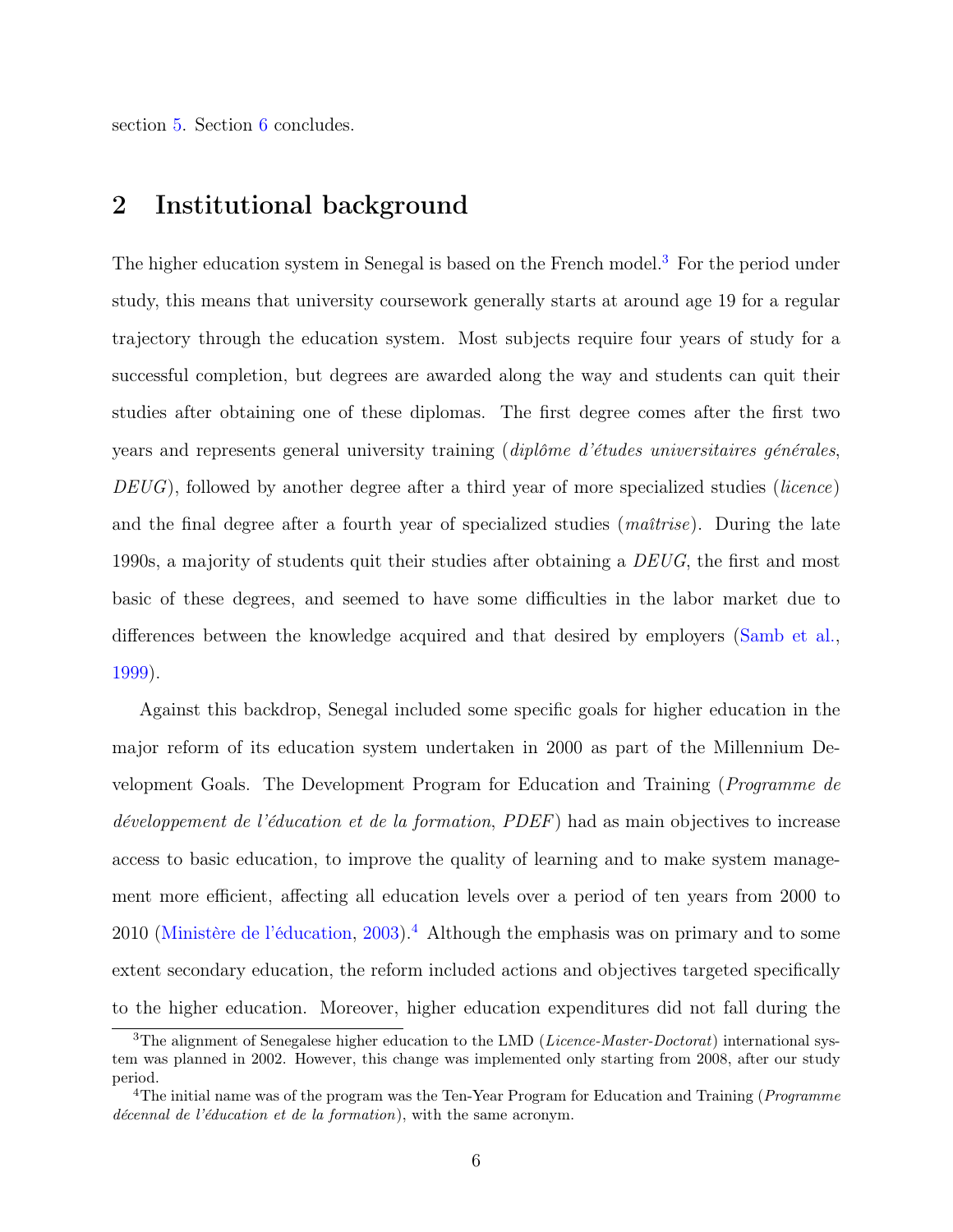first half of the program. Panel A of Table [2](#page-38-0) shows that the share of higher education in total expenditures on education was constantly above the planned levels and that it did not fall below 23 percent throughout the entire period. Given that public spending on education increased during the same period as shown in panel B of Table [2,](#page-38-0) this implies that spending on higher education actually increased at a steady pace between 2000 and 200[5](#page-9-0).<sup>5</sup>

The two main objectives of the reform with respect to higher education concerned improved access and better quality of instruction. The first objective involves the construction of regional university centers to reduce the pressure on the country's two main universities, Cheikh Anta Diop in Dakar and Gaston Berger in Saint Louis [\(Ministère de l'éducation,](#page-34-7) [2003\)](#page-34-7). However, the first of these new institutions of higher education opened in 2007 [\(Di](#page-31-6)[rection de la planification et de la réforme de l'éducation,](#page-31-6) [2009\)](#page-31-6), making this aspect of the reform not relevant for our study as we restrict our attention to the effects of the reform over the period 2001–2005, as we detail in section [4.](#page-14-0)

The second goal of the reform and the one we focus on in this paper was to improve quality. This objective was deemed "imperative" and several quality indicators were identified and targeted, such as the dropout rate, the distribution of students across technical and non-technical fields, and the match between university training and employment [\(Ministère](#page-34-7) [de l'éducation,](#page-34-7) [2003\)](#page-34-7). During the first phase covering the years 2001–2003, the budget allocated to quality improvements represented 42% of operating expenditure and 50% of new investment at the tertiary level [\(Ministère de l'économie et des finances du Sénégal,](#page-34-8) [2001\)](#page-34-8). The actions undertaken involved improvements in the technology used in instruction and in laboratories, enhancements to libraries and information systems, the allocation of additional research funds, and a realignment of fields of specialization to follow closer the demands of the labor market [\(Ministère de l'éducation,](#page-34-7) [2003\)](#page-34-7).

<span id="page-9-0"></span>The implementation of the reform favored the higher education sector, which received

<sup>&</sup>lt;sup>5</sup>The cost per student is also much higher in higher education. For example, the unit cost associated with a student at the university level can be 5–20 times higher than that of a secondary and primary student [\(Direction de la planification et de la réforme de l'éducation,](#page-31-7) [2008\)](#page-31-7).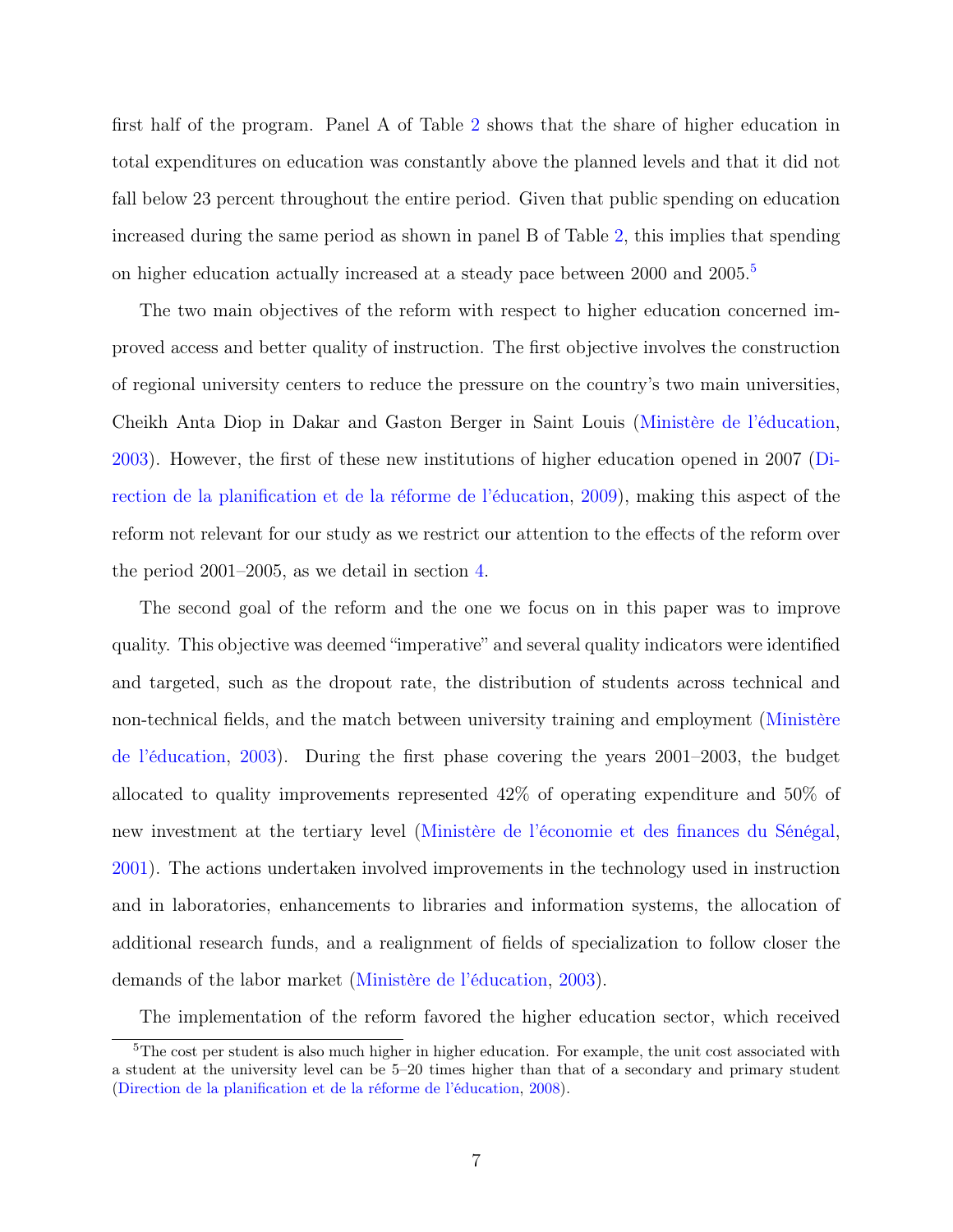more resources than planned, to the detriment of primary and secondary education.<sup>[6](#page-10-0)</sup> Most of the expenses were allocated to two areas. First, the scholarship program was extended to nearly all students enrolled in higher education, such that expenses on scholarships rose by a factor of 5.6 by 2010. Second, several investments were made in student residences and cafeterias that improved the living conditions of students. These strategies likely had the effect of retaining better quality students who would have dropped out early due to higher labor market returns as compared to the cost of continuing their education. In addition, university budgets were unblocked and the salaries of educational staff were raised in an effort to attract better quality instructors.

One major development in the implementation of the reform was the introduction of the new "Carte universitaire" in 2012. This policy touched upon several areas. First, it emphasized the decentralization and autonomy of institutions of higher education, as well as the need to involve local authorities and communities in the management of these institutions. As a result, local governments provide part of the funding of universities. Second, there was a push for diversification in the offer of education programs, including professional programs, with the explicit objective of aligning the instruction to the needs of the labor market (one such example is the restructuring of the École Supérieure Polytechnique de Thiés). Finally, these changes were accompanied by measures aimed at harmonizing and assuring the coherence and coordination of teaching and research across universities in Senegal. In addition, there was also a push toward the inclusion of more information technology in instruction as well as for more distance learning.

Some suggestive evidence on the results of these actions is presented in Table [3.](#page-39-0) Panel A of this table shows the actual enrollment in 2000 and in 2007 at Université Cheikh Anta Diop in Dakar, the main university in Senegal, as well as the predicted enrollment for the period 2000–2007 based on the SIMULPDEF prediction model developed by the Centre de Recherches Economiques Appliquées for the Ministry of education [\(Diagne,](#page-31-8) [2012\)](#page-31-8). Panel

<span id="page-10-0"></span><sup>&</sup>lt;sup>6</sup>The presentation of reform policies is based on the discussion in [Diagne](#page-31-8)  $(2012)$ .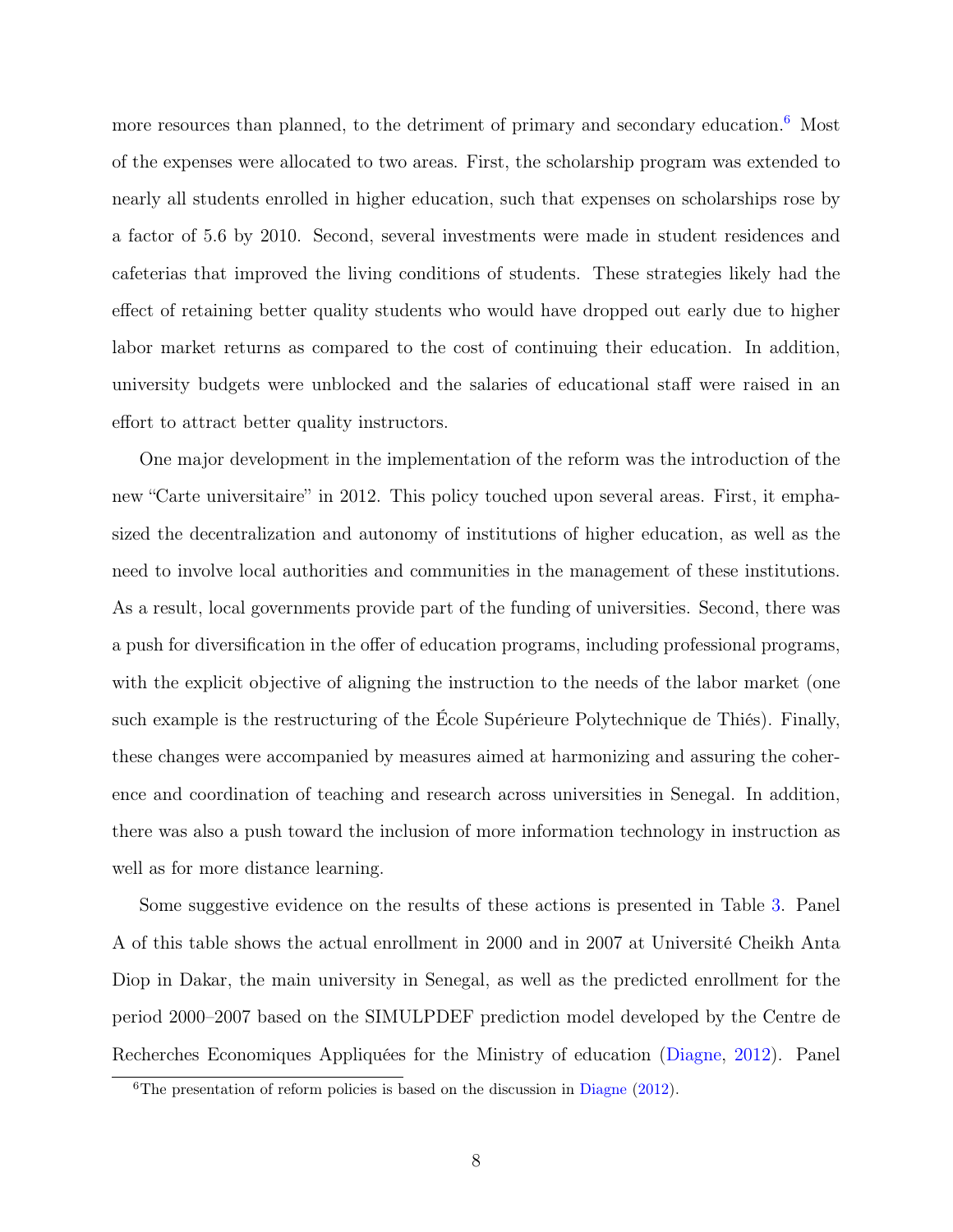B lists the projected required faculty size at the same university. Based on the 2000 levels and the objectives of the reform, the Ministry of education projected a general decline in enrollment, particularly in humanities, accompanied by a rise in the number of faculty. In reality, enrollment in all fields increased by 2007 by a factor of at least 2.[7](#page-11-0) Since capacity constraints did not change during this time, a likely explanation for this trend is that the dropout rate fell, i.e., students pursued their education until obtaining a *licence* or maîtrise.<sup>[8](#page-11-1)</sup> Note that although the additional enrollment could cause lower quality of education for students obtaining the more advanced degrees due to a higher student-to-teacher ratio, it would presumably improve the quality of the overall graduating class by increasing the share of students finishing with the more advanced degrees.<sup>[9](#page-11-2)</sup>

Finally, the reform can also increase the quality of high-skilled labor through positive selection. A perceived improvement in the quality of higher education and in the labor market prospects post graduation can cause some higher-ability high school graduates to pursue higher education instead of entering the labor market immediately. In addition, some of the high school graduates that seek higher training abroad can choose to obtain it in Senegal. As a result, the quality of both the student pool and of the highly-educated labor force improve and, to the extent that there are positive peer effects in learning, the quality of higher education improves even further.

<span id="page-11-0"></span><sup>7</sup>The numbers in Tables [2](#page-38-0) and [3](#page-39-0) suggest that expenditures per student declined during the study period, which could be interpreted as a decline in the quality of education. This may not necessarily be the case if the large initial value is due to large investments in fixed assets or if resources were underused initially. This explanation is supported by the fact that the student-teacher ratio was expected to fall over the same period, as indicated by the numbers in Table [3.](#page-39-0)

<span id="page-11-1"></span><sup>8</sup>Other potential explanations are an increased demand for education following the announcement of the reform and its objective or general trends in the demand for higher education. However, these explanations would hold only if higher education was underutilized before the reform. This hypothesis is unlikely to be true, based on the fact that part of the reform was to *add* capacity to the higher education system. In any case, a higher labor supply lowers the employment prospects of young university-trained individuals and reduces the effects of the reform in the labor market, an aspect to which we return in section [5.2.](#page-20-0)

<span id="page-11-2"></span><sup>&</sup>lt;sup>9</sup>In other words, the quality of the marginal university-trained individual is lower after the reform, but the quality of the average university-trained individual is higher.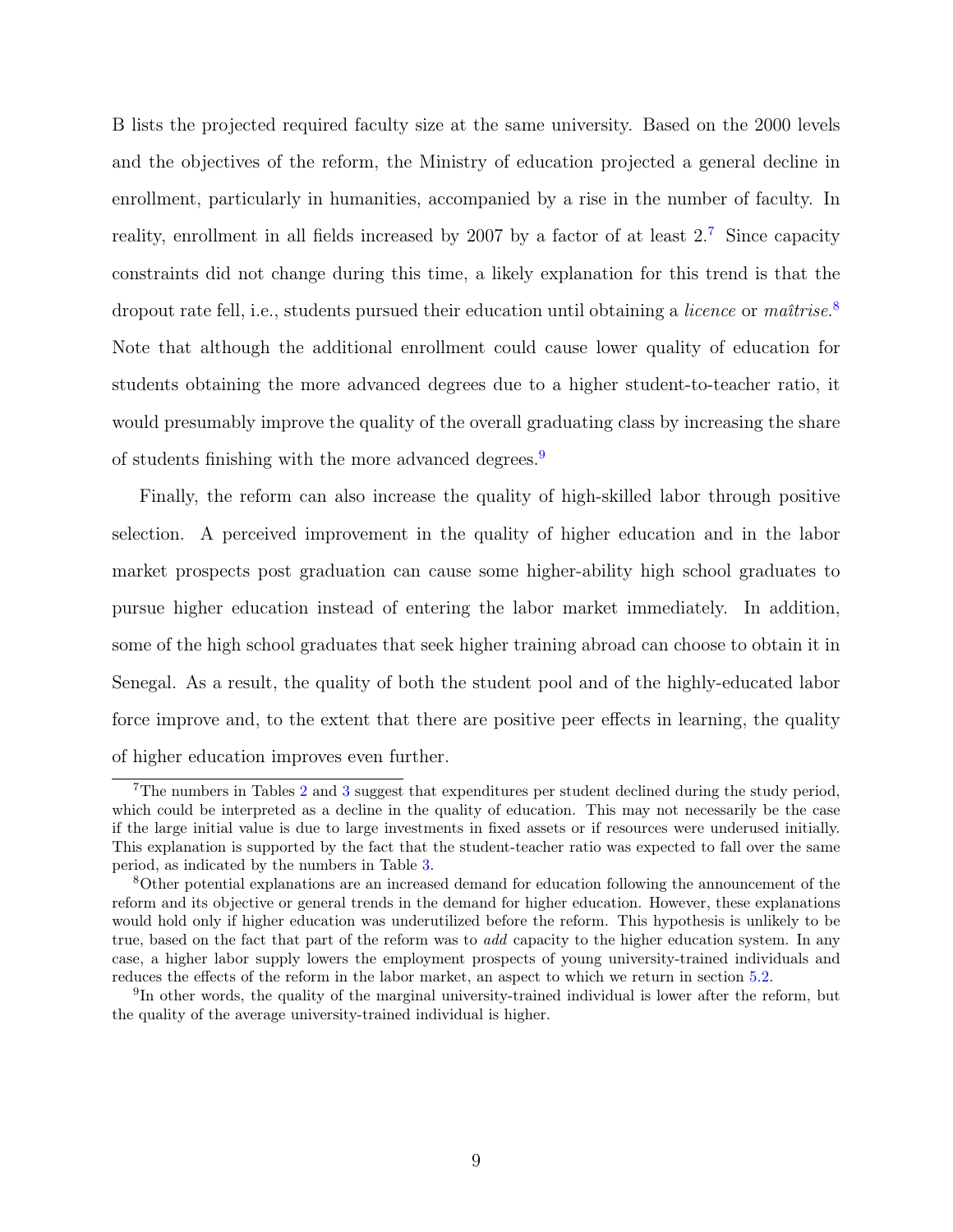### <span id="page-12-0"></span>3 Empirical strategy

The empirical strategy exploits the fact that the education reform is an event presumably exogenous to the labor market experience of any particular individual. As such, we use a difference-in-difference approach where treatment status is given by exposure to university training after the implementation of the PDEF. As in any difference-in-difference model, the estimation is based on a pre-post comparison of mean outcomes between treated individuals (i.e., those who obtained at least part of their education after the implementation of the reform) and control individuals. Since the reform was not targeted at a particular demographic group, controlling for observed socio-economic characteristics of the individuals should not change the estimates, but it can improve the explanatory power and the precision of the estimation. We start by restricting the sample to university-trained individuals because individuals who obtained higher education before the reform are likely to be the best comparison group for those who obtained their higher education after the reform. The difference-in-difference model estimated in this sample has the following form:

<span id="page-12-2"></span>
$$
P(Y_{it} = 1 | T_i, P_t, X_{it}) = \Phi(\beta_0 + \beta_1 T_i + \beta_2 P_t + \beta_{12} T_i P_t + \delta X_{it}),
$$
\n(1)

where  $Y_{it}$  is a binary measure of labor market performance,  $T_i$  is a dummy variable indicating whether at least part of the education of individual i was obtained after the reform,  $P_t$  is an dummy variable for period t being after the implementation of the PDEF,  $X_{it}$  is a vector of socio-economic characteristics, and  $\Phi(\cdot)$  is the standard normal distribution function. We estimate the model by probit and we correct the standard errors for correlations within regions (e.g., due to local labor market conditions) by clustering them the region level.<sup>[10](#page-12-1)</sup>

The causal effect of interest is the effect of the education reform on university-trained individuals, which is an average treatment effect on the treated. To the extent that the control group provides an appropriate counterfactual for the average outcome of the treated

<span id="page-12-1"></span><sup>10</sup>Senegal is divided into ten regions: Dakar, Ziguinchor, Diourbel, St-Louis, Tamba, Kaolack, Thiès, Louga, Fatick and Kolda.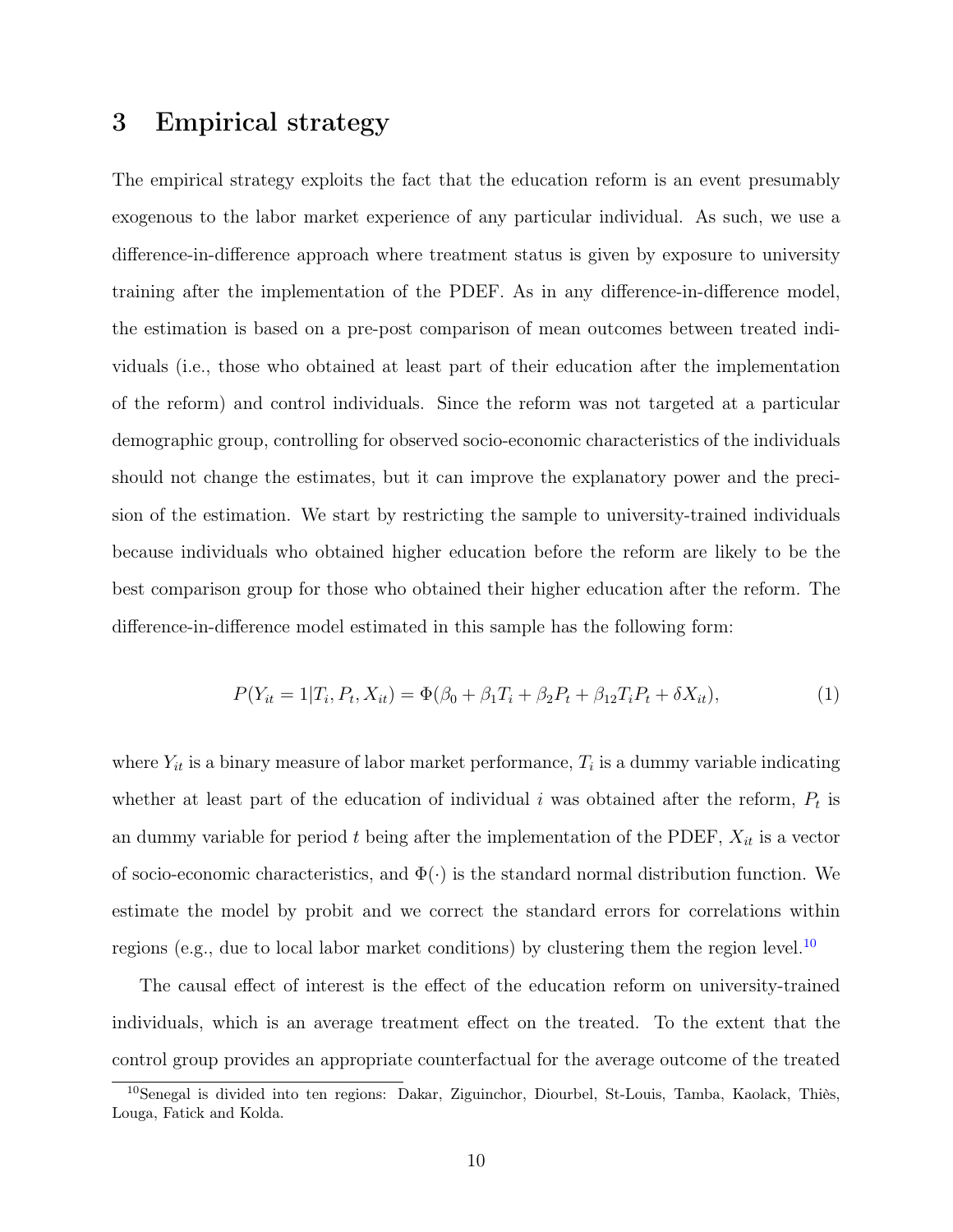group in the absence of the reform, [Puhani](#page-34-9) [\(2012\)](#page-34-9) shows that the treatment effect can be calculated as:

$$
\widehat{ATT} = (E[Y|T_i = 1, P_t = 1] - E[Y|T_i = 1, P_t = 0])
$$

$$
- (E[Y|T_i = 0, P_t = 1] - E[Y|T_i = 0, P_t = 0])
$$

$$
= E[\Phi(\beta_0 + \beta_1 + \beta_2 + \beta_{12} + \delta X_{it})] - E[\Phi(\beta_0 + \beta_1 + \beta_2 + \delta X_{it})]
$$

As we detail in the next section, we cannot precisely identify individuals who obtained their higher education after the PDEF. Instead, we proxy for exposure to the reform with age and define the treatment group as the set of university-trained individuals in a certain age group. This means that we effectively estimate an intention-to-treat effect. It also creates two potential problems. First, it is possible that the differential evolution of the outcome of interest between the treated and control groups is due to "age effects," time-varying unobservable characteristics that are correlated with both the employment probability and the age of individuals. To the extent that these age differences are similar across different groups in the population, we can use high school trained individuals to eliminate them. Specifically, we estimate difference-in-difference-in-difference (triple-difference) models in which we include individuals with high-school education in the same age groups as an additional control group. The triple-difference model is:

$$
P(Y_{it} = 1 | T_i, P_t, X_{it}) = \Phi(\beta_0 + \beta_1 T_i + \beta_2 P_t + \beta_3 U_i + \beta_{12} T_i P_t + \beta_{13} T_i U_i + \beta_{23} U_i P_t + \beta_{123} T_i P_t U_i + \delta X_{it}),
$$
\n(2)

where  $U_i$  is an indicator for individual i being university-trained and the effect of the reform is determined by the triple interaction coefficient  $\beta_{123}$ . As before, the standard errors are clustered at the region level to control for correlations within regions.

The second potential problem is related to the imperfect identification of individuals exposed to the reform. Since it is unlikely that all individuals in an age group obtained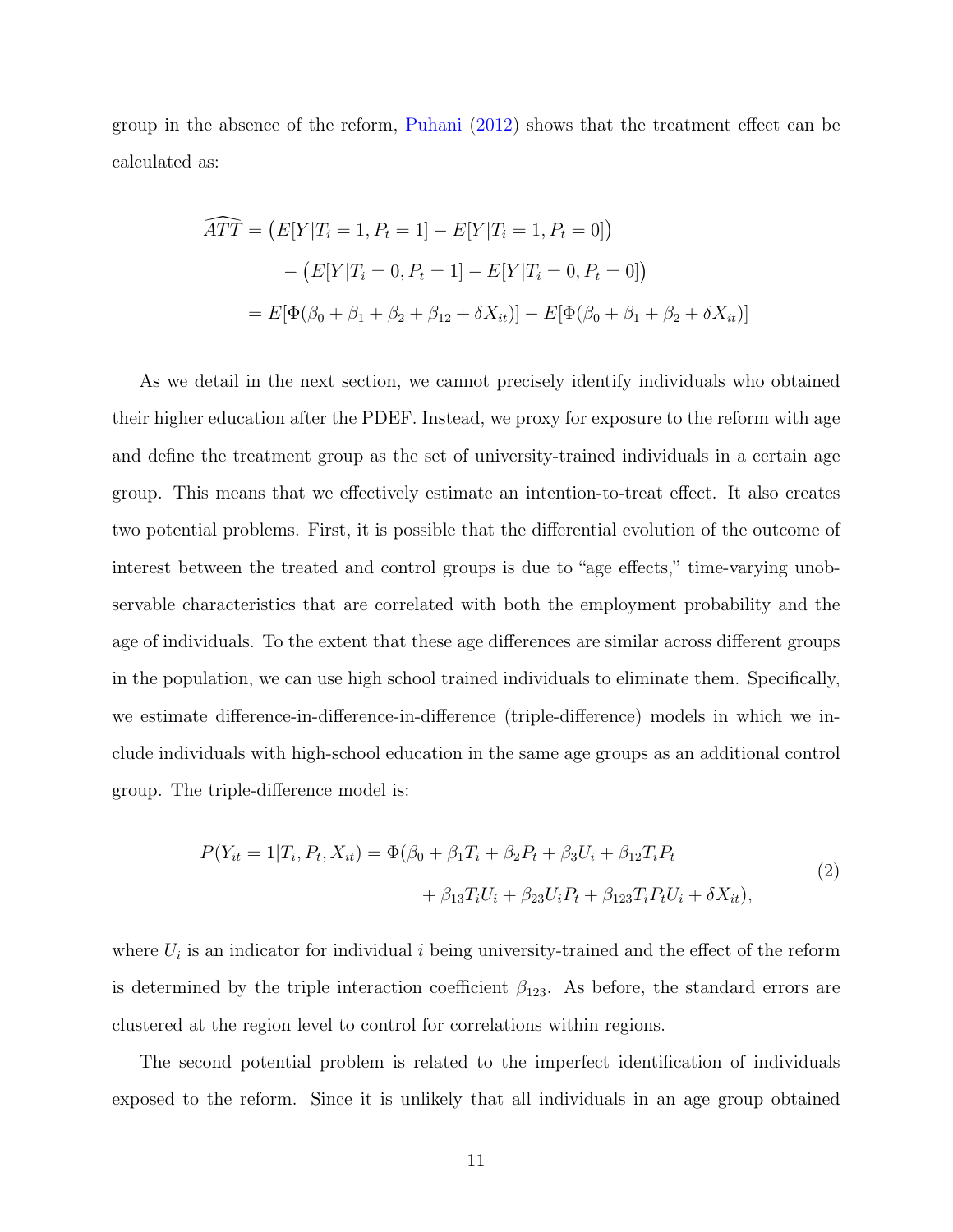their education after the reform or that all remaining individuals obtained their education before the reform, this leads to a potential contamination of the treated group, of the control group, or both.<sup>[11](#page-14-1)</sup> Formally, suppose that exposure to the reform is imperfectly observed, with  $T_i^*$  an indicator of unobserved actual exposure, and suppose that a fraction  $\delta_T$  of the treatment group did not obtain their education after the PDEF ( $T_i^* = 0$  in the post-reform period), while a fraction  $\delta_C$  of the control group did  $(T_i^* = 1$  in the post-PDEF period). For simplicity, suppose also that the effect of PDEF on the outcome studied is constant across all individuals,  $\Delta$ , and that there is no trend in the outcome among the unaffected individuals:

$$
E[Y|T_i^* = 1, P_t = 1] - E[Y|T_i^* = 1, P_t = 0] = \Delta,
$$
  

$$
E[Y|T_i^* = 0, P_t = 1] - E[Y|T_i^* = 0, P_t = 0] = 0.
$$

In this case, the estimated effect of the reform is:

$$
\widehat{ATT} = (1 - \delta_T) \big( E[Y|T_i^* = 1, P_t = 1] - E[Y|T_i^* = 1, P_t = 0] \big) \n- \delta_C \big( E[Y|T_i^* = 1, P_t = 1] - E[Y|T_i = 1, P_t = 0] \big) \n= [1 - (\delta_T + \delta_C)]\Delta,
$$

which underestimates in absolute value the true effect, and the size of the bias depends on the cumulative fraction of contamination in the treated and in the control group.

#### <span id="page-14-0"></span>4 Data

The data comes from two household surveys, the Deuxième enquête sénégalaise auprès des *ménages* (*ESAM-II*), conducted in 2000–2001, and the *Enquête de suivi de la pauvreté au* Sénégal (ESPS), conducted in 2006. These surveys are rather similar as they had the same

<span id="page-14-1"></span><sup>11</sup>[Hotz et al.](#page-33-7) [\(1997,](#page-33-7) [2005\)](#page-33-8) present a thorough analysis of contamination of the control group in a different setting.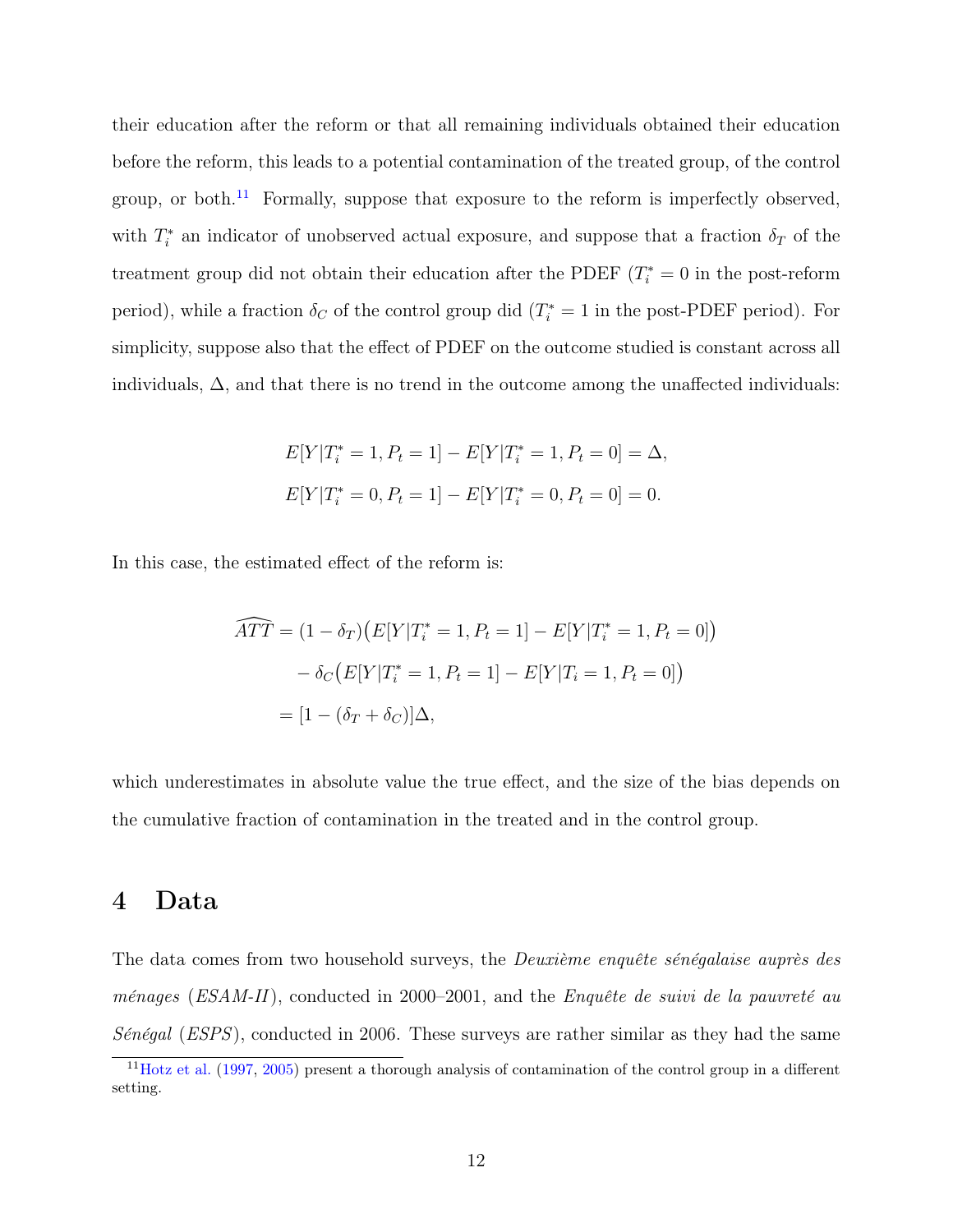main objective of determining the poverty profile in Senegal and they both used question-naires based on extensions of the Core Welfare Indicators Questionnaire.<sup>[12](#page-15-0)</sup>

The persons included in the ESAM-II survey were interviewed twice: once in June–August 2000 and once in February–April 2001. Individuals not in school who already obtained university training by the time of the survey must have done it before the implementation of the PDEF, which came into effect during the 2000-2001 academic year. Thus, this survey provides a snapshot of the situation right before the implementation of the education reform. The second survey, ESPS, was conducted in one wave between December 2005 and April 2006 so some of the individuals included acquired part or all of their university training after the implementation of the reform (partial or full exposure to the reform). In addition, since the survey was conducted before any of the additional higher education institutions opened, the only aspect of the reform in effect during this period is the quality improvement. To reduce the effects of seasonality in the labor market when comparing the two surveys, we only use the responses in the second wave of ESAM-II, which was conducted at almost the same time of the year as the ESPS. To obtain nationally-representative figures, we combine the sample weights used in the two surveys based on the assumption that the structure of the population did not change significantly in the period between the two surveys and provide weighted statistics and regression results throughout the paper.

Several data limitations dictate our choice of variables. First, both surveys include information on the labor force participation and employment status of surveyed individuals but not on their wages or occupation, which limits our choice of outcome variables. Our main dependent variable is employment status, but we also study the labor force participation decision, school enrollment, the industry of employment and the type of employer. Second, the ESAM-II survey does not distinguish between the different higher-education degrees (DEUG, licence or maîtrise). To ensure comparability across surveys, we define high-skilled

<span id="page-15-0"></span><sup>&</sup>lt;sup>12</sup>The response rates of the two surveys were 99.9 percent for ESAM-II and 99.7 percent for ESPS [\(Archivage National des Données du Sénégal,](#page-30-6) [2012a,](#page-30-6)[b\)](#page-30-7). Therefore, our results are not affected by nonrandom response.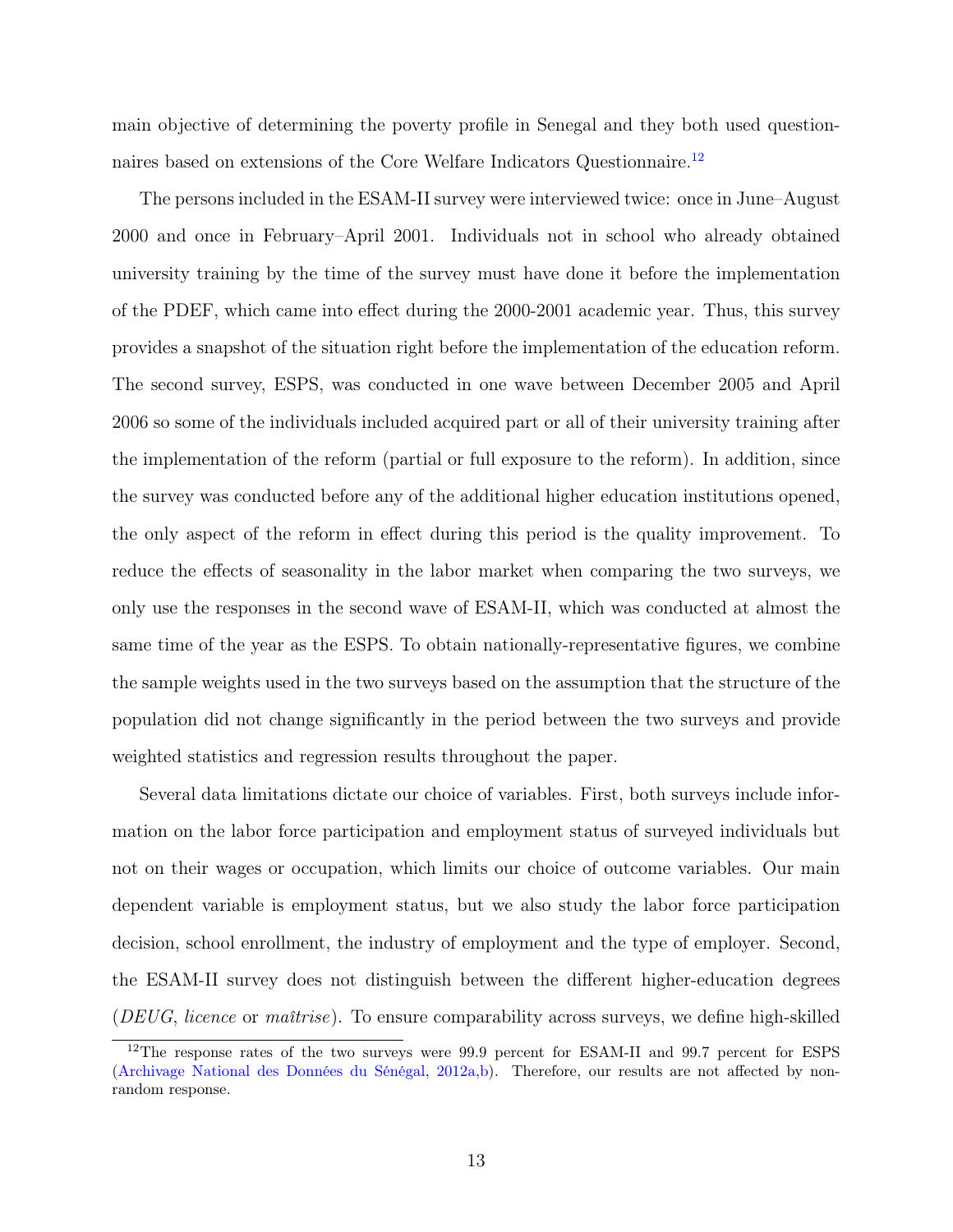individuals as persons who finished at least one year of university studies.<sup>[13](#page-16-0)</sup> Finally, in most specifications we include a set of socio-economic variables that influence labor market participation and job-search intensity, such as age, gender, marital status and the relationship to the household head, as well as variables describing the local labor market, such as the region of residence and the degree of urbanization of the place of residence.<sup>[14](#page-16-1)</sup>

We restrict the sample to highly-educated individuals in the 20–39 age group. The minimum age in the sample, 20 years, represents the age after one year of university coursework when following a regular path in the education system. By setting the maximum age to 39 years, we keep only recent graduates and young workers for a more comparable sample. Finally, in the baseline specification we restrict the sample to individuals in the labor force, working (employed and self-employed) or unemployed, and exclude persons still in school or out of the labor market for other reasons, although we relax this restriction in some specifications.

As mentioned before, we proxy for reform exposure with the aid of an age group and use the rest of the sample as the control group. We start by providing a general picture of exposure to the reform in the ESPS survey in order to determine the relevant age group. First, note that individuals under 24 must have obtained at least part of their higher education after the reform simply because of the total number of years required. For some of the older individuals, we can infer if they were exposed to the reform based on their degree (e.g., a 26 year-old who obtained a 4-year degree must have followed some university courses after the implementation of the PDEF). Finally, we use the questions on school attendance during the survey year and during the previous year included the ESPS survey.

Figure [1\(a\)](#page-36-0) shows the fraction of highly-educated individuals identified as exposed to the reform for at least one year, calculated as described above.<sup>[15](#page-16-2)</sup> The figure shows that

<span id="page-16-1"></span><span id="page-16-0"></span> $13A$  similar situation applies to high school educated individuals.

<sup>&</sup>lt;sup>14</sup>In particular, we include a second-degree polynomial in age and indicators for gender (women), residence (rural, urban other than Dakar, reference category: urban Dakar), region (10 regions, reference category Dakar), marrital status (mono- or polygamous marriage, reference category: single) and relationship to household head (spouse, child, or other, reference category: head of household).

<span id="page-16-2"></span><sup>&</sup>lt;sup>15</sup>Note that this approach gives us a lower bound of the fraction of individuals affected by the reform,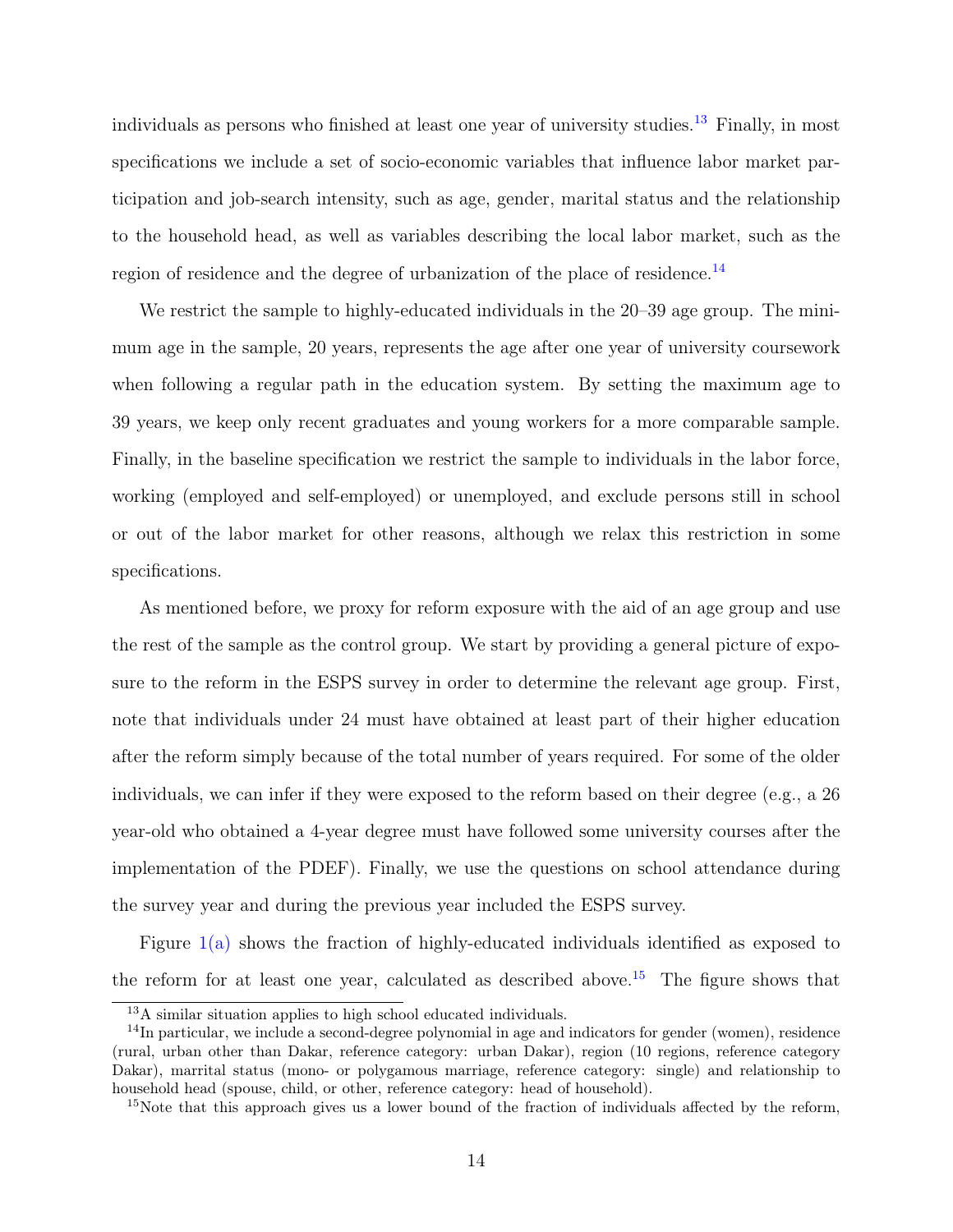the only non-contaminated treatment group is the 20–24 year-olds and that the degree of contamination of the treatment group increases as age increases. Figure [1\(b\)](#page-36-1) shows the cumulative distribution of reform exposure by age, again based on our imperfect measure of exposure. Even with this underestimate, a relatively large fraction of exposed individuals are excluded from the treated group if treatment is defined as the 20–24 year-old bracket, suggesting an inverse relationship between the two contamination proportions  $\delta_T$  and  $\delta_C$ . However, note that an increase in the age group used to define treatment, at least for small treated groups, leads to more overall contamination due to the relative size of the treated and control groups. For example, suppose we increase the treated group from 20–24 to 20–25 year-olds. This means that we shift 25 year-olds from the control group to the treated group. The amount of contamination in the control group does not change by much, since 25 yearolds do not represent a large part of the 25–39 year-old group (the number of highly-educated individuals in each age cell is generally increasing with age simply because people can obtain more education over time). However, the contamination of the treated group increases by more because 25 year-olds are a relatively large part of the  $20-25$  year olds.<sup>[16](#page-17-0)</sup>

In addition, the size of the treated group varies directly with the width of the age interval used to define exposure to the reform. Therefore, we have a trade-off between contamination of the two groups and size of the treated group. Our preferred definition of treatment is the 20–26 age group because Figure  $1(a)$  shows that a minimum of approximately 80 percent of individuals in each age cell are exposed to the reform and Figure  $1(b)$  indicates that about 80 percent of all individuals identified as exposed to the reform are included in this age group.<sup>[17](#page-17-1)</sup>

Table [4](#page-40-0) presents the descriptive statistics for this definition of treatment, separately for each period (survey). The table shows that most of the highly-educated individuals are male and live in the urban areas of Dakar. While there are some differences with respect

since we cannot identify all the individuals older than 24 who had at least part of their university training after the reform, but before 2005. Note also that this approximation is farther from the true fraction as age increases.

<span id="page-17-0"></span><sup>&</sup>lt;sup>16</sup>Indeed, our crude measure of overall contamination is strictly increasing with the width of the age interval used to define exposure to the reform between 20–25 and 20–29.

<span id="page-17-1"></span><sup>&</sup>lt;sup>17</sup>These numbers should be taken as suggestive because of the issues mentioned earlier.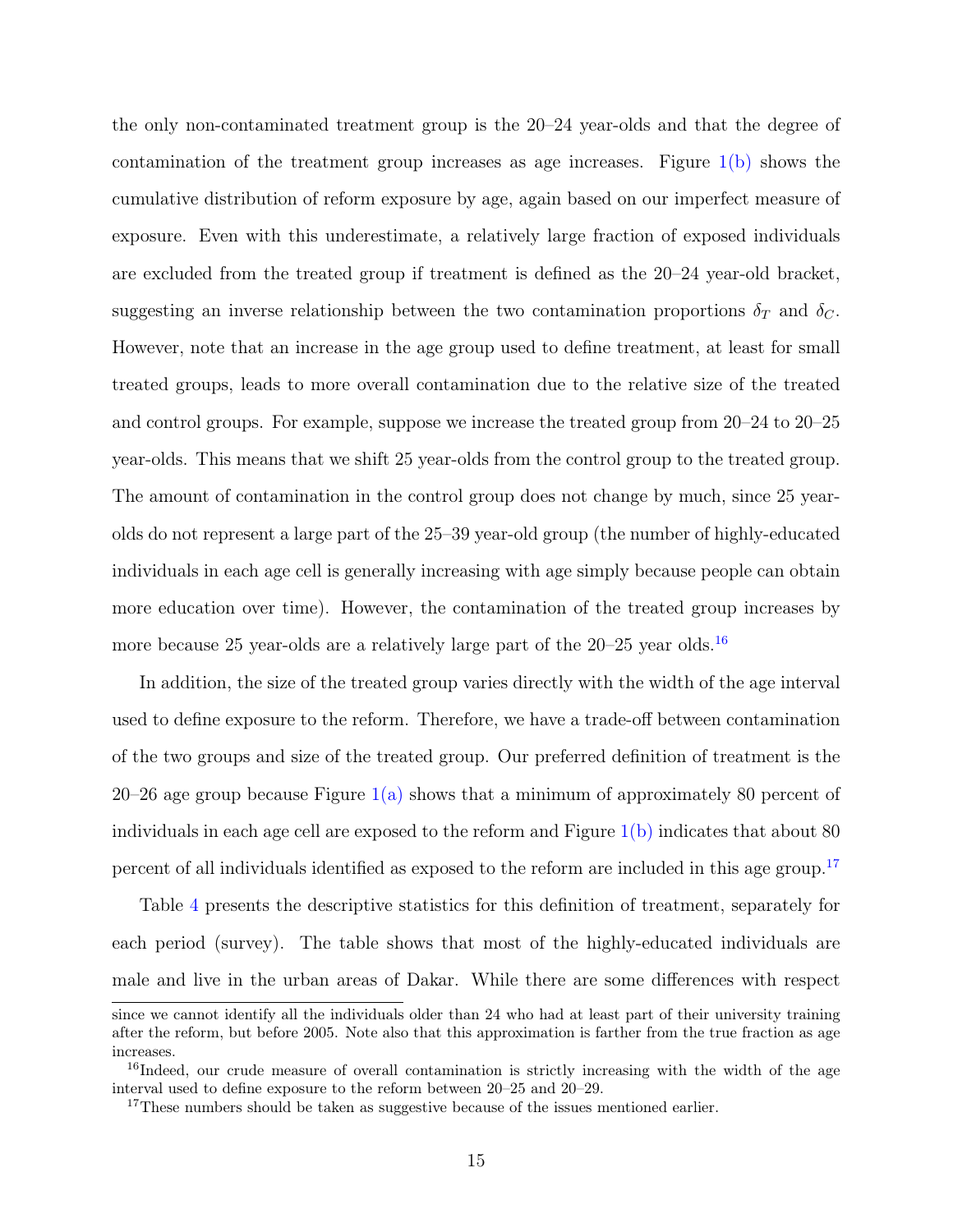to the other demographic characteristics between the individuals in the treated and in the control group, these tend to be mostly similar in the two periods. For instance, the control group tends to have higher fractions of married individuals in both periods, as well as higher fractions of household heads. Also, employed individuals in the control group are more likely to work for the government or in the "other industry" category, but again these differences tend to persist in both periods. Both these differences and the characteristics of each of the two groups are generally similar between the two periods. This suggests that the differencein-difference strategy should eliminate these time-invariant differences and that controlling for socio-economic characteristics in the regressions should not influence our estimates, which would be expected if the control group provides a valid counterfactual for the treated group.

More importantly, the table shows a sizable (16 percentage point) increase in the employment rate of 20–26 year-old individuals compared to a relatively stable employment rate for the 27–39 year-old individuals. This is a preview of our main results, suggesting that the reform led to better employment prospects for the individuals likely to be affected.

We should note at this point the relatively small size of our sample. As it will become apparent when we include high school-educated individuals in the analysis, this is due to the small fraction of the Senegalese population that acquires higher education. This is a problem that would likely appear in a study of other developing countries as well and that could be solved only by using large data sets such as from a national census, which is unfortunately not possible in our case.

# <span id="page-18-0"></span>5 Results

#### 5.1 Baseline specification

Table [5](#page-41-0) contains the marginal effects (average partial effects) corresponding to the effect of the reform estimated from the baseline empirical strategy, both as a difference-in-difference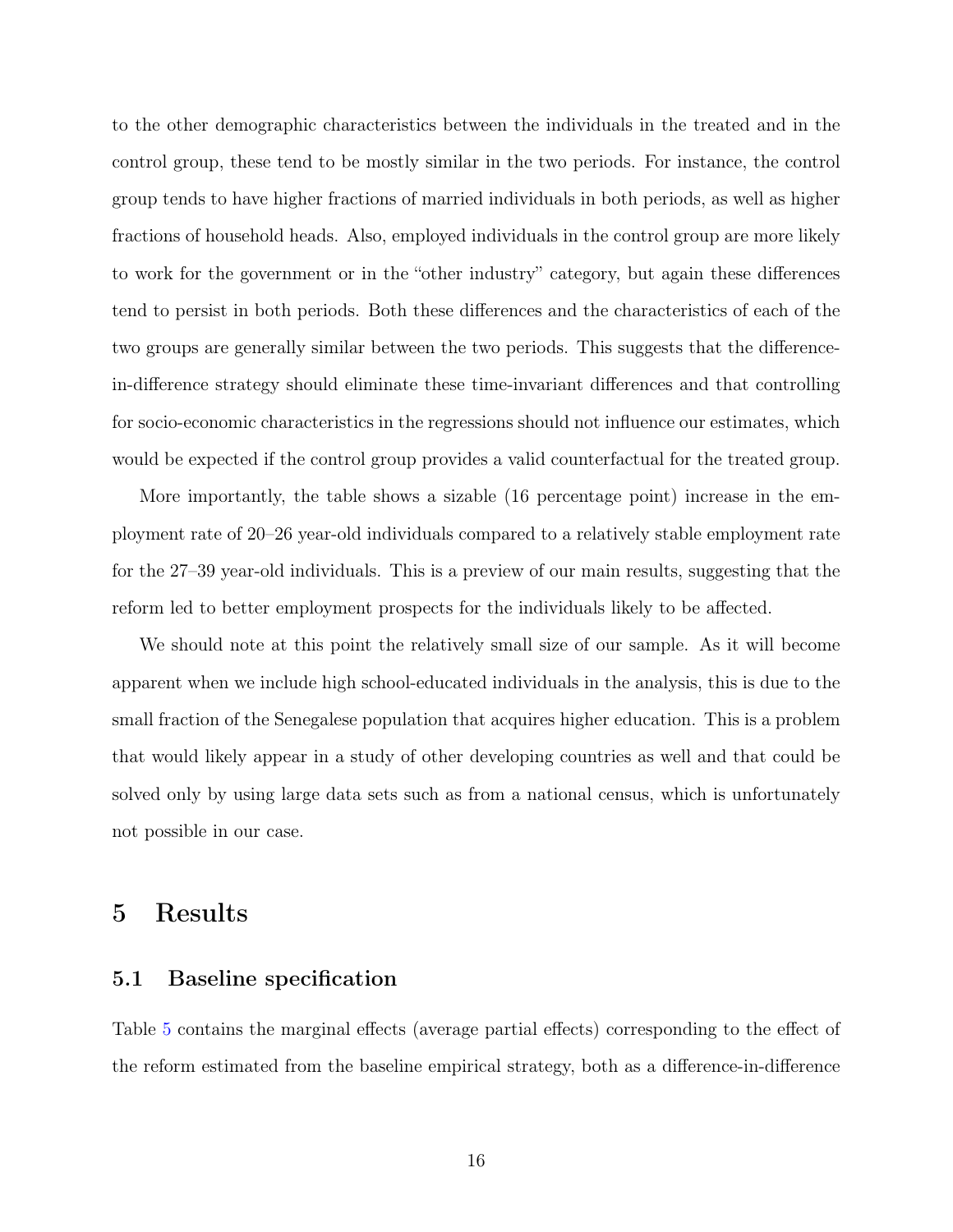(columns 1 and 2) and as a triple-difference (columns 3 and 4).[18](#page-19-0) As mentioned before, all specifications are weighted using sample weights and allow for within-region correlations in errors.<sup>[19](#page-19-1)</sup> We start in panel A with the effect of the PDEF for our preferred definition of treatment, 20–26 year old individuals. The estimate in column 1, from a simple differencein-difference specification without controls, indicates that the employment rate of 20–26 year old individuals increased after the reform by 12 percentage points as compared to the employment rate of  $27-39$  year old individuals.<sup>[20](#page-19-2)</sup> This represents a 21 percent increase in their employment rate as of 2000.

In the next column, we add controls to eliminate a potential bias due to differences in demographic characteristics between the two groups and their effect on labor market outcomes. The estimated effect drops slightly to nine percentage points (still a 16 percent increase from the employment rate in 2000) and remains significant. Finally, we estimate the triple-difference specification in order to eliminate any potential age effects that could drive our estimate. As before, we estimate both a specification without controls (in column 3) and one with controls (in column 4). In both cases the estimates are very similar to the ones in the first two columns, though an increase in standard errors reduces their significance level.

A small sample size can cause problems in terms of precision but also in terms of bias due to the sampling scheme. To alleviate this concern, we bootstrap the marginal effects calculated above and provide in brackets the bias-corrected 95 percent confidence interval from 1,000 replications. Although the confidence intervals are somewhat larger and now include null effects at a 95 percent level, we cannot reject relatively large effects of the reform. In addition, the estimated bias is small, of the order of 1 percentage point in all cases. All of these make us confident that our estimates are not driven by a small sample

size.

<span id="page-19-0"></span><sup>&</sup>lt;sup>18</sup>The estimated effects from linear models (available upon request) are very similar to the marginal effects from probit regressions.

<span id="page-19-1"></span><sup>&</sup>lt;sup>19</sup>The results from unweighted regressions (available upon request) are quantitatively and qualitatively similar.

<span id="page-19-2"></span> $^{20}$ Similar estimates are obtained when the control group is restricted to younger individuals such as those between 27 and 34 years of age (results available upon request).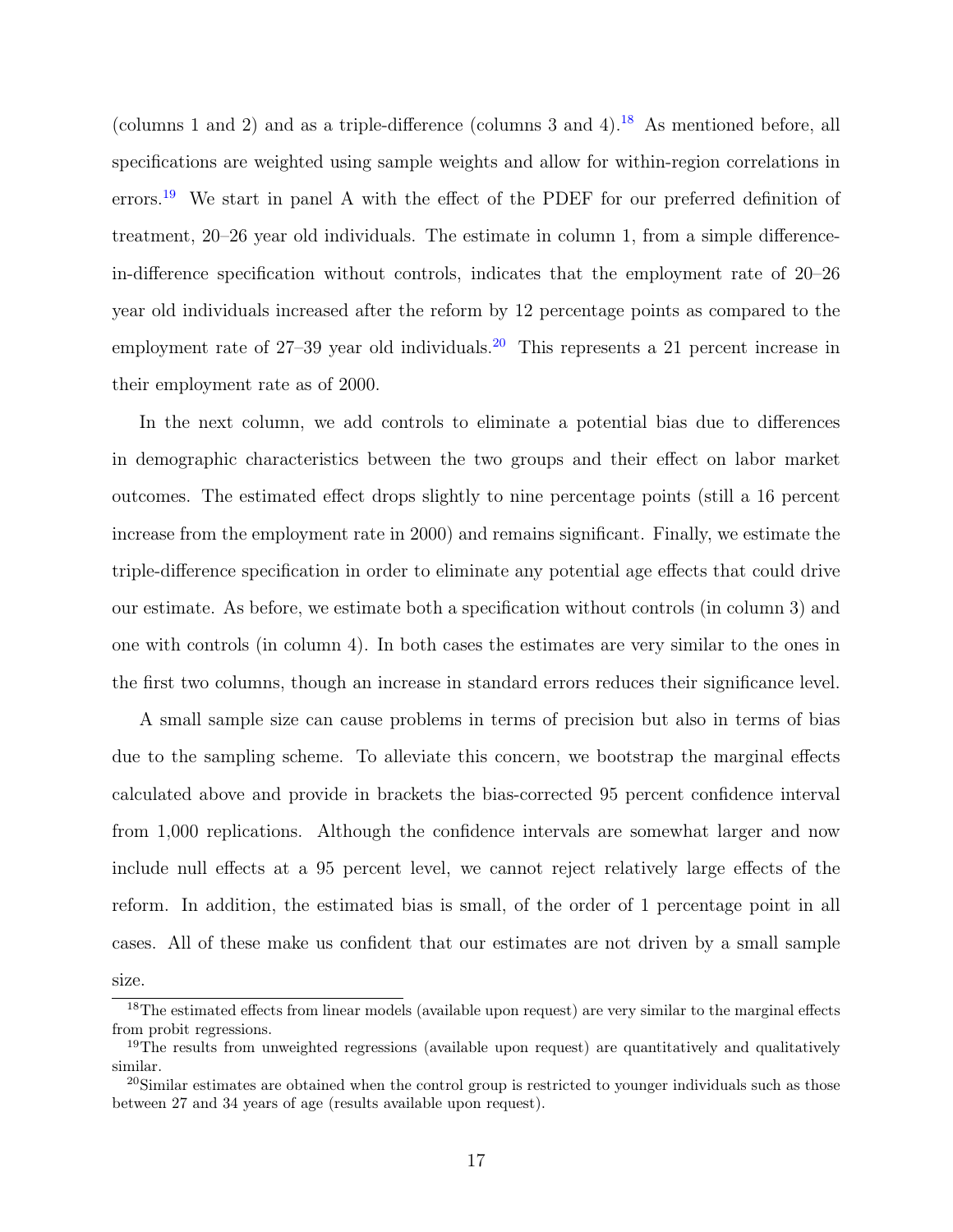In panel B, we study the sensitivity of our estimates to different definitions of exposure to the reform. We vary our treated age group from 20–25 to 20–29 year-olds (in all cases, the rest of the  $20-39$  year-olds form the control group).<sup>[21](#page-20-1)</sup> As before, adding the controls to either the difference-in-difference specification or to the triple-difference specification produces little change in the estimates. Similarly, age effects do not seem to be of concern as the effects in the difference-in-difference model are similar to those in the triple-difference model. More importantly, the effects are monotonically decreasing with the size of the treated group, just as predicted by an increasing degree of overall contamination of the treated and of the control group. Using our crude measure of contamination, we can provide some back-of-the envelope calculations of the true effect. With the exception of the 20–25 year olds, all the effects corrected for contamination are between 6.9 and 12.8 percentage points.<sup>[22](#page-20-2)</sup>

Our estimates are likely lower bounds of the true effect, implying that the education reform had significant employment effects among young high-skilled workers. If this effect is due to a mismatch in the quality of education demanded and supplied in the high-skilled labor market that is reduced after the implementation of the PDEF, the only increase in employment once this mismatch is completely eliminated comes from new jobs. As a result, the medium and long-term effects of the reform are presumably different from the short-term effects of the reform estimated in this paper.

#### <span id="page-20-0"></span>5.2 Robustness checks

Identification in difference-in-difference models is based on two assumptions: that the control group provides an appropriate counterfactual for the treated group in the absence of the intervention, and that the only factor influencing the outcome is the intervention (exogeneity of the reform). In addition, we also need to assume that the composition of the treated and of

<span id="page-20-1"></span><sup>&</sup>lt;sup>21</sup>We estimated all the other specifications in the paper for these additional definitions of treatment. The results, available upon request, are similar to our preferred definition of treatment (20–26 years old).

<span id="page-20-2"></span><sup>&</sup>lt;sup>22</sup>The effects corrected for contamination are, in order from  $20-25$  to  $20-29$ : 0.331, 0.128, 0.118, 0.086, and 0.069. The true effects in these samples are likely even closer to each other since our underestimation of overall contamination is presumably increasing with the age group used to define exposure to the reform.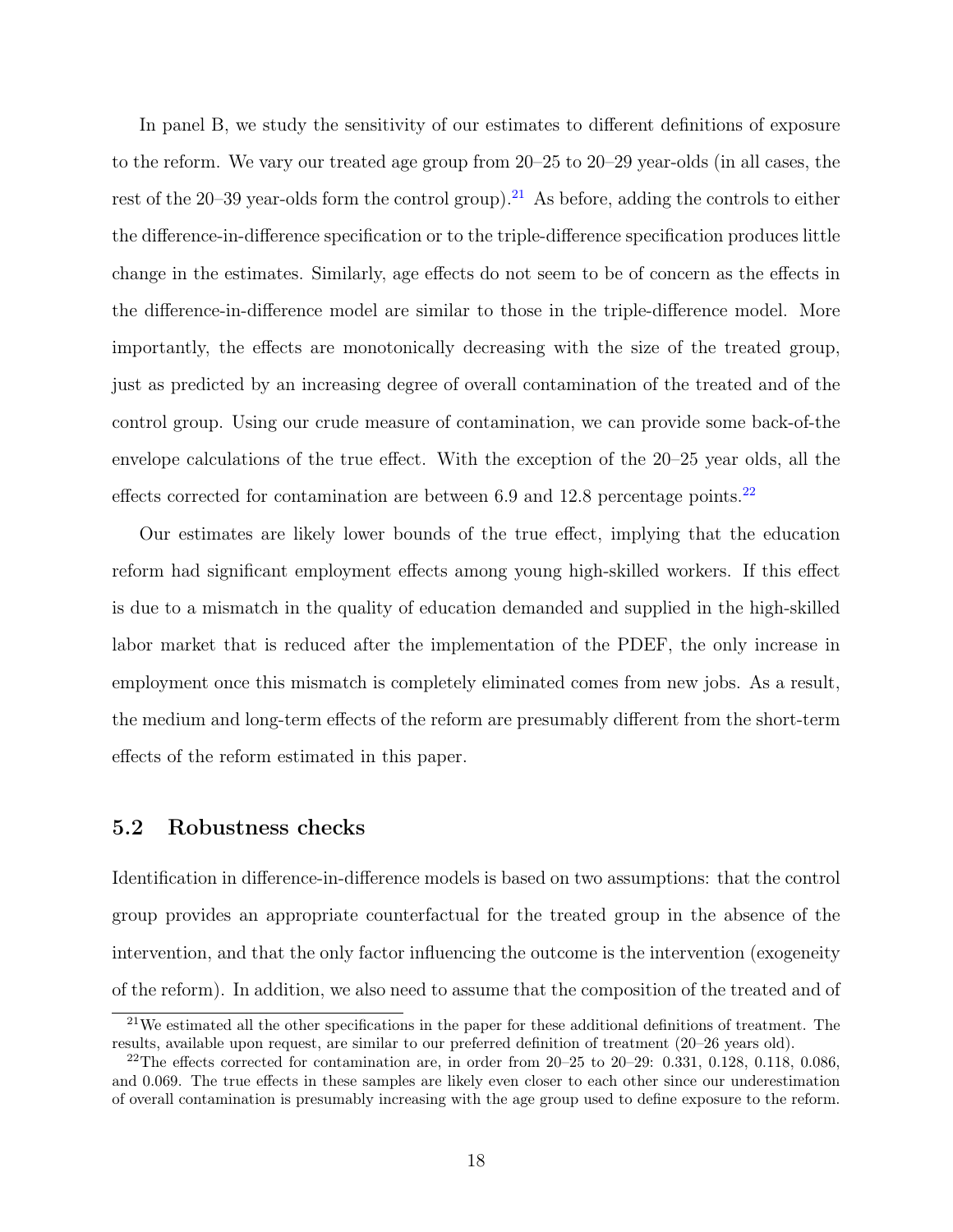the control group is not affected by the reform. Any violation of these assumptions produces biased estimates. We already showed in Table [5](#page-41-0) that our results do not seem to be driven by age effects, which suggests that older workers are indeed a good counterfactual for young workers, our treated group. In the rest of this section, we provide evidence in support of the second assumption, that our estimates capture only the effect of the reform. We focus particularly on scenarios that would bias our coefficients upward.

Senegal experienced strong economic growth during this period. Data from World Bank's World Development Indicators show that the average yearly growth rate during the postdevaluation decade (1995–2005) was 4.5%. In addition, the country went through a period of strong and sustained growth between 2002 to 2005, mostly due to an agricultural sector boosted by favorable weather conditions (e.g., 17.3% growth rate in 2003), and to public investments including the massive development of roadways and other major infrastructure (between 3 and 6% growth from 2002 to 2005). Although the industrial sector grew on average by 5% over this period, it is obvious that the economic growth experienced by Senegal over this period cannot be solely traced to skilled labor.

Still, if the economic growth was skill-biased in the sense of an increased demand for highskilled labor, our estimation strategy would incorrectly attribute the rise in the employment rate of young workers to the reform. We provide several pieces of suggestive evidence against this scenario. First, we investigate if slightly older high-skilled workers also experienced an increase in their employment rate. In panel A of Table [6,](#page-42-0) we provide the results from a placebo test based on a specification identical to our baseline difference-in-difference model but estimated in the sample of 30–49 year-old university-educated workers where treatment is defined as 30–36 year-old individuals. We find a small (1.6 percentage point) and statistically insignificant reduction in the employment rate of 30–36 year-olds as compared to older workers. This suggests that any economic expansion must have affected only young highskilled workers. If this were true, we would expect to observe an increase in the labor force participation of young high-skilled workers. Panel B of Table [6](#page-42-0) reports estimated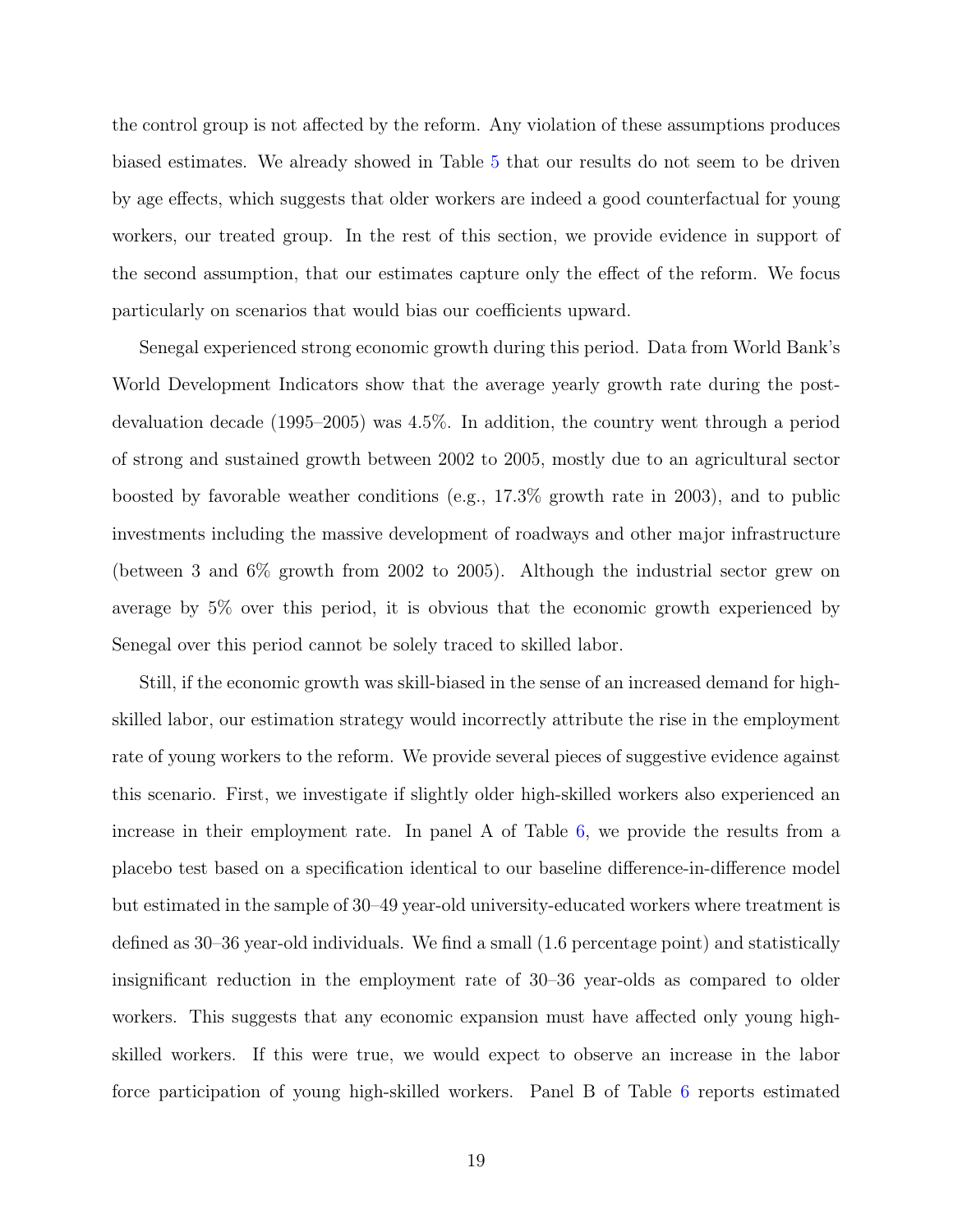reform effect from a specification based on equation [\(1\)](#page-12-2) using labor force participation as the dependent variable in the sample of high-skilled individuals in and out of the labor force. The estimates suggest that young high-skilled individuals actually experienced a slight decline in labor force participation. In order to eliminate age effects, we also estimated a triple-difference model. The results, reported in Panel C, show again that young high-skilled individuals did not increase their labor force participation over the sample period. Taken together, these findings provide evidence against the possibility that our results are driven by the expansion of the Senegalese economy.[23](#page-22-0)

These results also provide evidence against a "substitution effect." If employers have a limited number of jobs, they might substitute younger workers for the already-employed older workers if the quality of younger workers is higher. This would cause the employment rate of younger workers to go up and that of older workers to fall, artificially increasing the estimated effect of the reform. To the extent that the quality of a potential employee is based on their academic training and on-the-job learning and experience, we would expect this type of substitution to be more prevalent for individuals of closer age to our treated groups (in other words, younger workers are probably not good substitutes for more experienced workers). We can then obtain some some suggestive evidence on the presence of substitution effects by comparing the employment rate of individuals slightly older than our treated group to that of even older individuals. The results in panel A indicate that slightly older individuals experienced no worse labor market outcomes than older and more experienced high-skilled individuals. In addition, the estimates obtained when using only individuals 27–34 years old as control (available upon request) are virtually identical to our baseline results. Both of these findings suggest that substitution effects are not driving our results.

<span id="page-22-0"></span>To further investigate the possibility that our results are driven by other factors, we

<sup>23</sup>Another possibility is that almost all older workers are already employed and the expansion of the economy has to be met by increased employment of young workers. However, this is unlikely to be the case as the labor force participation rate of workers in our control group is around 74 percent in both periods. This suggests that that there is still excess labor supply in this age group, but also that the demand for these workers did not change substantially over our sample period.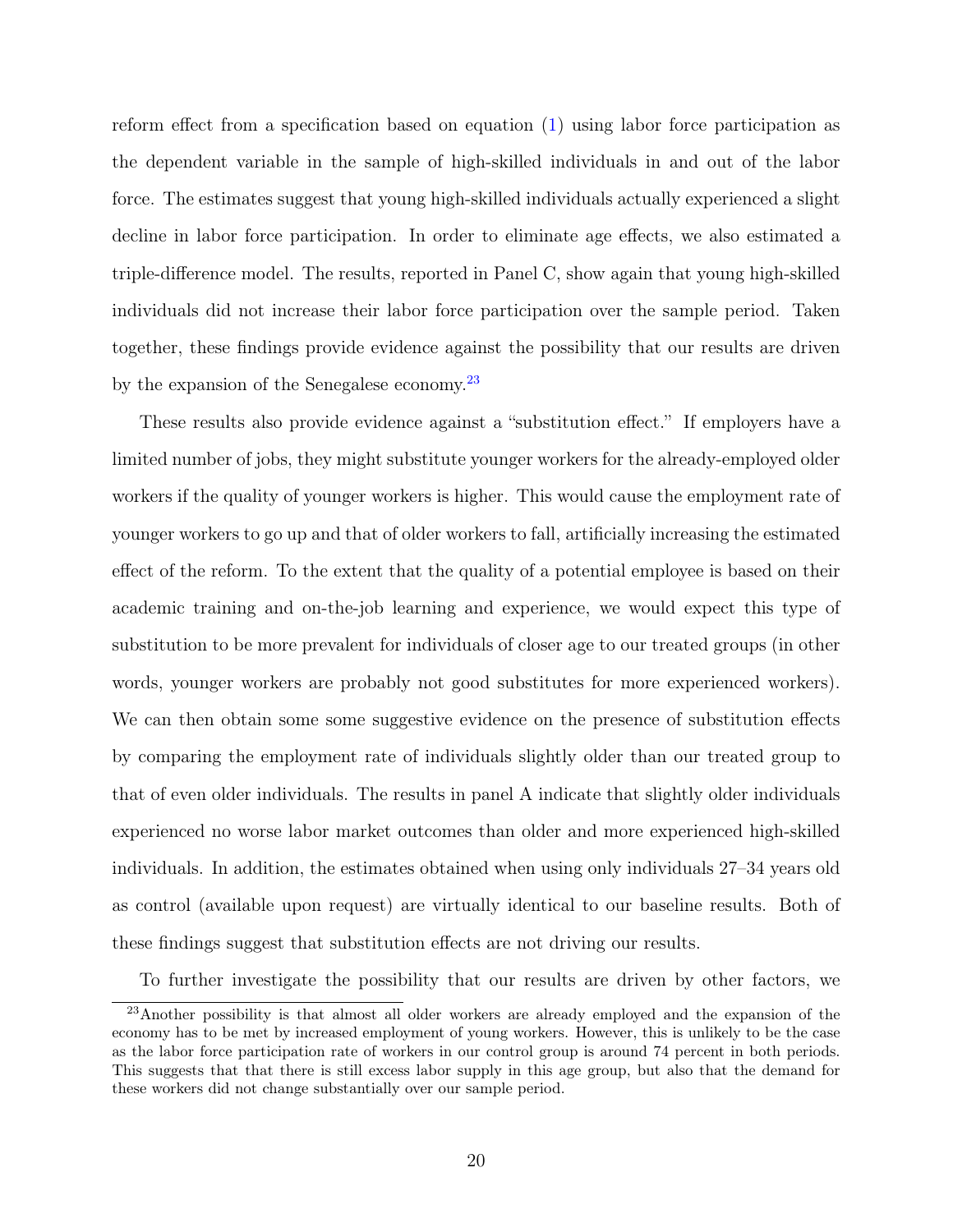conduct another placebo experiment where we estimate equation [\(1\)](#page-12-2) on the sample of 20–39 year-old high school educated individuals, using the same treatment definition as before. The short-term objectives of the PDEF with respect to high school education were almost exclusively related to access, such as the construction of new schools and new classrooms. These effects would take some time to be seen and therefore we should not see any effect of the reform in this sample. Indeed, the estimated effects shown in panel D of Table [6](#page-42-0) are very small (2.3 percentage points) and statistically insignificant, suggesting again that our estimates are not capturing other factors such as an expansion of the economy.

Another potential concern is that the results are driven by sample selection, e.g., if the reform influences labor force participation. Our results are upward biased if young highskilled individuals are more likely to leave the labor force, thus reducing the number of individuals actively looking for a job. In this case, we would find a higher employment rate even though there is no real positive effect of the PDEF on employment. The estimates in panels B and C of Table [6](#page-42-0) shed some light on this potential issue. In panel B we find a relatively larger (9.1 percentage point) decline in the labor force participation of young workers as compared to older high-skilled workers, although still statistically insignificant. However, this decline could simply be due to "age effects": we would observe a reduction in the share of labor force participants among younger workers if the general trend is for younger people to obtain more education. The estimates in Panel C, based on a specification that eliminates age effects, point to no difference in the labor force participation of younger and older high-skilled workers (1.3 percentage points). This suggests that, indeed, the reduction in labor force participation found initially is due entirely to age effects. To further confirm this, we estimate our baseline difference-in-difference model in the sample of high-skilled workers in and out of the labor force, using school enrollment as the dependent variable. We find that young individuals are 5.2 percentage points (panel E of Table [6\)](#page-42-0) more likely to be enrolled in university after the reform than older individuals. This pattern is consistent with lower dropout rates, delaying the labor market entry for a certain fraction of the increase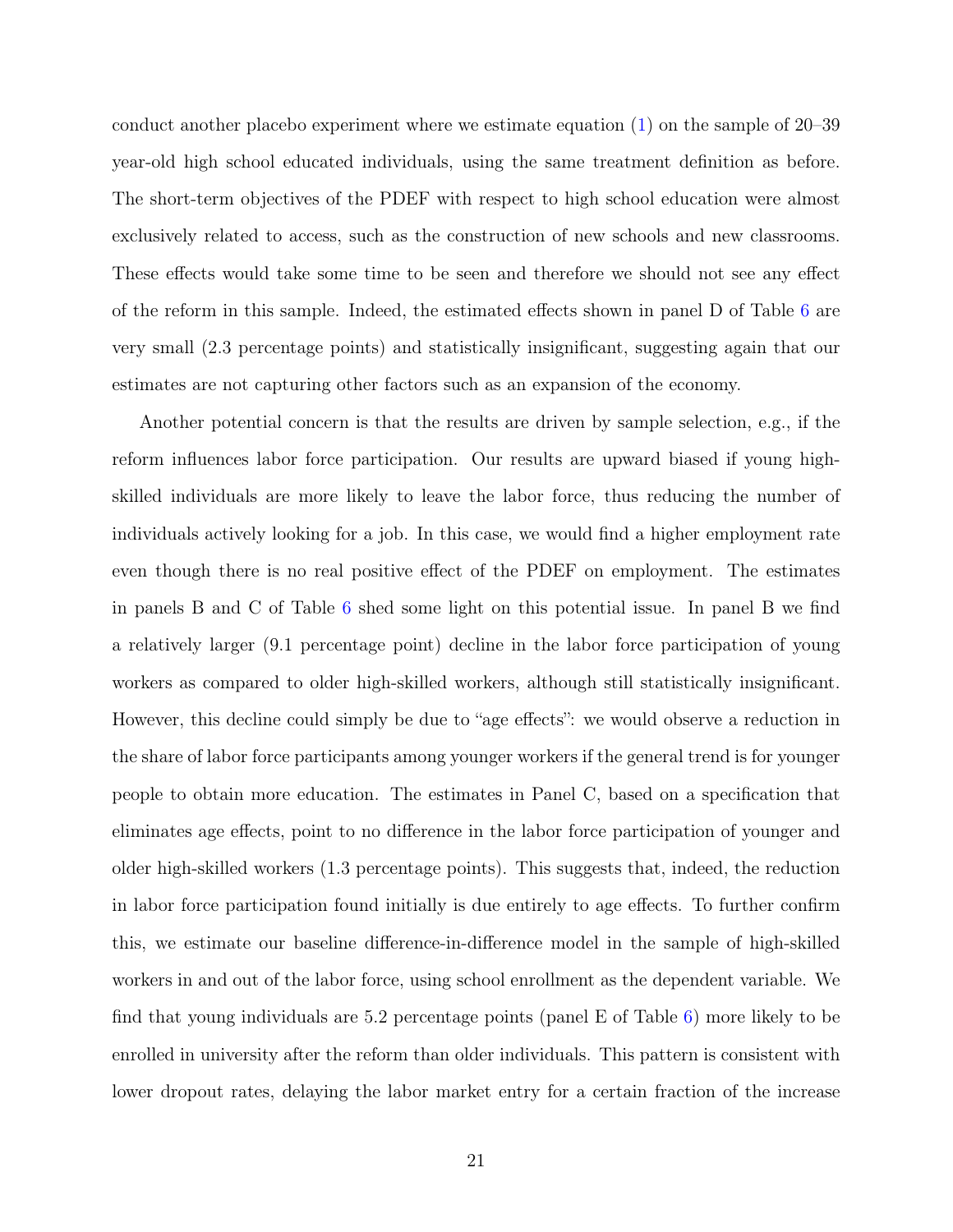in enrollment documented in Table [3.](#page-39-0) Moreover, the magnitude of the coefficient explains almost entirely the reduction in labor force participation found earlier.

If the reform changes incentives to obtain higher education, this can cause another type of sample selection. Similar to the previous case, our estimates are upward biased if individuals are less likely to obtain higher education after the implementation of the reform and downward biased in the opposite case since that would increase the labor supply.<sup>[24](#page-24-0)</sup> To test for changes in the decision to pursue university coursework, we estimate a specification based on equation [\(1\)](#page-12-2) in the sample of high school and university trained labor market participants, using  $U_i$  (the indicator for whether the individual has university training) as dependent variable. The estimated effect listed in panel F of Table [6,](#page-42-0) although positive (4 percentage points), is small and only marginally significant.<sup>[25](#page-24-1)</sup> This is also consistent with the fact that the capacity constraints in higher education did not change in the short term.

Our estimates are upward biased if the education reform encourages high-skilled workers to accept (temporary) jobs that require less education. This is unlikely to be the case, however, as [Serneels](#page-35-3) [\(2007\)](#page-35-3) finds in the Ethiopian context that high-skilled unemployed individuals do not generally take on temporary employment after leaving university because social networks are usually more effective when the applicant is unemployed and because employment of poor quality can damage the reputation of the individual and thus reduce the probability of obtaining a more desirable job in the future. We return to this issue in more detail in the next section.

Finally, we have two pieces of suggestive evidence in support of our last assumption, that the composition of the treated group and of the control group was not affected by the

<span id="page-24-0"></span><sup>&</sup>lt;sup>24</sup>One exception to this is if the reform changes the ability distribution of the university-educated workforce (if, for instance, returns to education increase). In this case, the number of employed individuals could go up even if labor supply increases as the gap between labor quality demanded and offered shrinks. However, this is an effect of the reform we would probably want to include in our estimation.

<span id="page-24-1"></span><sup>&</sup>lt;sup>25</sup>These results can also be interpreted as suggestive evidence against the skill-biased growth scenario. In particular, an economic expansion that leads to increased demand of high-skilled young workers would create incentives for these individuals to enter the labor market as soon as possible. In other words, individuals would have an incentive to drop out of school as soon as their level of education would allow them sufficiently high earnings. However, our results indicate exactly the opposite pattern (an increase in enrollment) and suggest that people tend to stay longer in school.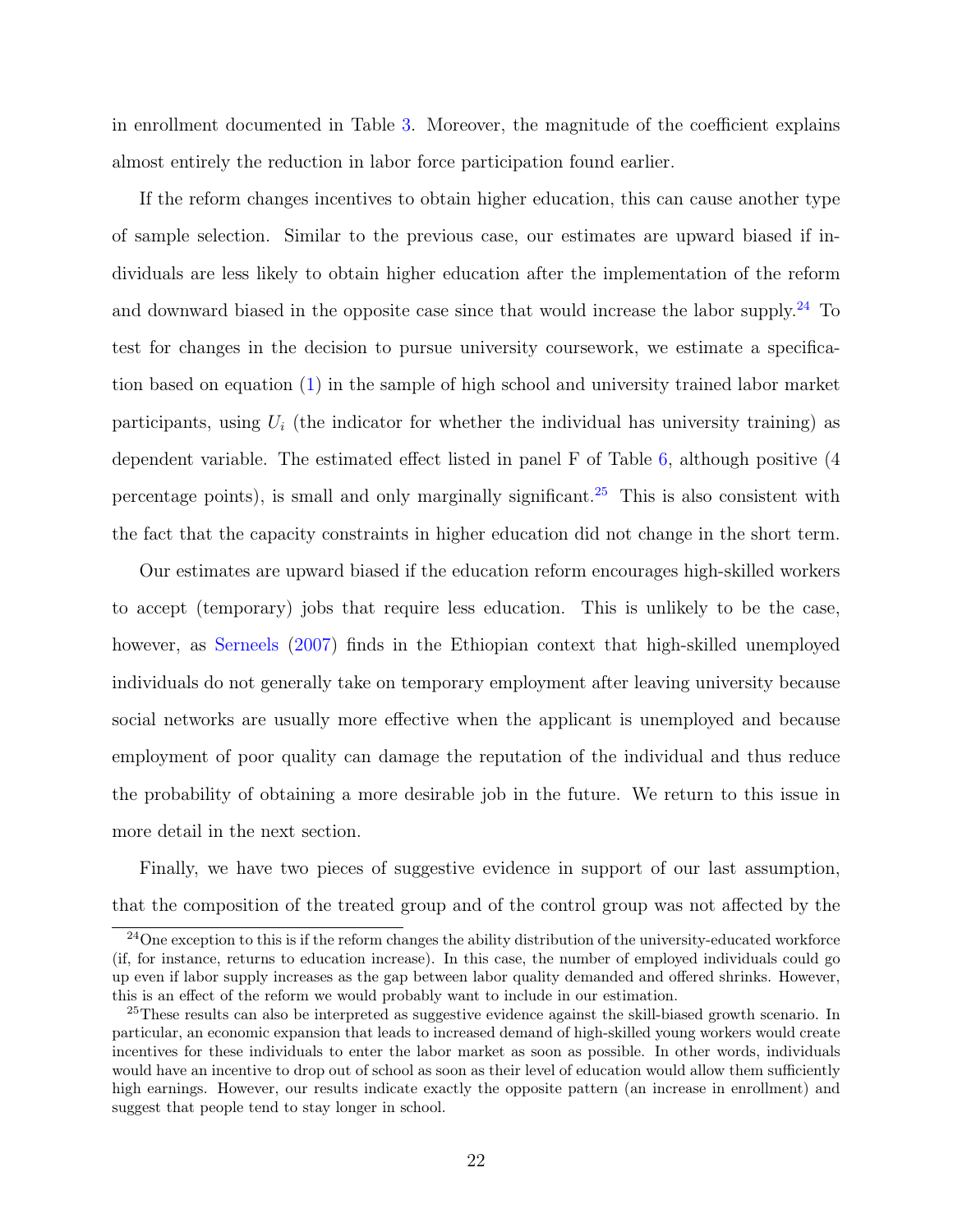reform. First, in Table [5](#page-41-0) we find similar effects when we include our full set of controls for all alternative definitions of treatment. This suggests that the observable characteristics did not vary between treatment and control, before and after the reform, in a way correlated with the reform. Second, we showed in Table [6](#page-42-0) that the reform did not significantly impact the decision to pursue higher education. This again lends support to the assumption that the structure of the treated and control groups was mainly unchanged after the reform.

Taken together, the tests conducted in this section suggest that our estimates capture the effect of the PDEF reform on the employment rate of young high-skilled workers. In addition, the lack of evidence of an increase in the employment of older high-skilled individuals or of high school-educated individuals supports our initial hypothesis that the effect of the reform was to reduce the gap between the quality of labor demanded and supplied in the high-skill labor market.

#### 5.3 Possible sources of employment growth

In this section, we investigate some potential sources for the additional employment among young high-skilled workers. Unfortunately, our data does not include information on occupation or on the employer side, which would allow us to directly test if job quality improved after the reform. Instead, we use the industry of employment and the employer type as proxies for changes in the labor market prospects of university-trained workers.

We start by estimating a multinomial probit specification similar to equation [\(1\)](#page-12-2) for the choice of industry on the sample of working high-skilled individuals. We combine the different industries into three groups: manufacturing, services, and other industries.<sup>[26](#page-25-0)</sup> Panel A of Table [7](#page-43-0) shows the marginal effects of the reform effect, which are the difference between younger workers and older workers in the probability of choosing the corresponding industry as compared to the other two groups after the reform (hence, the three marginal effects sum

<span id="page-25-0"></span><sup>26</sup>"Manufacturing" groups mining, manufacturing and other public utilities. "Services" includes trade, tourism, transportation and communication, finance, insurance, and real estate, and personal services. "Other industries" combines the other industries of employment, including agriculture.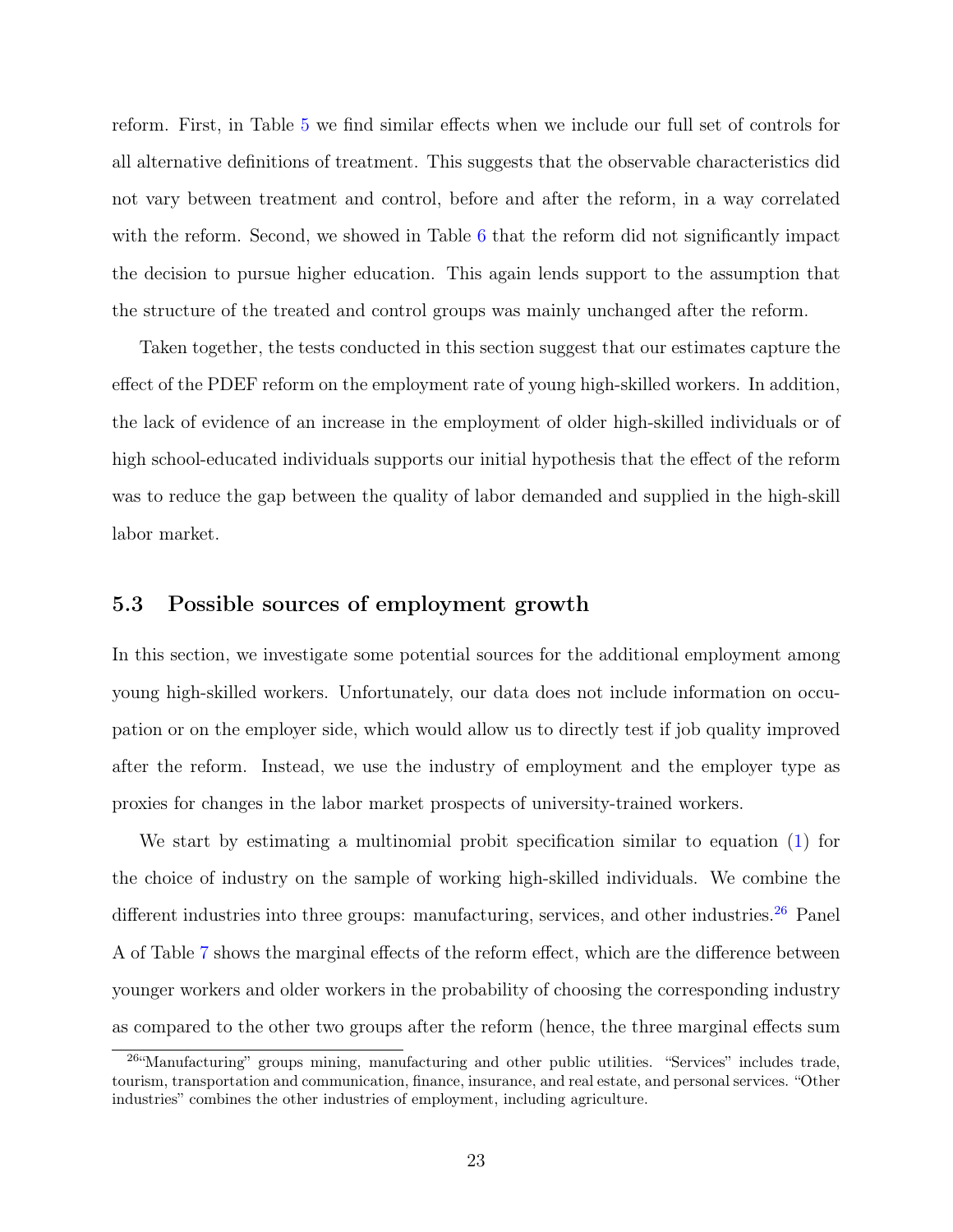up to one). The coefficients indicate that younger workers are significantly more likely to work in the services industry (12 percentage points) and less likely to work in manufacturing (7.8 percentage points) or another type of industry (4.2 percentage points). In a study of the Senegalese economy in 2003, [Echevin and Murtin](#page-32-7) [\(2009\)](#page-32-7) find that the returns to education are among the highest in the trade and services sectors. Therefore, our results suggest that young high-skilled workers are able to find jobs that better reward their education level after the reform. In addition, the fact that these jobs are not in manufacturing or agriculture, the main determinants of the strong macroeconomic growth during the study period, suggests again that our findings are not driven by the expansion of the economy.

Panel B of the same Table reports the estimates from a multinomial probit similar to the one above where the dependent variable indicates the type of employer of the individual: selfemployment, government, or a public or private company. The results indicate that young high-skilled workers are much less likely to be self-employed (by 11.9 percentage points) and more likely to be employed by the government (by 13.3 percentage points), while the probability of working for a public or private enterprise is more or less stable (1.4 percentage points). Since self-employment is generally perceived as a last-resort activity and public employment usually provides the highest returns to education [\(Teal,](#page-35-4) [2011\)](#page-35-4), these estimates again suggest that young high-skilled workers are better able to find higher-quality jobs.<sup>[27](#page-26-1)</sup>

#### <span id="page-26-0"></span>6 Conclusions and policy recommendations

In this paper, we analyzed the short-term effects of an education reform targeting higher education on the labor market outcomes of high-skilled workers. Since in the very short term the reform changes only the quality of, but not access to, higher education, we estimate the effect of an improved quality of education on the employment prospects of university-trained

<span id="page-26-1"></span><sup>&</sup>lt;sup>27</sup>One caveat to this interpretation is if the reduction in self-employment is due to tighter credit constraints. In this case, individuals could choose lower paying jobs. However, this situation cannot explain why they find jobs with the government or our previous results that individuals tend to work more in service industries, which tend to reward education better.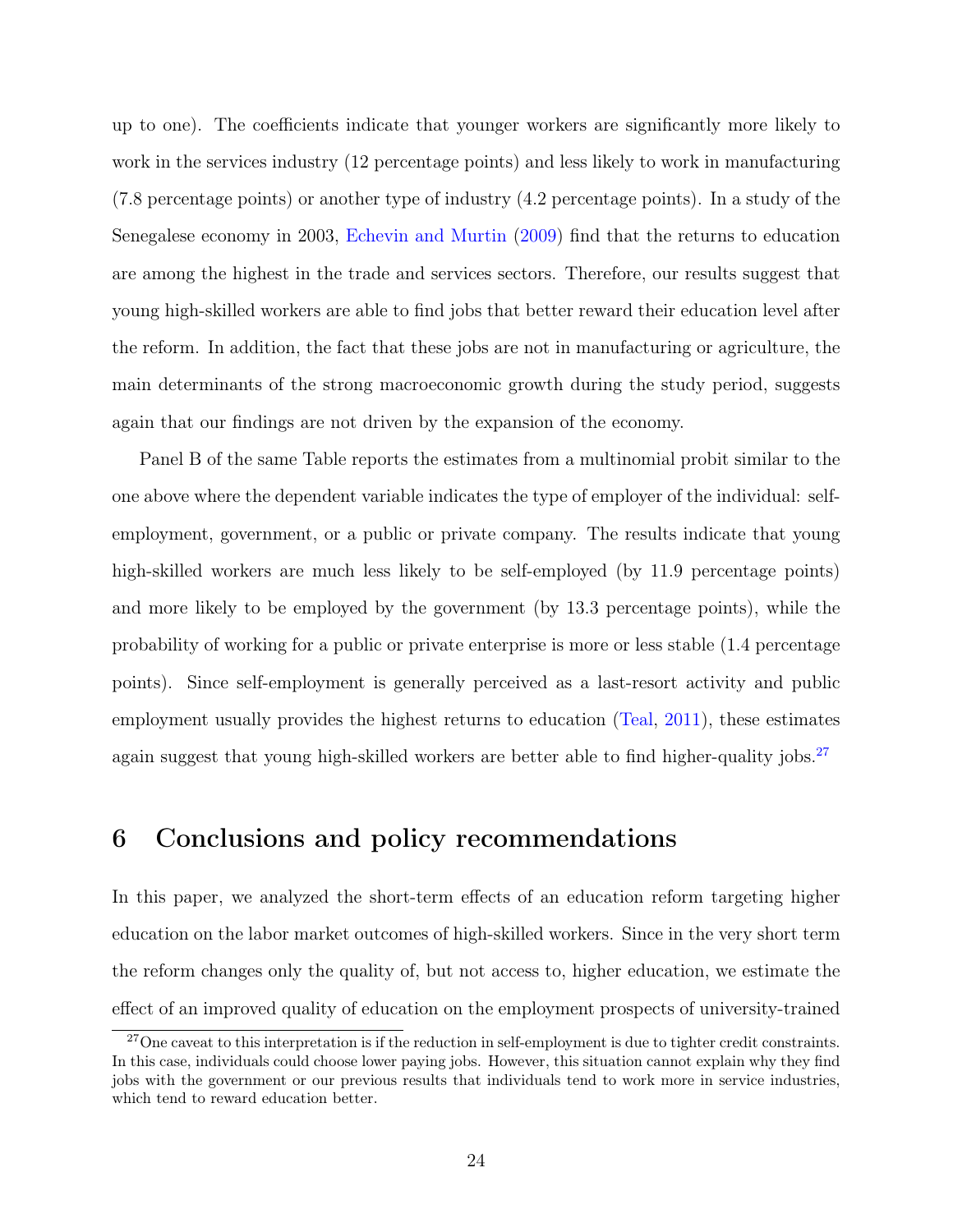individuals. We find that the reform led to significant increases in the employment rate for various definitions of exposure to the reform and that these estimates are robust to a host of specification checks. We also find that young workers are better able to find jobs in the services sector and in government, all of which are presumably associated with better returns to education.

Our results contribute to the existing literature on education in the developing world. In particular, to our knowledge, this is the first study of the effects of quality at the higher education level on labor market outcomes in developing countries. Our findings indicate that quality improvements in higher education could have significant positive effects not only on the labor market outcomes of university-trained individuals, but also on the dropout rate and on university attendance.<sup>[28](#page-27-0)</sup> In addition, as individuals are able to find jobs that better exploit their training, this also creates the potential for long-term economic growth. Finally, our results provide evidence in support of the hypothesis that developing countries such as Senegal experience significant differences between the quality demanded and offered in the high-skilled labor market. The immediate impact of a reform improving the quality of higher education is most likely to fulfill the backlogged demand for better trained workers, leading to a relatively sharp increase in the employment rate of young workers. It is likely that the longer-term effect of the reform will be lower, even as employers adjust to the expected influx of better quality workers.

There are several limitations to our study. First, as mentioned above, we can only examine the very short-term effects of the reform. However, in volatile political environments such as in much of the developing world, having proof of immediate results encourages the continued application of the reform and the implementation in other countries. Second, we do not have information on wages or job quality so we cannot determine whether the increase in

<span id="page-27-0"></span><sup>&</sup>lt;sup>28</sup>These results are also in line with the recommendations made in the context of the Program for Quality Improvement, Equity, and Transparency (Programme d'Amélioration de la Qualité, de l'Equité et de la Transparence, PAQUET) 2013-2025, phase III of the PDEF, in terms of quality of education and of strengthening the ties with the labor market [\(Ministère de l'enseignement supérieur et de la recherche,](#page-34-10) [2013;](#page-34-10) [Gouvernement du Sénégal,](#page-32-8) [2013\)](#page-32-8).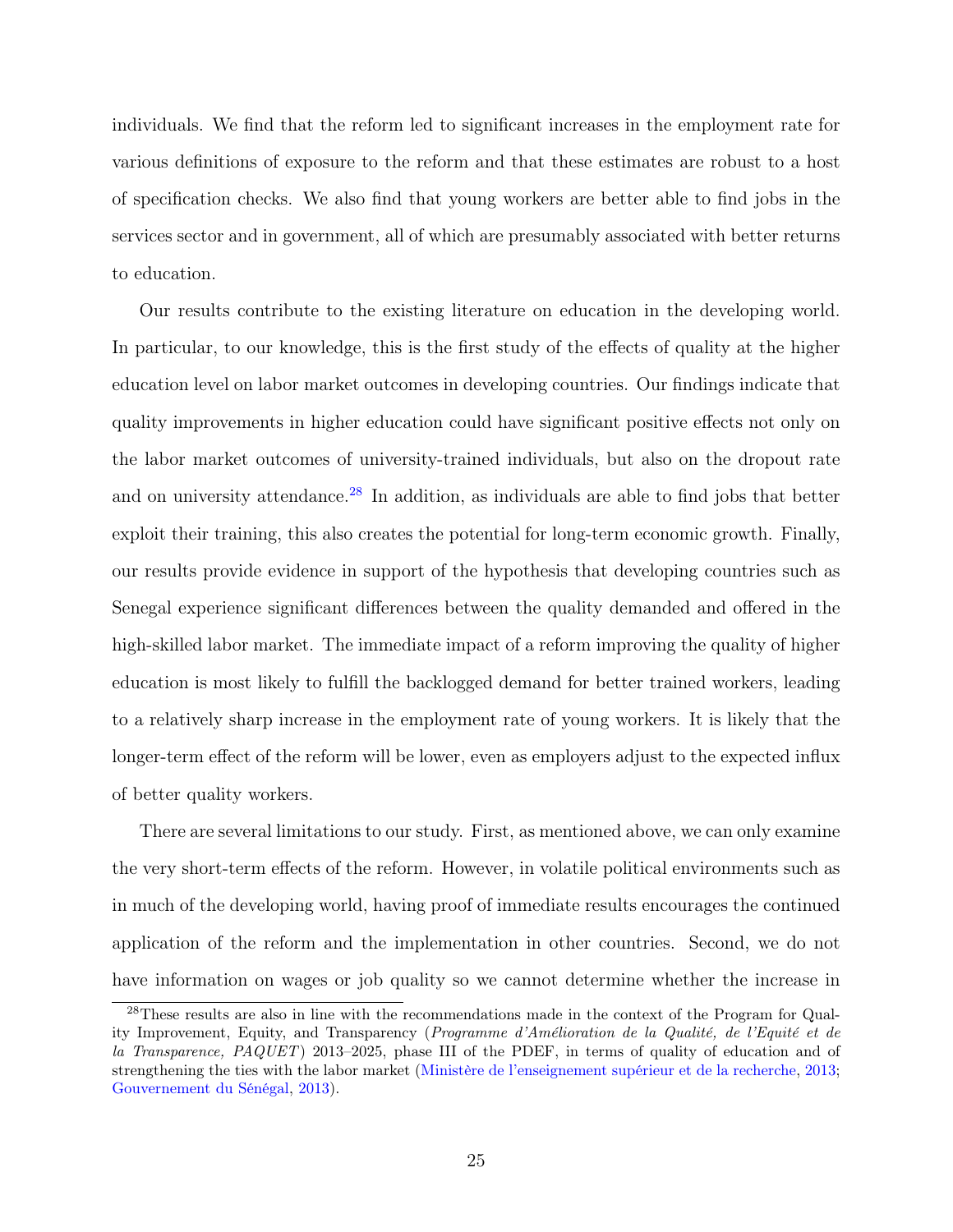employment is associated with better jobs. We do not consider this a major concern, as we do not find any evidence in our robustness tests of factors pushing younger high-skilled workers to accept lower quality jobs after the reform. On the contrary, we find evidence that young individuals tend to work more in services industries, which were previously found to offer one of the highest return to education [\(Echevin and Murtin,](#page-32-7) [2009\)](#page-32-7). Third, we cannot distinguish between full or partial exposure to the reform, which means that we are likely estimating lower bounds for the short-term effects of the reform. Fourth, we are unable to identify the exact channel through which the reform leads to improved labor market prospects (e.g., retention of better students, better quality instructors, better alignment of educational programs with labor market demands, etc.). Finally, we have relatively small samples, mostly due to the shortage of high-skilled workers in the developed world. While this is likely to lower the precision of our estimates, the estimated effects are robust to a host of specification checks and generally statistically significant.

The Senegal experience provides an important policy lesson to other sub-Saharan African countries, particularly those experiencing large unemployment rates among young university graduates. Our main results suggest that policies improving the quality of education at the university level can lead to significant positive effects. Therefore, there should be a concerted effort to improve the quality of education at all levels. By aiming to align the skill requirements of employers to the training of university graduates, governments can potentially improve the labor market outcomes of these high-skilled individuals on several dimensions: better employment prospects, jobs of better quality, and potentially higher wages and more job security. Since none of these changes would come at the expense of other workers, the end result should be higher overall economic growth. Indeed, the Program for the Improvement of Quality, Equity and Transparency in the Education and Training Sector (Programme d'Amélioration de la Qualité, de l'Équité et de la Transparence du secteur de l'Education et de la Formation,  $PAQUET-EF$ , the successor of the PDEF in 2012, saw as an opportunity the fact that the labor market places more and more emphasis on the education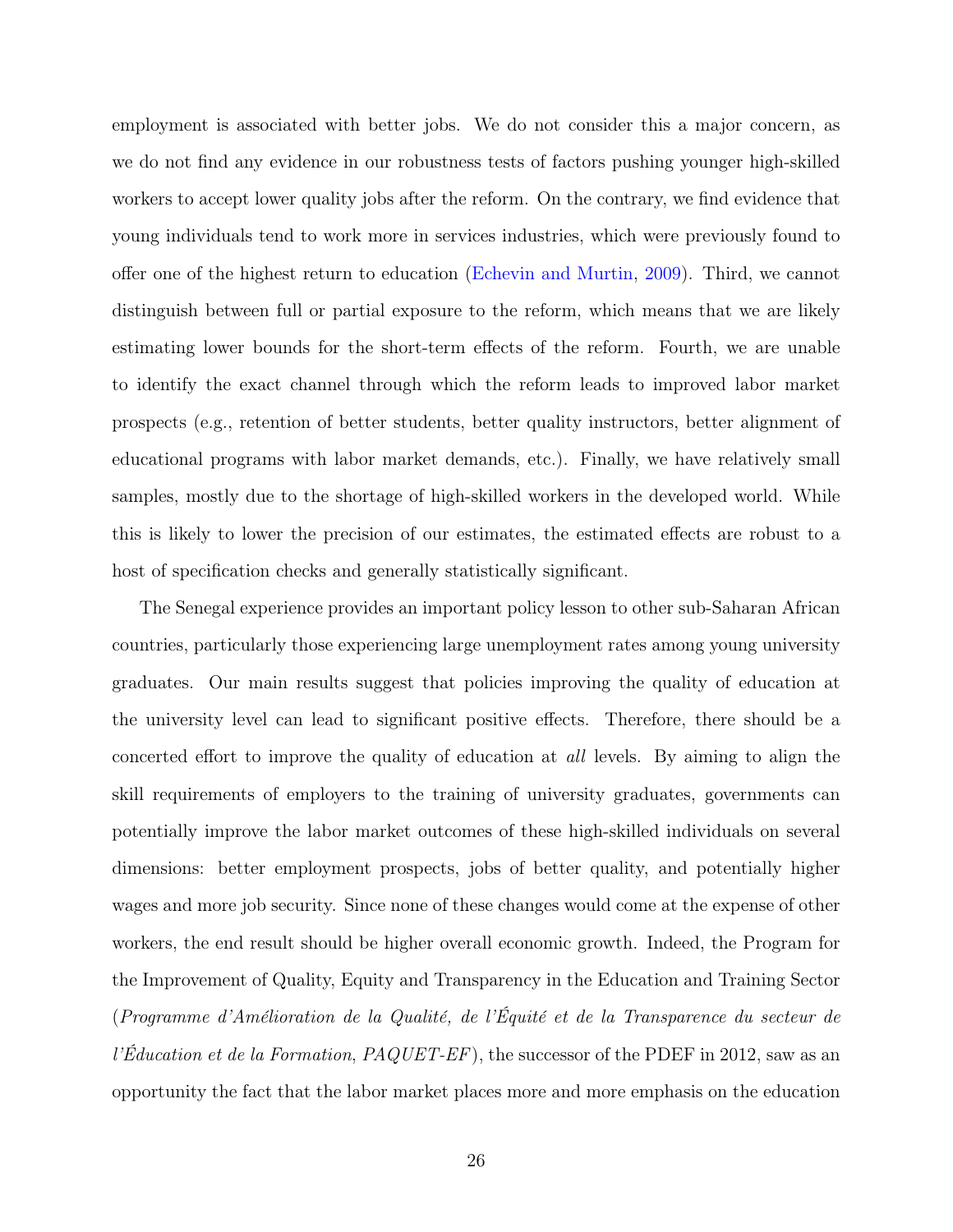and training of new graduates because of an increasing need of a high-skilled labor force. This will necessarily involve improvements in the quality of education in Senegal.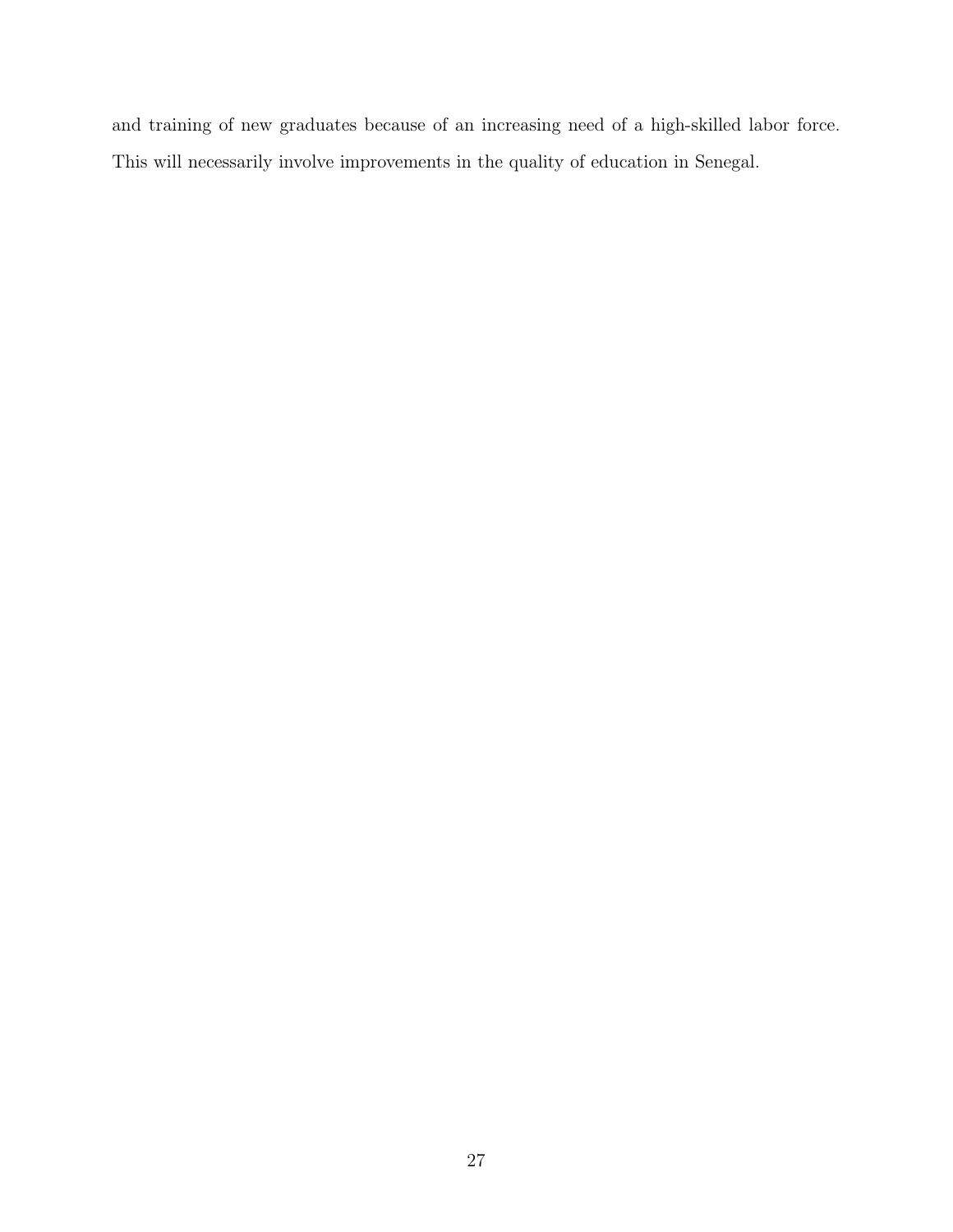### References

- <span id="page-30-8"></span>Agence Nationale de la Statistique et de la Démographie (2004), "L'emploi, le chomage et les conditions d'activité dans l'agglomeration de Dakar," .
- <span id="page-30-6"></span>Archivage National des Données du Sénégal (2012a), "Enquête sénégalaise auprès des ménages 2ème édition," Available online at [http://anads.ansd.sn/index.php/catalog/](http://anads.ansd.sn/index.php/catalog/10#page=sampling&tab=study-desc) [10#page=sampling&tab=study-desc](http://anads.ansd.sn/index.php/catalog/10#page=sampling&tab=study-desc).
- <span id="page-30-7"></span>——— (2012b), "Sénégal — Enquête de suivi de la pauvreté au Sénégal 2005," Available online at [http://anads.ansd.sn/index.php/catalog/13#page=sampling&tab=](http://anads.ansd.sn/index.php/catalog/13# page=sampling&tab=study-desc) [study-desc](http://anads.ansd.sn/index.php/catalog/13# page=sampling&tab=study-desc).
- <span id="page-30-5"></span>Bacolod, Marigee P., and Justin L. Tobias (2006), "Schools, school quality and achievement growth: Evidence from the Philippines," Economics of Education Review 25(6), 619–632.
- <span id="page-30-0"></span>Barro, Robert J., and Jong-Wha Lee (1994), "Sources of economic growth," Carnegie-Rochester Conference Series on Public Policy 40, 1–46.
- <span id="page-30-1"></span> $(2013)$ , "A new data set of educational attainment in the world, 1950–2010," Journal of Development Economics 104, 184–198.
- <span id="page-30-3"></span>Bedi, Arjun Singh, and John H. Y. Edwards (2002), "The impact of school quality on earnings and educational returns—evidence from a low-income country," Journal of Development Economics 68, 157–185.
- <span id="page-30-2"></span>Behrman, Jere R., and Nancy Birdsall (1983), "The quality of schooling: Quantity alone is misleading," American Economic Review 73(5), 928–946.
- <span id="page-30-4"></span>Behrman, Jere R., David Ross, and Richard Sabot (2008), "Improving quality versus increasing the quantity of schooling: Estimates of rates of return from rural Pakistan," Journal of Development Economics 85(1-2), 94–104.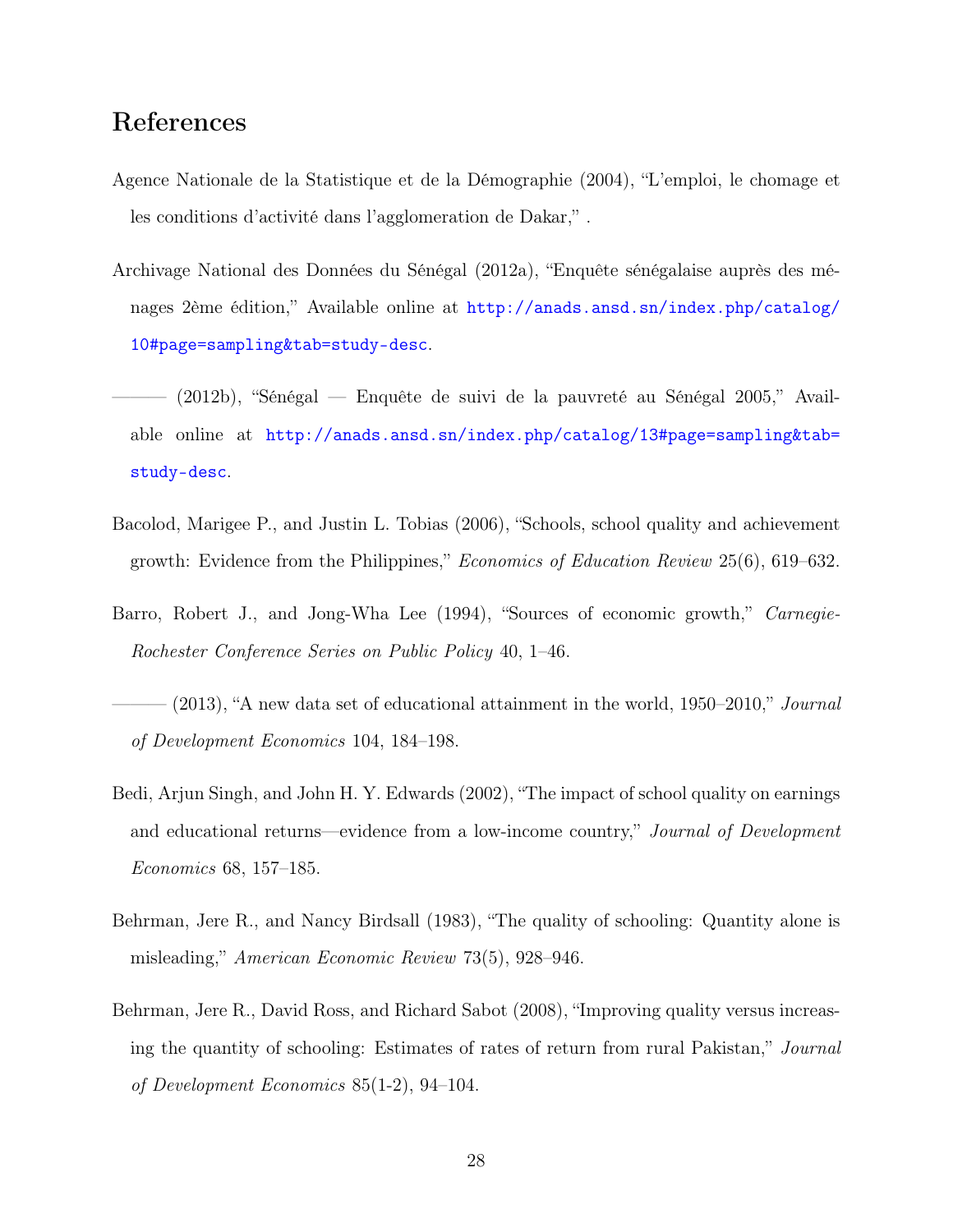- <span id="page-31-2"></span>Bloom, David E., David Canning, Kevin Chan, and Dara Lee Luca (2006), "Higher education and economic growth in Africa," World Bank Working Paper, Africa Region, Human Development Sector.
- <span id="page-31-5"></span>Böckerman, Petri, Ulla Hämäläinen, and Roope Uusitalo (2009), "Labour market effects of the polytechnic education reform: The Finnish experience," Economics of Education Review 28(6), 672–681.
- <span id="page-31-4"></span>Calvès, Anne-Emmanuèle, and Bruno Schoumaker (2004), "Deteriorating economic context and changing patterns of youth employment in urban Burkina Faso: 1980–2000," World Development 32(8), 1341–1354.
- <span id="page-31-3"></span>Castelló, Amparo, and Rafael Doménech (2002), "Human capital inequality and economic growth: Some new evidence," Economic Journal 112(478), C187–C200.
- <span id="page-31-8"></span>Diagne, Abdoulaye (2012), "Evaluation du Programme decennal de l'education et de la formation 2000-2011," Ministère de l'éducation, Direction de la plannification de la reforme et de l'éducation.
- <span id="page-31-7"></span>Direction de la planification et de la réforme de l'éducation (2008), "Rapport national sur la situation de l'éducation 2007," .

<span id="page-31-6"></span>——— (2009), "Rapport national sur la situation de l'éducation 2008," .

<span id="page-31-0"></span>Duflo, Esther (2001), "Schooling and labor market consequences of school construction in Indonesia: Evidence from an unusual policy experiment," American Economic Review 91(4), 795–813.

<span id="page-31-1"></span> $(2004)$ , "The medium run effects of educational expansion: Evidence from a large school construction program in Indonesia," Journal of Development Economics 74, 163– 197.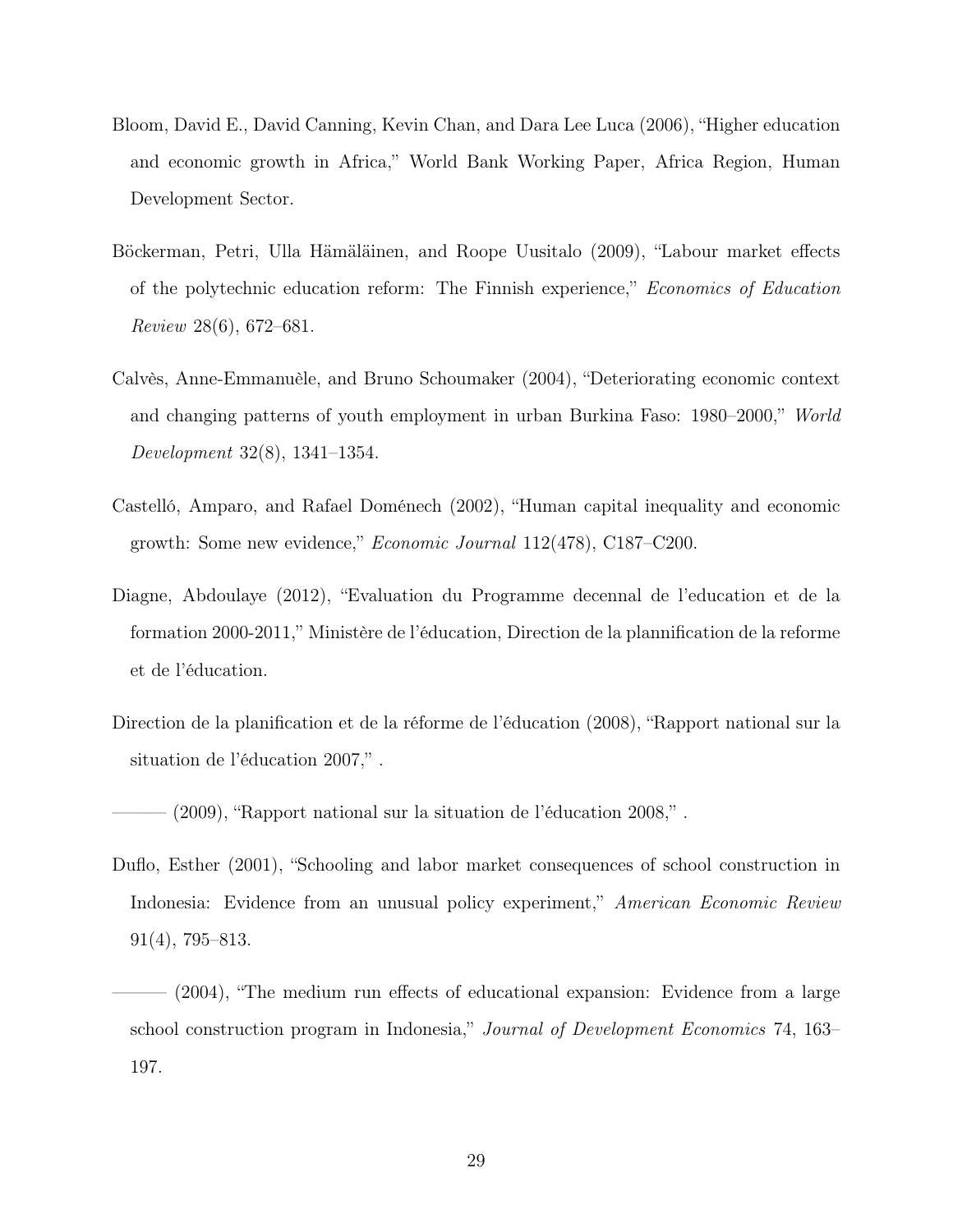- <span id="page-32-7"></span>Echevin, Damien, and Fabrice Murtin (2009), "What determines productivity in Senegal? Sectoral disparities and the dual labour market," Journal of Development Studies 45(10), 1707–1730.
- <span id="page-32-6"></span>Fan, C. Simon, and Oded Stark (2007), "International migration and 'educated unemployment'," Journal of Development Economics 83, 76–87.
- <span id="page-32-2"></span>Glewwe, Paul (1999), The economics of school quality investments in developing countries: An empirical study of Ghana, St. Martin's Press, in association with Centre for the Study of African Economies, University of Oxford.
- <span id="page-32-8"></span>Gouvernement du Sénégal (2013), "Programme d'amélioration de la qualité, de l'équité et de la transparence (PAQUET) - Secteur éducation formation 2013–2025," .
- <span id="page-32-5"></span>Guarcello, Lorenzo, Marco Manacorda, Furio Rosati, Jean Farès, Scott Lyon, and Cristina Valdivia (2008), "School to work transitions: Regional overview," in Marito Garcia and Jean Farès, eds., Youth in Africa's Labor Market, chap. 7, 107–148, World Bank Publications.
- <span id="page-32-3"></span>Handa, Sudhanshu, and Kenneth R. Simler (2006), "Quality or quantity? The supply-side determinants of primary schooling in a poor rural economy," Journal of African Economies  $15(1), 59-90.$
- <span id="page-32-4"></span>Hanushek, Eric A. (2009), "School policy: Implications of recent research for human capital investments in South Asia and other developing countries," Education Economics 17(3), 291–313.
- <span id="page-32-0"></span> $(2013)$ , "Economic growth in developing countries: The role of human capital," *Eco*nomics of Education Review 37, 204–212.

<span id="page-32-1"></span>Hanushek, Eric A., Victor Lavy, and Kohtaro Hitomi (2008), "Do students care about school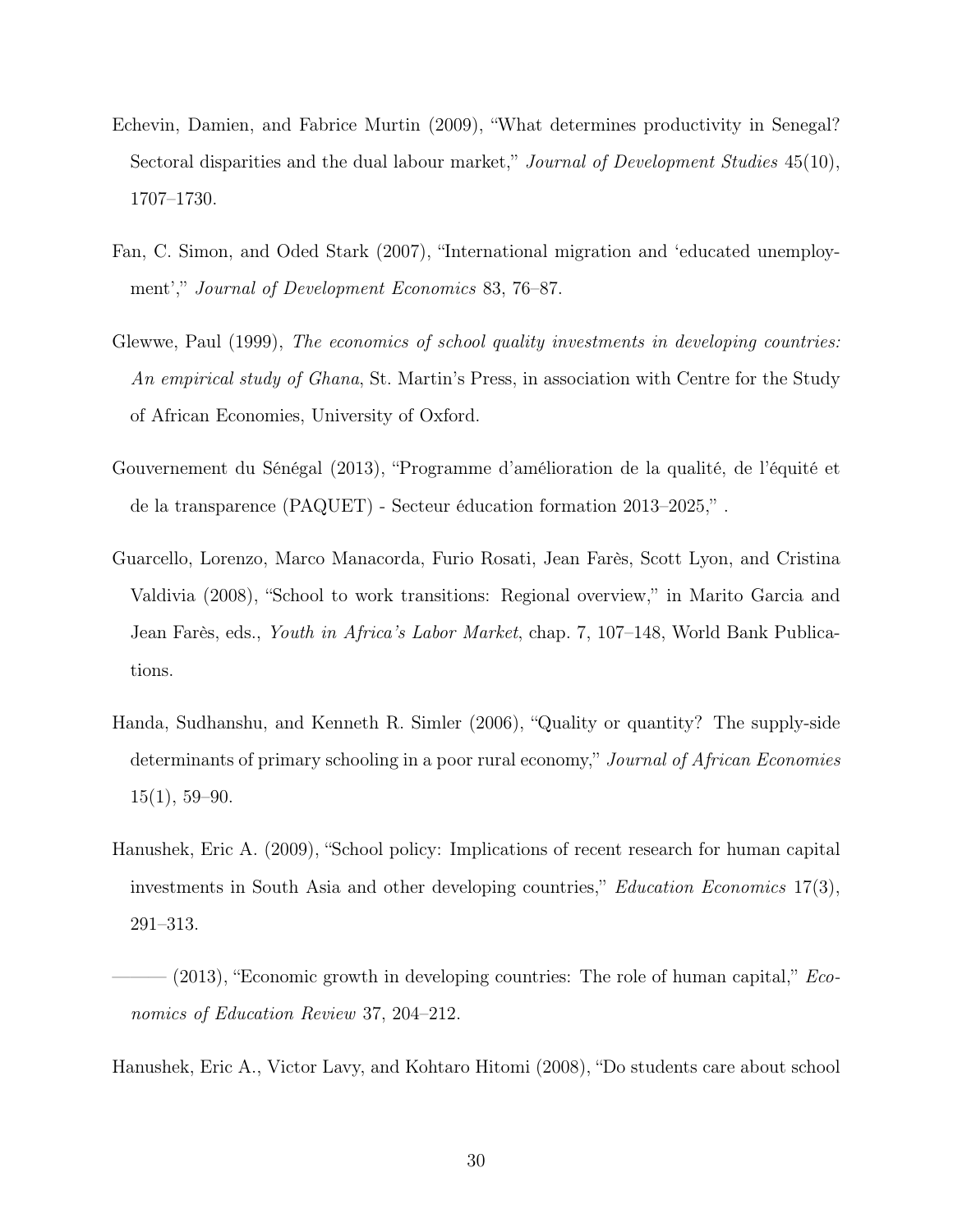quality? Determinants of dropout behavior in developing countries," Journal of Human *Capital* 2(1), 69–105.

- <span id="page-33-0"></span>Hanushek, Eric A., and Ludger Woessmann (2008), "The role of cognitive skills in economic development," Journal of Economic Literature 46(3), 607–668.
- <span id="page-33-5"></span>Hanushek, Eric A., Ludger Woessmann, and Lei Zhang (2011), "General education, vocational education, and labor-market outcomes over the life-cycle," NBER Working Paper no. 17504.
- <span id="page-33-3"></span>Harbison, Ralph W., and Eric A. Hanushek (1992), *Educational performance of the poor:* Lessons from rural northeast Brazil, Oxford University Press.
- <span id="page-33-8"></span>Hotz, V. Joseph, Susan Williams McElroy, and Seth G. Sanders (2005), "Teenage childbearing and its life cycle consequences: Exploiting a natural experiment," Journal of Human Resources 40(3), 683–715.
- <span id="page-33-7"></span>Hotz, V. Joseph, Charles H. Mullin, and Seth G. Sanders (1997), "Bounding causal effects using data from a contaminated natural experiment: Analysing the effects of teenage chilbearing," Review of Economic Studies 64(4), 575–603.
- <span id="page-33-1"></span>Kaarsen, Nicolai (2014), "Cross-country differences in the quality of schooling," Journal of Development Economics 107, 215–224.
- <span id="page-33-4"></span>Kimenyi, Mwangi S. (2011), "Contribution of higher education to economic development: A survey of international evidence," *Journal of African Economies* 20(suppl 3), iii14–iii49.
- <span id="page-33-6"></span>Malamud, Ofer, and Cristian Pop-Eleches (2010), "General education versus vocational training: Evidence from an economy in transition," Review of Economics and Statistics  $92(1)$ , 43–60.
- <span id="page-33-2"></span>Manuelli, Rodolfo E., and Ananth Seshadri (2014), "Human capital and the wealth of nations," American Economic Review 104(9), 2736–2762.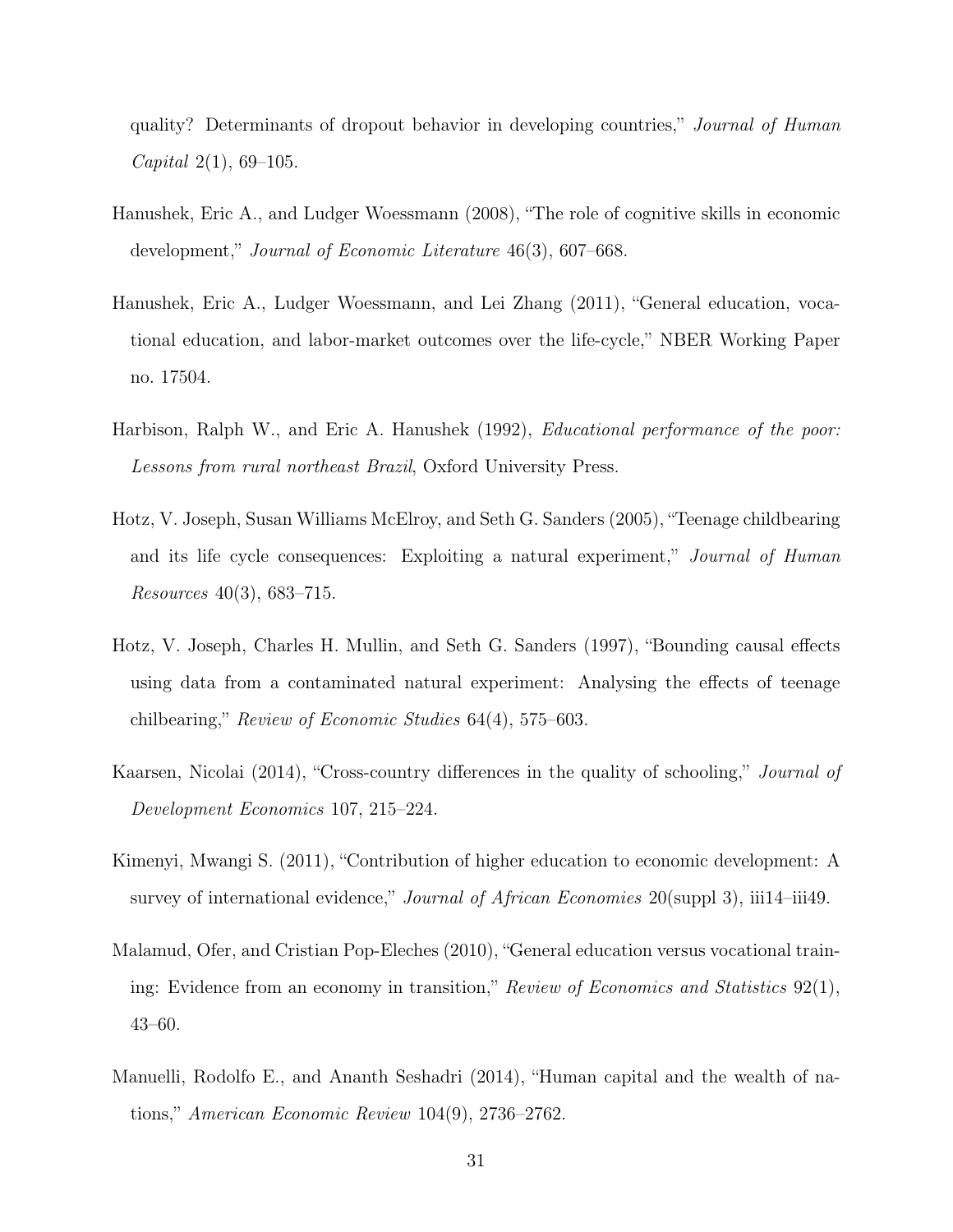- <span id="page-34-0"></span>Mingat, Alain (1998), "The strategy used by high-performing Asian economies in education: Some lessons for developing countries," World Development 26(4), 695–715.
- <span id="page-34-10"></span>Ministère de l'enseignement supérieur et de la recherche (2013), "Concertation nationale sur l'avenir de l'enseignement supérieur au Sénégal," .
- <span id="page-34-8"></span>Ministère de l'économie et des finances du Sénégal (2001), "Confection du budget par objectifs pour 2001-2003 des Ministéres de l'éducation nationale et de l'enseignement supérieur," .
- <span id="page-34-7"></span>Ministère de l'éducation (2003), "Programme de développement de l'éducation et de la formation (éducation pour tous)," .
- <span id="page-34-1"></span>Moll, Peter G. (1992), "Quality of education and the rise in returns to schooling in south africa, 1975–1985," Economics of Education Review 11(1), 1–10.
- <span id="page-34-4"></span>Ordine, Patrizia, and Giuseppe Rose (2011), "Inefficient self-selection into education and wage inequality," *Economics of Education Review* 30(4), 582–597.
- <span id="page-34-3"></span>Pauw, Kalie, Morné Oosthuizen, and Carlene van der Westhuizen (2008), "Graduate unemployment in the face of skills shortages: A labour market paradox," South African Journal of Economics 76(1), 45–57.
- <span id="page-34-2"></span>Pritchett, Lant (2001), "Where has all the education gone?" World Bank Economic Review 15(3), 367–391.
- <span id="page-34-9"></span>Puhani, Patrick A. (2012), "The treatment effect, the cross difference, and the interaction term in nonlinear 'difference-in-differences' models," Economics Letters 115(1), 85–87.
- <span id="page-34-5"></span>Saavedra, Juan Esteban (2009), "The learning and early labor market effects of college quality: A regression discontinuity analysis," Working paper.
- <span id="page-34-6"></span>Samb, Moussa M., Babacar Thiaw, and Mamadou Diong (1999), "Projet de recherche sur le suivi des diplômes des universités africaines dans le milieu du travail: Cas de l'Université Cheikh Anta Diop de Dakar," Association of African Universities Research Paper No. 7.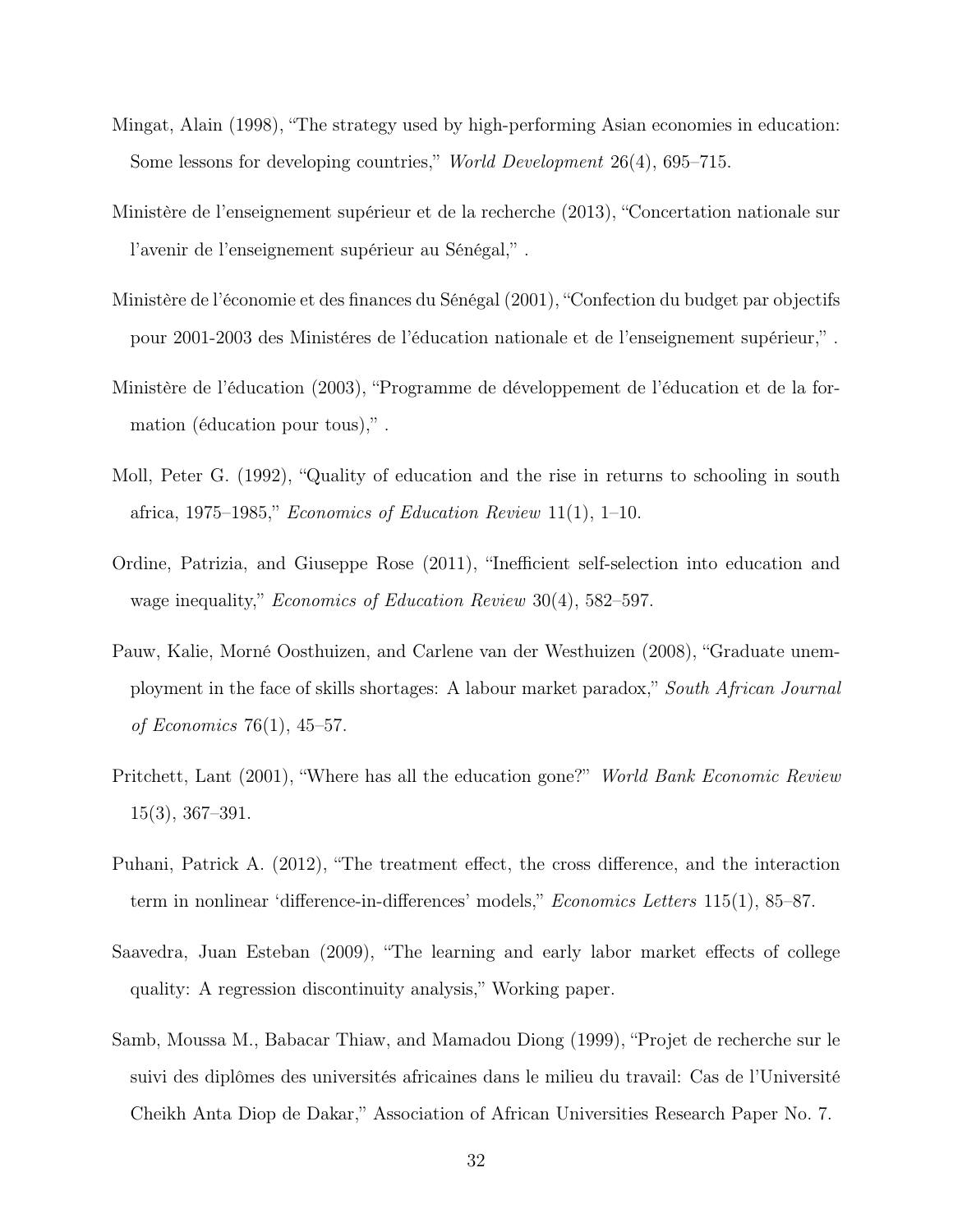- <span id="page-35-0"></span>Schoellman, Todd (2012), "Education quality and development accounting," Review of Economic Studies 79(1), 388-417.
- <span id="page-35-3"></span>Serneels, Pieter (2007), "The nature of unemployment among young men in urban Ethiopia," Review of Development Economics 11(1), 170–186.
- <span id="page-35-4"></span>Teal, Francis (2011), "Higher education and economic development in Africa: A review of channels and interactions," Journal of African Economies 20(suppl 3), iii50–iii79.
- <span id="page-35-2"></span>Zhang, Liang (2005), Does Quality Pay? Benefits of Attending a High-Cost, Prestigious College, New York: Routledge.
- <span id="page-35-1"></span>Zhong, Hai (2011), "Returns to higher education in China: What is the role of college quality?" China Economic Review 22(2), 260–275.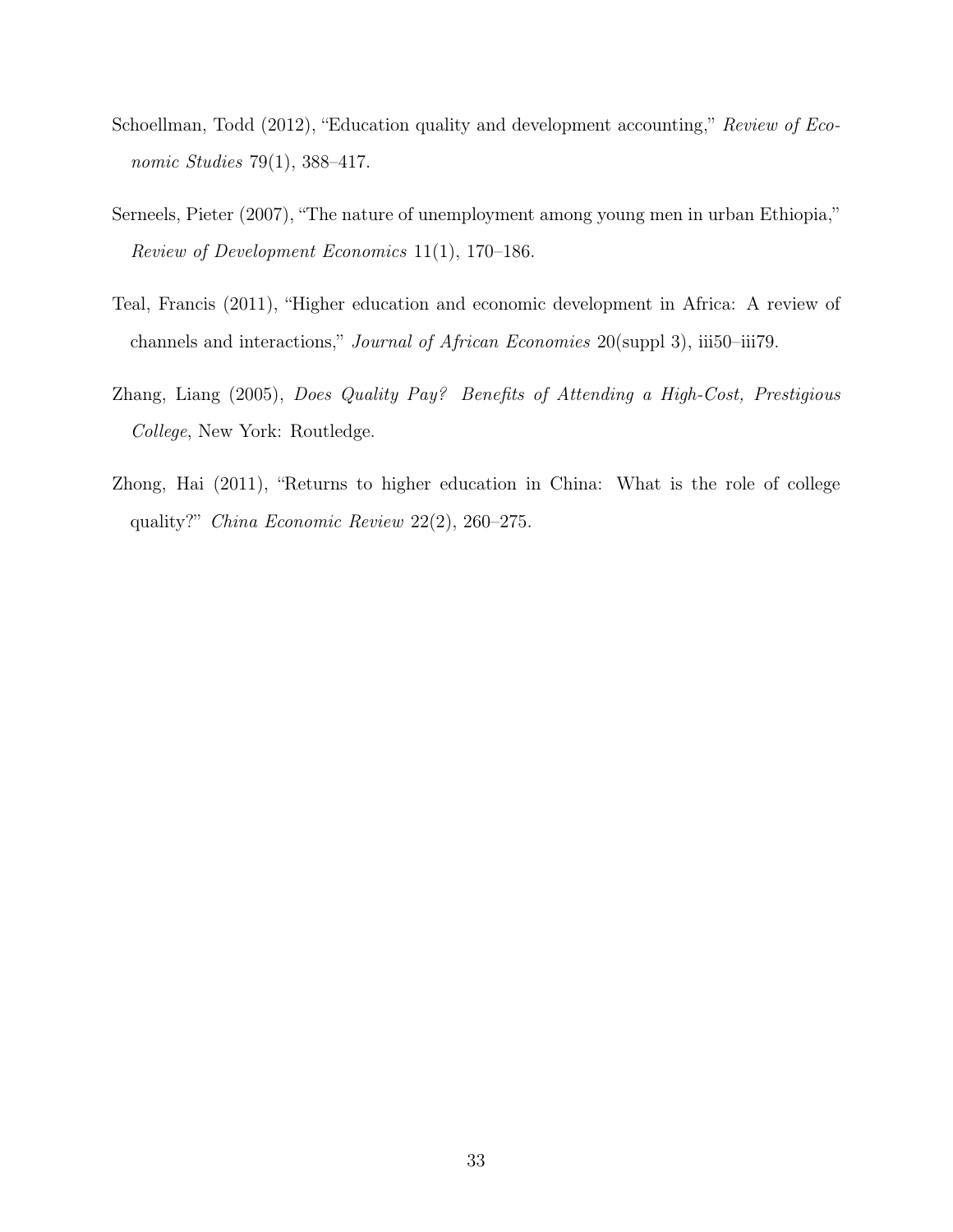<span id="page-36-0"></span>

(a) Proportion of university graduates affected by PDEF, by age

<span id="page-36-1"></span>

(b) Cumulative distribution of PDEF exposure, by age

Figure 1: An estimate of contamination in the treated and in the control group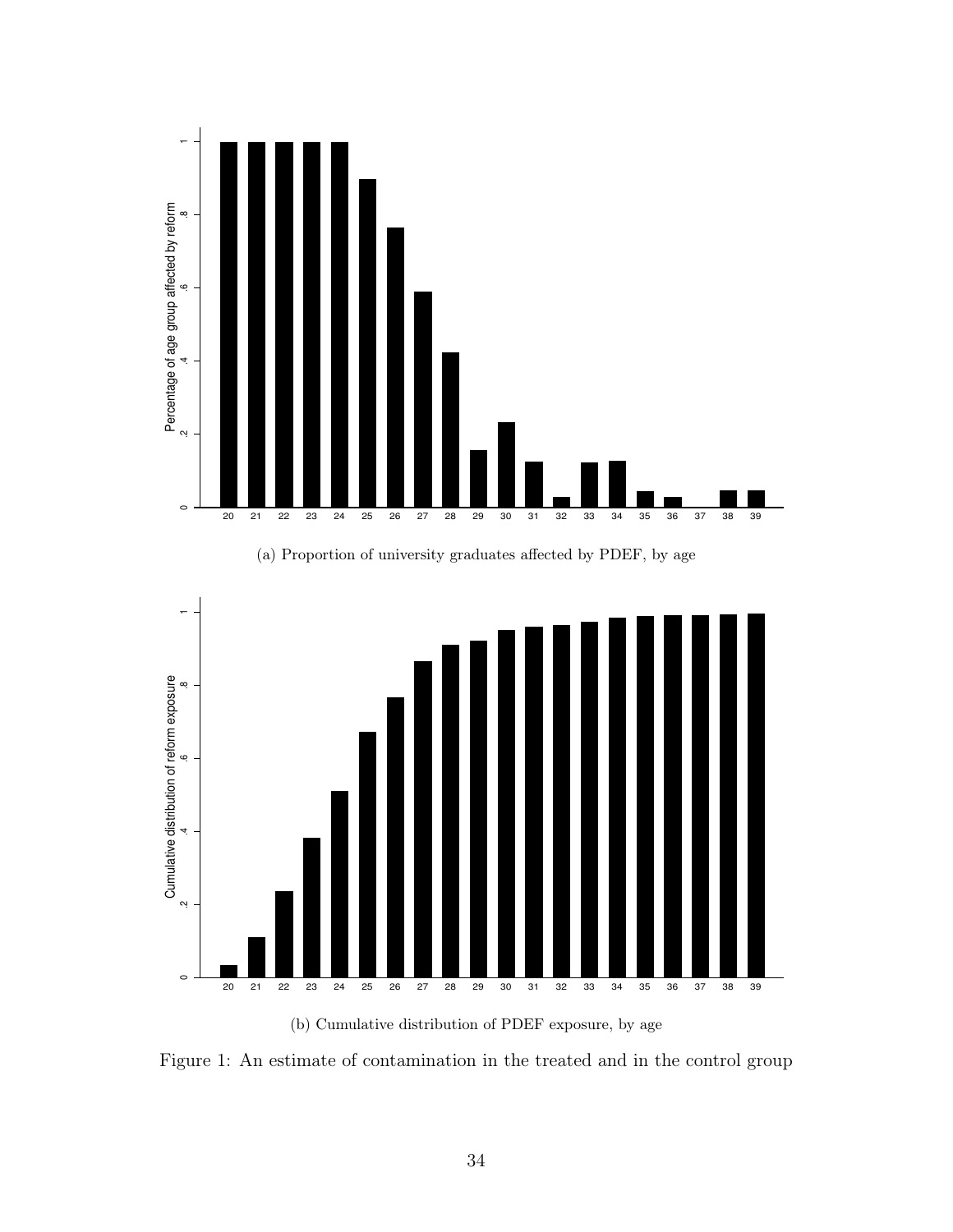Table 1: Unemployment rate in Dakar, by education (2002)

<span id="page-37-0"></span>

|                   | No education | Primary | High school | University |
|-------------------|--------------|---------|-------------|------------|
| Head of household | $\,0.061\,$  | 0.068   | 0.071       | 0.027      |
| Dependent         | 0.097        | 0.133   | 0.179       | 0.238      |

Source: [Agence Nationale de la Statistique et de la Démographie](#page-30-8) [\(2004\)](#page-30-8).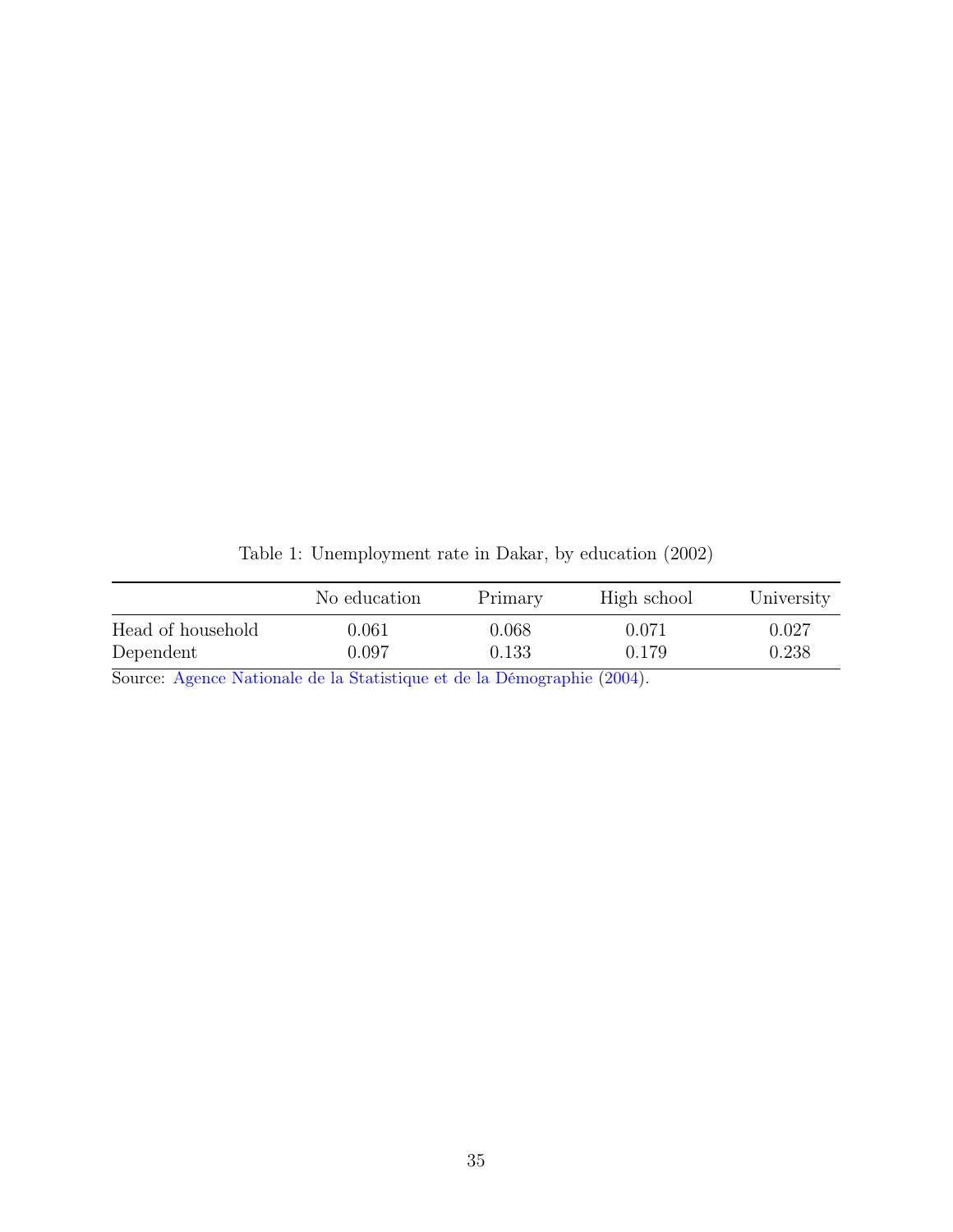<span id="page-38-0"></span>

|                                                                                                 | 2000 | 2001 | 2002 | 2003 | 2004 | 2005 |
|-------------------------------------------------------------------------------------------------|------|------|------|------|------|------|
| A. Higher education expenses $(\%$ of education spending)                                       |      |      |      |      |      |      |
| Projected                                                                                       | 20.2 | 19.7 | 19.3 | 19.2 | 24.4 | 23.4 |
| Actual                                                                                          | 25.6 | 26.1 | 26.5 | 23.8 | 26.5 | 23.8 |
| B. Public spending on education                                                                 |      |      |      |      |      |      |
| Percent of GDP                                                                                  | 3.16 | 3.29 | 3.39 | 3.51 | 3.86 | 5.15 |
| Source: Direction de la planification et de la réforme de l'éducation (2008), World Development |      |      |      |      |      |      |
| Indicators.                                                                                     |      |      |      |      |      |      |

Table 2: Education expenditures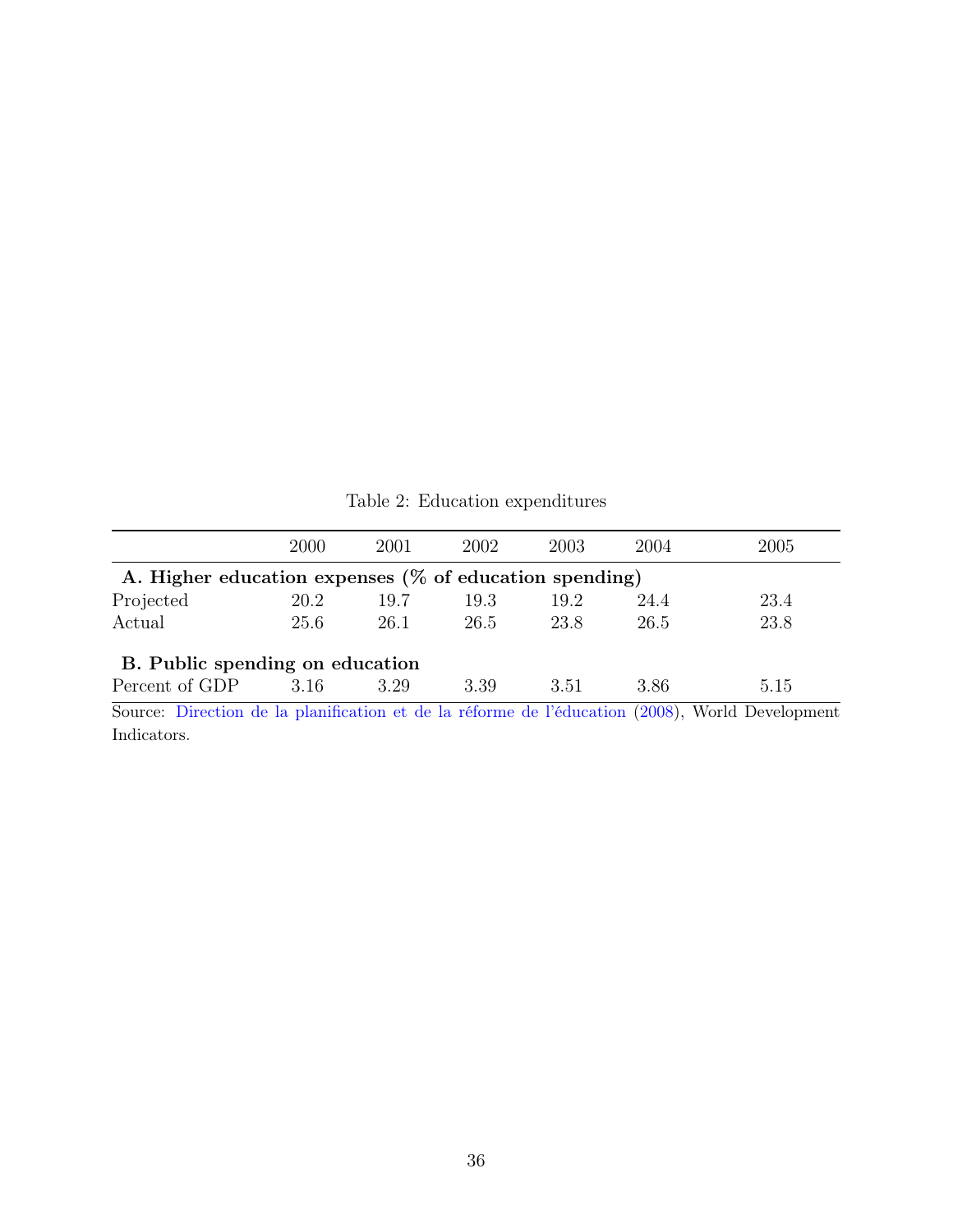<span id="page-39-0"></span>

|                                       | Actua <sup>:</sup>                        |                                                                          |                                           |                                           | Projected                                   |                                           |                                           |                                           | Actua <sup>1</sup>                                                        |
|---------------------------------------|-------------------------------------------|--------------------------------------------------------------------------|-------------------------------------------|-------------------------------------------|---------------------------------------------|-------------------------------------------|-------------------------------------------|-------------------------------------------|---------------------------------------------------------------------------|
|                                       | 2000                                      | 2001                                                                     | 2002                                      | 2003                                      | 2004                                        | 2005                                      | 2006                                      | 2007                                      | 2007                                                                      |
| A. Enrollment                         |                                           |                                                                          |                                           |                                           |                                             |                                           |                                           |                                           |                                                                           |
| Engineering and sciences              |                                           |                                                                          |                                           |                                           |                                             |                                           |                                           |                                           |                                                                           |
| Humanities                            |                                           |                                                                          |                                           |                                           |                                             |                                           |                                           |                                           |                                                                           |
| Economics and Business Administration | 3,742<br>7,777<br>2,607<br>2,146<br>3,820 |                                                                          | 3,200<br>6,500<br>2,320<br>2,400<br>2,400 | 3,100<br>5,401<br>2,501<br>2,320<br>2,299 |                                             | 2,999<br>4,200<br>4,400<br>2,320<br>2,200 | 2,999<br>2,200<br>2,320<br>2,320<br>2,200 | 2,999<br>4,200<br>4,400<br>2,320<br>2,200 | $\frac{6,825}{22,850}$<br>$\frac{25,850}{6,842}$<br>$\frac{6,842}{5,379}$ |
| Medical School                        |                                           |                                                                          |                                           |                                           |                                             |                                           |                                           |                                           |                                                                           |
| Political Studies and Law             |                                           | $\begin{array}{c} 3,301 \\ 7,700 \\ 2,320 \\ 2,320 \\ 3,820 \end{array}$ |                                           |                                           | 2,999<br>4,200<br>4,400<br>2,3200<br>2,2000 |                                           |                                           |                                           |                                                                           |
| B. Number of faculty                  |                                           |                                                                          |                                           |                                           |                                             |                                           |                                           |                                           |                                                                           |
| Faculty members                       | 1,091                                     | 1,146                                                                    | 1,206                                     | 1,270                                     | 1,339                                       | 1,412                                     | 1,490                                     | 1,576                                     |                                                                           |

| ì<br>ļ<br>I<br>$\mathbf$<br>$\vdots$<br>ا<br>ا<br>$\overline{\phantom{a}}$<br>:<br>7 | 1 |
|--------------------------------------------------------------------------------------|---|
| ו<br>ו<br>i<br>I<br>I<br>I<br>I<br>l<br>$-200$<br>;<br>;                             |   |
| $+0.11$                                                                              | ) |
| )<br>}<br>}<br>:                                                                     |   |
| ) ) = 11<br>  ) = 11<br>   <br>j                                                     |   |
| $\sim$ $\sim$ $\sim$ $\sim$<br>.<br>.<br>.<br>I<br>Î                                 | ı |
| $\vdots$                                                                             |   |
| I                                                                                    |   |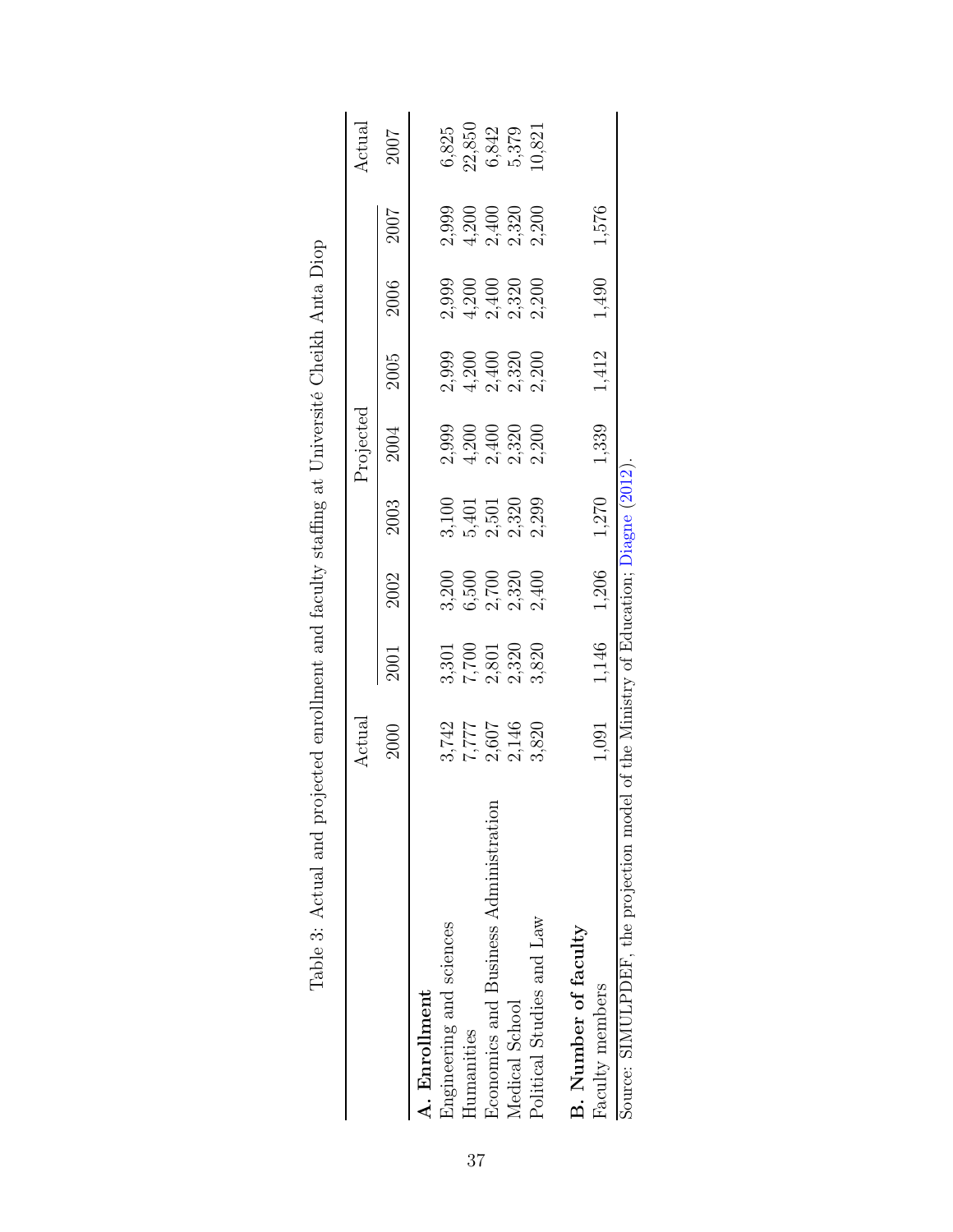<span id="page-40-0"></span>

|                                | Pre-intervention (ESAM-II) |                          | Post-intervention (ESPS) |                  |  |
|--------------------------------|----------------------------|--------------------------|--------------------------|------------------|--|
|                                | Treated                    | Control                  | Treated                  | Control          |  |
|                                | $20-26$ year old           | $27\text{--}39$ year old | $20-26$ year old         | $27-39$ year old |  |
|                                | (1)                        | (2)                      | (3)                      | (4)              |  |
| Employment rate                | 0.575                      | 0.925                    | 0.737                    | 0.898            |  |
| Age                            | 23.988                     | 32.868                   | 24.008                   | 32.635           |  |
|                                | (0.415)                    | (0.358)                  | (0.333)                  | (0.263)          |  |
| Male                           | 0.742                      | 0.840                    | 0.812                    | 0.639            |  |
| Married                        | 0.092                      | 0.449                    | 0.228                    | 0.572            |  |
| Relationship to household head |                            |                          |                          |                  |  |
| Household head                 | 0.000                      | 0.260                    | 0.063                    | 0.283            |  |
| Spouse                         | 0.000                      | 0.016                    | 0.000                    | 0.071            |  |
| Child                          | 0.608                      | 0.357                    | 0.707                    | 0.465            |  |
| Other                          | 0.392                      | 0.367                    | 0.230                    | 0.182            |  |
| Industry                       |                            |                          |                          |                  |  |
| Manufacturing                  | 0.071                      | 0.040                    | 0.050                    | 0.072            |  |
| Services                       | 0.143                      | 0.218                    | 0.374                    | 0.247            |  |
| Other                          | 0.361                      | 0.667                    | 0.312                    | 0.578            |  |
| Employer                       |                            |                          |                          |                  |  |
| Self-employed                  | 0.264                      | 0.249                    | 0.134                    | 0.167            |  |
| Government                     | 0.193                      | 0.414                    | 0.253                    | 0.405            |  |
| Company                        | 0.118                      | 0.262                    | 0.350                    | 0.326            |  |
| Urbanization                   |                            |                          |                          |                  |  |
| Urban Dakar                    | 0.600                      | 0.654                    | 0.712                    | 0.660            |  |
| Other cities                   | 0.118                      | 0.202                    | 0.141                    | 0.245            |  |
| Rural                          | 0.281                      | 0.145                    | 0.147                    | 0.096            |  |
| Observations                   | 19                         | 115                      | 61                       | 443              |  |

Table 4: Sample characteristics, treatment defined as 20-26 year-old

Note: All statistics are weighted using sample weights. Married includes polygamous and monogamous marriages.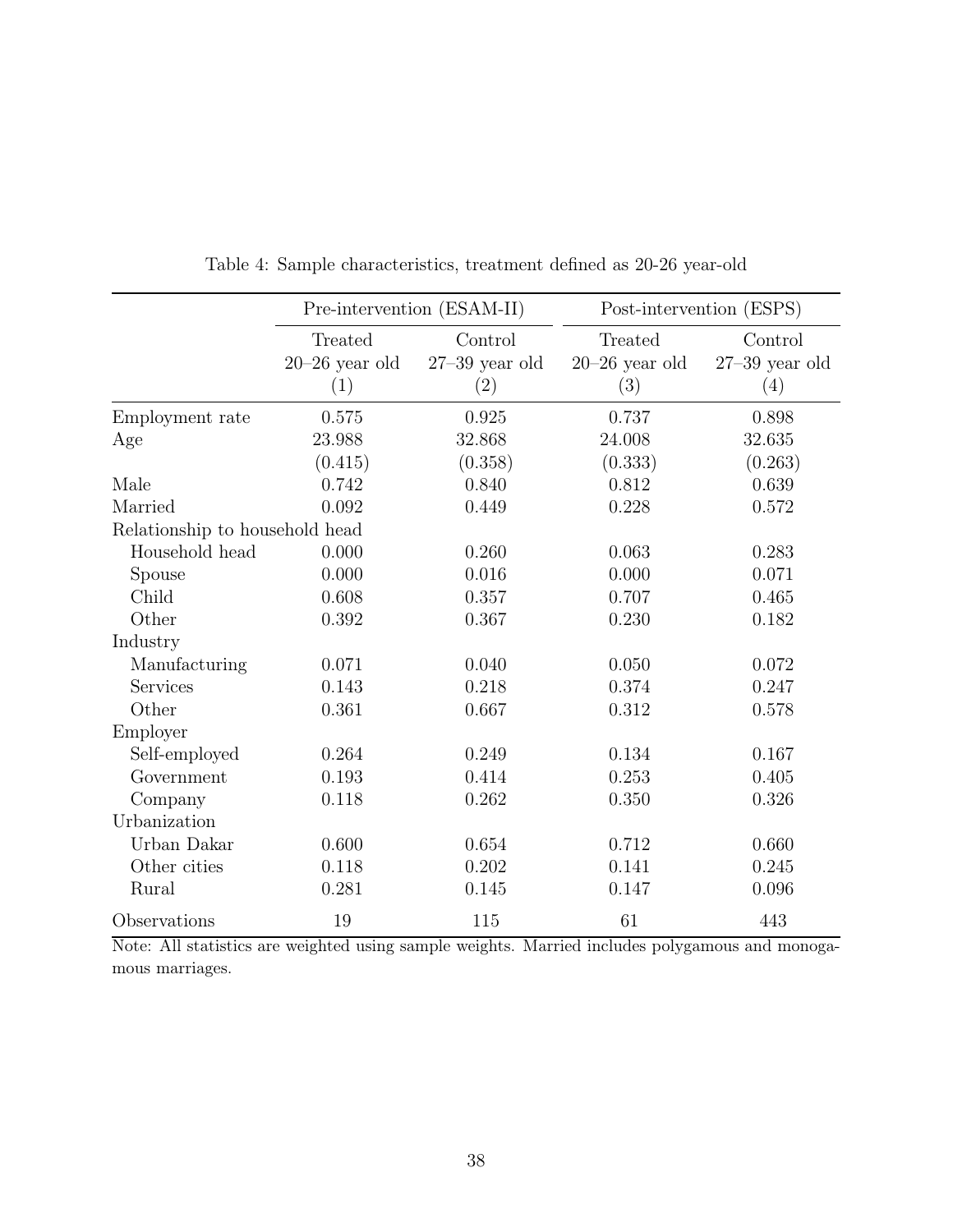<span id="page-41-0"></span>

|                   | Difference-in-difference<br>$(N = 638)$   |                                                              |                                                         | Triple-difference<br>$(N = 4183)$     |
|-------------------|-------------------------------------------|--------------------------------------------------------------|---------------------------------------------------------|---------------------------------------|
|                   | No controls                               | With controls                                                | No controls                                             | With controls                         |
|                   | (1)                                       | (2)                                                          | (3)                                                     | (4)                                   |
|                   |                                           | A. Preferred definition of exposure to PDEF (20-26 year old) |                                                         |                                       |
| Effect of PDEF    | $0.120**$<br>(0.049)<br>$[-0.025, 0.269]$ | $0.090**$<br>(0.044)                                         | 0.130<br>(0.079)<br>$[-0.110, 0.253]$ $[-0.113, 0.384]$ | 0.110<br>(0.073)<br>$[-0.144, 0.398]$ |
|                   |                                           | B. Alternative definitions of exposure to PDEF               |                                                         |                                       |
| $20-25$ years old | $0.234***$                                | $0.248***$                                                   | $0.317***$                                              | $0.314***$                            |
|                   | (0.068)                                   | (0.057)                                                      | (0.102)                                                 | (0.084)                               |
| $20-27$ years old | $0.081*$                                  | 0.056                                                        | 0.115                                                   | 0.115                                 |
|                   | (0.047)                                   | (0.048)                                                      | (0.079)                                                 | (0.078)                               |
| $20-28$ years old | 0.048                                     | 0.035                                                        | 0.055                                                   | 0.067                                 |
|                   | (0.045)                                   | (0.040)                                                      | (0.076)                                                 | (0.073)                               |
| $20-29$ years old | 0.034                                     | 0.017                                                        | 0.035                                                   | 0.037                                 |
|                   | (0.039)                                   | (0.032)                                                      | (0.065)                                                 | (0.063)                               |

Table 5: Baseline results

Notes: Each cell represents marginal effects from a separate probit regression. All specifications use sample weights and include dummy variables for the post-intervention period and for the control group. In addition, columns 2 and 4 include a second polynomial in age and dummies for sex, residence (rural, urban other than Dakar; reference category: urban Dakar), region (10 regions; reference category: Dakar), married (mono- or polygamous; reference category: single) and relationship to household head (spouse, child, or other; reference category: head of household). Robust standard errors clustered at the region level in parentheses, bootstrapped biased-corrected 95 percent confidence interval  $(1,000$  replications) in brackets.  $*p<.1$ ,  $*p<.05$ ,  $**p<.01$ .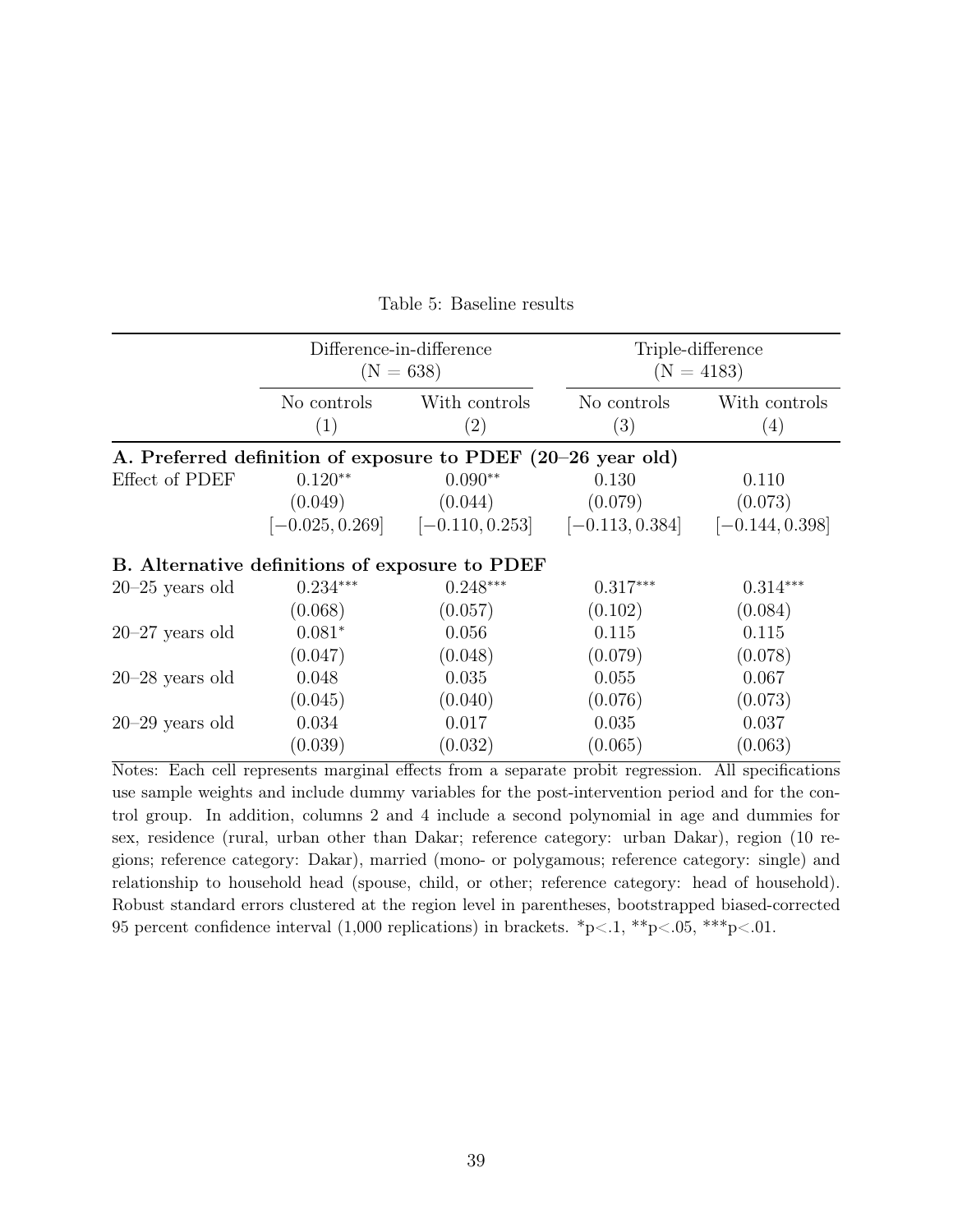<span id="page-42-0"></span>

|                                                                                                                                                                                                                                                                                                                                                                                                                                                                                                                                                                                                                                                                                                                                                                                                                           | Estimate            | Observations |
|---------------------------------------------------------------------------------------------------------------------------------------------------------------------------------------------------------------------------------------------------------------------------------------------------------------------------------------------------------------------------------------------------------------------------------------------------------------------------------------------------------------------------------------------------------------------------------------------------------------------------------------------------------------------------------------------------------------------------------------------------------------------------------------------------------------------------|---------------------|--------------|
| A. Age groups shifted by ten years (treated $=$ 30-36, control $=$ 37-49)                                                                                                                                                                                                                                                                                                                                                                                                                                                                                                                                                                                                                                                                                                                                                 | (0.031)<br>$-0.016$ | 763          |
| B. Labor force participation as dependent variable                                                                                                                                                                                                                                                                                                                                                                                                                                                                                                                                                                                                                                                                                                                                                                        | (0.066)<br>$-0.091$ | 968          |
| C. Labor force participation as dependent variable (sample including HS educated)                                                                                                                                                                                                                                                                                                                                                                                                                                                                                                                                                                                                                                                                                                                                         | (0.054)<br>0.013    | 8271         |
| D. Employment rate among the high school (HS) educated                                                                                                                                                                                                                                                                                                                                                                                                                                                                                                                                                                                                                                                                                                                                                                    | (0.030)<br>0.023    | 3545         |
| E. University enrollment as dependent variable                                                                                                                                                                                                                                                                                                                                                                                                                                                                                                                                                                                                                                                                                                                                                                            | (0.054)<br>0.052    | 968          |
| F. University education as dependent variable (sample including HS educated)                                                                                                                                                                                                                                                                                                                                                                                                                                                                                                                                                                                                                                                                                                                                              | $0.040*$<br>(0.024) | 4183         |
| Notes: Each cell represents marginal effects from a separate probit regression similar to equation $(1)$ . The specifications in panels A, B and<br>F are estimated among labor force participants, the other panels use all available observations. All specifications use sample weights and<br>include dummy variables for the post-intervention period and for the control group, as well as a second polynomial in age and dummies for<br>sex, residence (rural, urban other than Dakar; reference category: urban Dakar), region (10 regions; reference category: Dakar), married<br>(mono- or polygamous; reference category: single) and relationship to household head (spouse, child, or other; reference category: head<br>of household). Robust standard errors clustered at the region level in parentheses. |                     |              |
|                                                                                                                                                                                                                                                                                                                                                                                                                                                                                                                                                                                                                                                                                                                                                                                                                           |                     |              |

Table 6: Robustness checks Table 6: Robustness checks